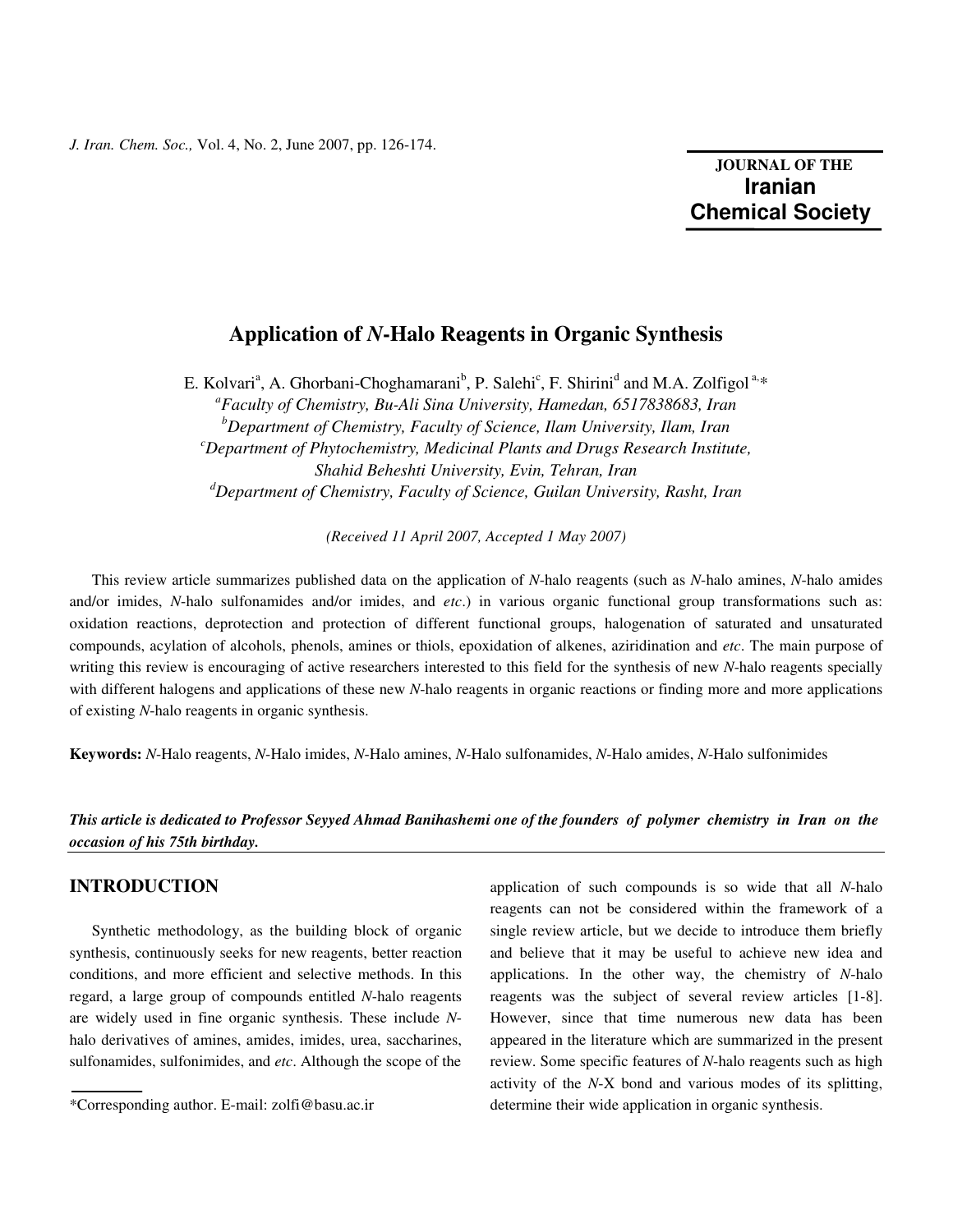Depending on the conditions, a number of highly reactive intermediates can be formed including halogen radicals, halogen cations, halogen anions, *N-*radicals, *N-*cations, *N*anions, *etc*. Consequently, *N*-halo reagents have the potential to promote important reactions such as halogenation, oxidation, and protection as well as formation of C-X, C-O, and C=O bonds. In addition to the numerous organic and inorganic halogenating agents, *N*-halo reagents play an especially important role in the chemistry of natural compounds. Some of the *N*-halo reagents which are presented in Tables 1-4 are reviewed in this article.

# **TRICHLOROISOCYANURIC ACID**

Trichloroisocyanuric acid (TCCA, **1**), 1,3,5-trichloro-1,3,5-triazine-2,4,6-(1*H*, 3*H*, 5*H*)-trione, was first synthesised in 1902 from the reaction of the potassium salt of cyauric acid with chlorine gas [9]. TCCA was commonly named as Symclosene, ACL-85 and Chloral [10,11].



 The worldwide production of TCCA is considerably increased for its purpose as disinfecting swimming pools, cleaning and sterilizing bathrooms and using in laundry. Recently, TCCA has found many uses in organic synthesis. The application of TCCA in organic transformations was reviewed in 2002 extensively by Tilstam and Wienmann [12]. Herein the application of TCCA in organic synthesis is reviewed from that time.

### **Oxidation Reactions**

 Oxidations by TCCA are mainly categorized into two sections, transfer of oxygen and dehydrogenation. An interesting application of TCCA is the conversion of  $\alpha, \beta$ unsaturated carbonyl compounds to their corresponding epoxides. TCCA has been used for the oxidation of enones in

few hours under mild conditions [13].

 The enantioselective epoxidation of chalcones was carried out using TCCA as oxidant in the presence of a chiral quaternary ammonium salt as a phase transfer catalyst in good yields with moderate enantiomeric excesses (Scheme 1) [14].



 $R = Ar$ ,  $R' = Alkyl$  or Aryl

### *Scheme 1*

 TCCA was used in the presence of base as an efficient oxidant for the epoxidation of enones and tandem oxidationepoxidation of allylic alcohols in a water suspension system in the presence of a surfactant (Scheme 2) [15].



 The preparation of epoxides was efficiently achieved by the reaction of alkenes with TCCA in aqueous acetone followed by treatment of the resulting chlorohydrin with aqueous KOH in ether/pentane (Scheme 3) [16].



 $R^1$  = Aryl or Alkyl,  $R^2$ ,  $R^3$  = H or Alkyl

*Scheme 3*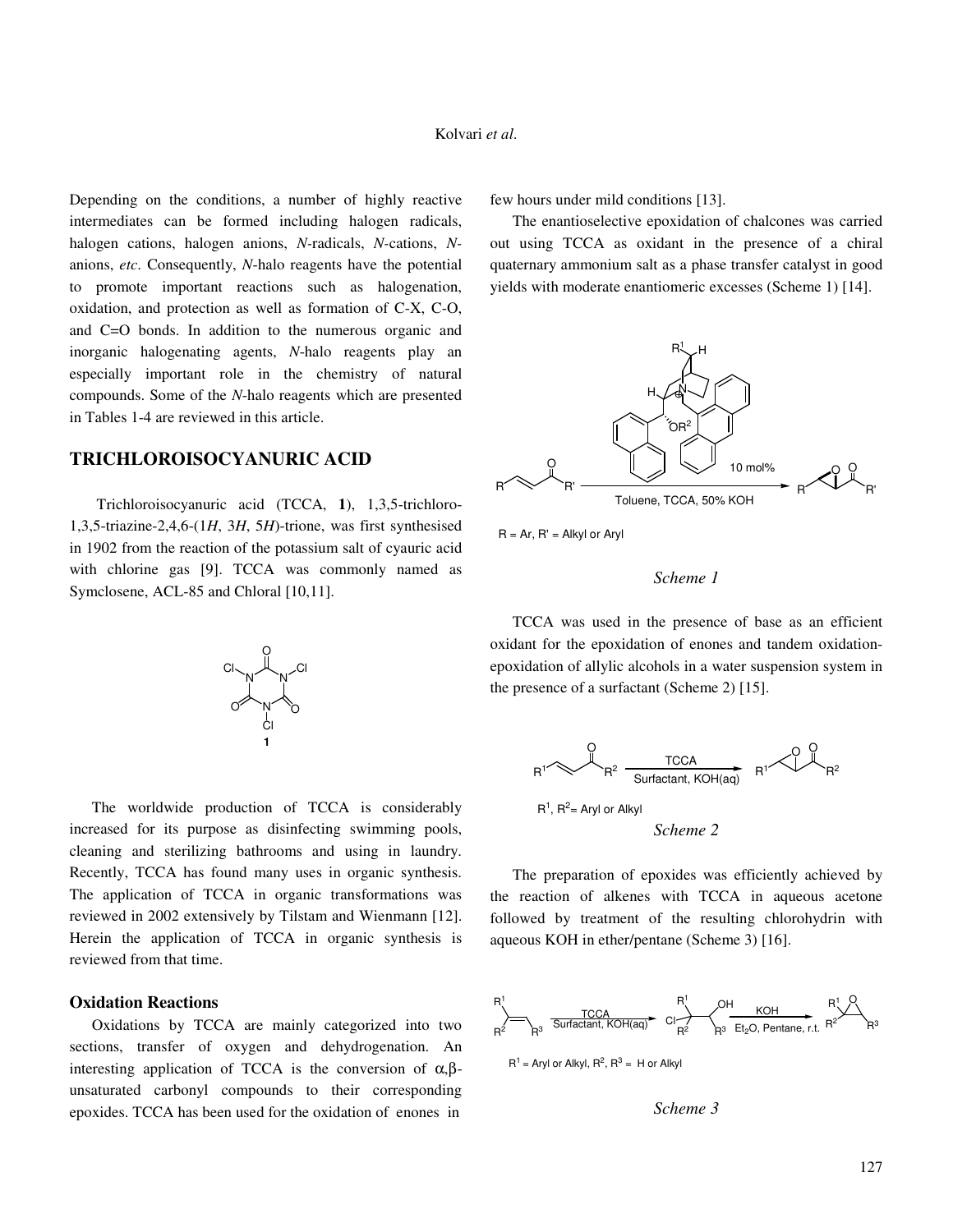| Name                                                                 | Abbreviate name | Structure                                                    |
|----------------------------------------------------------------------|-----------------|--------------------------------------------------------------|
| N-Bromosuccinimide                                                   | <b>NBS</b>      | O<br>N—Br                                                    |
| Tribromoisocyanuric acid                                             | <b>TBCA</b>     | .Br<br>Br<br>Br                                              |
| Sodium monobromo isocyanurate                                        | <b>SMBI</b>     | B۱<br>$O^r$ Na <sup>+</sup><br>н                             |
| 1,3-Dibromo-5,5-dimethylhydantoin                                    | DBDMH, DBH      | Br-<br>Br                                                    |
| N-Bromophthalimide                                                   | <b>NBPI</b>     | N-Br                                                         |
| N-Bromo-p-toluenesulfonamide sodium salt<br>(Bromoamine T)           |                 | $H_3$<br>$Na+$                                               |
| N-Bromosaccharin                                                     | <b>NBSa</b>     | N—Br                                                         |
| $N, N'$ -Dibromo-N,N'-1,2-ethanediyl -bis (p-<br>toluenesulfonamide) | <b>BNBTS</b>    | $H_3C$<br>$SO_2NCH_2 + \frac{1}{2}$<br>$\frac{1}{\text{Br}}$ |
| N,N,N',N'-Tetrabromobenzene-1,3-<br>disulfonamide                    | <b>TBBDA</b>    | NBr <sub>2</sub><br>$Br_2N$                                  |
| $N$ -Bromo bis $(p$ -toluenesulfonyl)amine                           | <b>NBBTA</b>    | SO,<br>$H_3$<br>∖l-Br<br>$H_3C$                              |

# **Table 1.** The Name and Structure of *N*-Bromo Reagents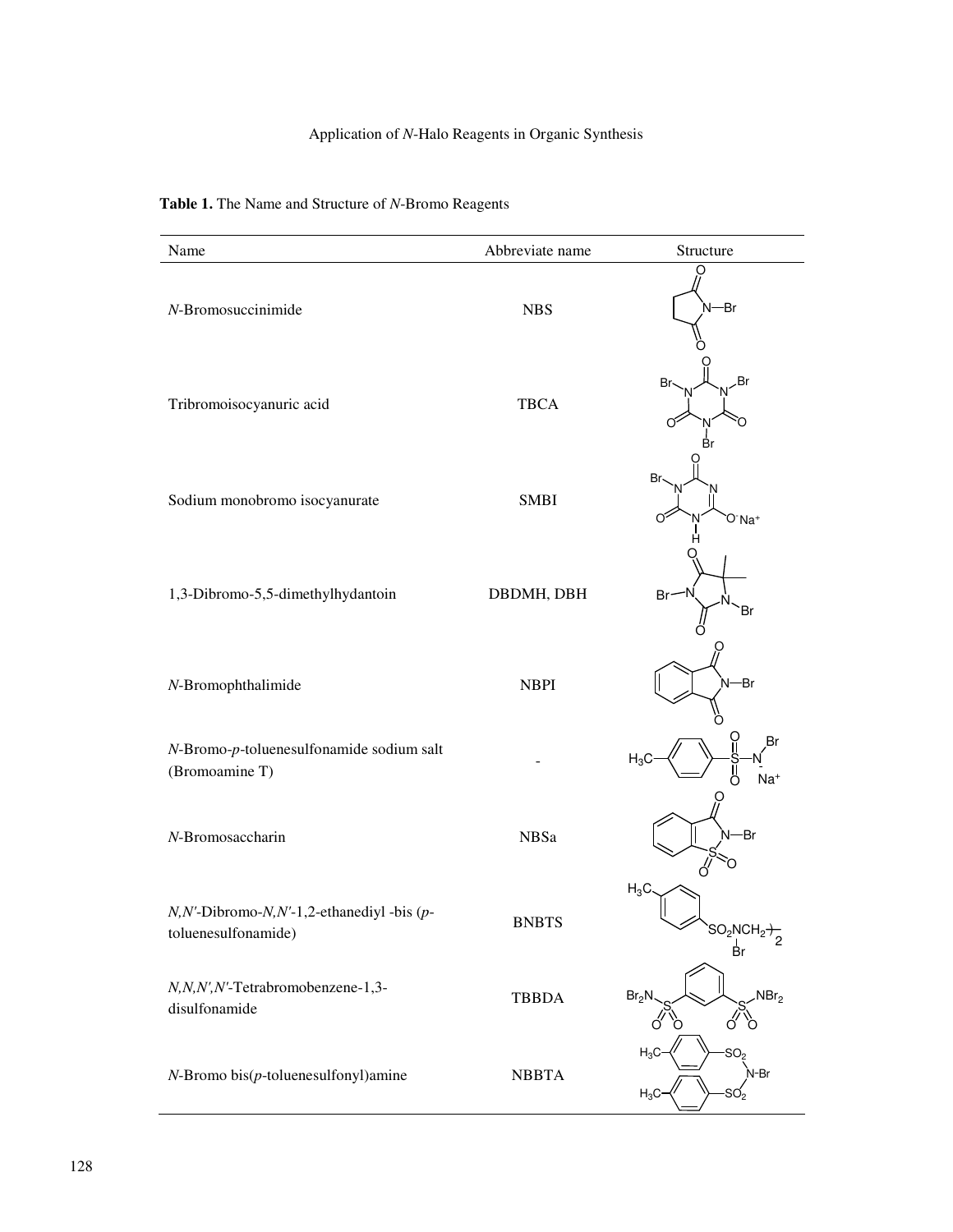# **Table 1.** Continued



# **Table 2.** The Name and Structure of *N*-Chloro Reagents

| Name                                                               | Abbreviate name | Structure                         |
|--------------------------------------------------------------------|-----------------|-----------------------------------|
| $N$ -Chlorosuccinimide                                             | <b>NCS</b>      | -CI<br>N-                         |
| Trichloroisocyanuric acid                                          | <b>TCCA</b>     | CI<br>.CI<br>ĊI                   |
| Sodium dichloroisocyanurate                                        | <b>SDCI</b>     | CI<br>$O^r$ Na <sup>+</sup><br>ĊI |
| 1,3-Dichloro-5,5-dimethyl hydantoin                                | DCDMH, DCH      |                                   |
| $N$ -Chlorophthalimide                                             | <b>NCPI</b>     | $N$ –Cl                           |
| $N$ -Chloro- $p$ -toluenesulfonamide<br>sodium salt (Chloramine T) |                 | $H_3$<br>$Na+$                    |
| $N$ -Chlorosaccharin                                               | <b>NCSac</b>    |                                   |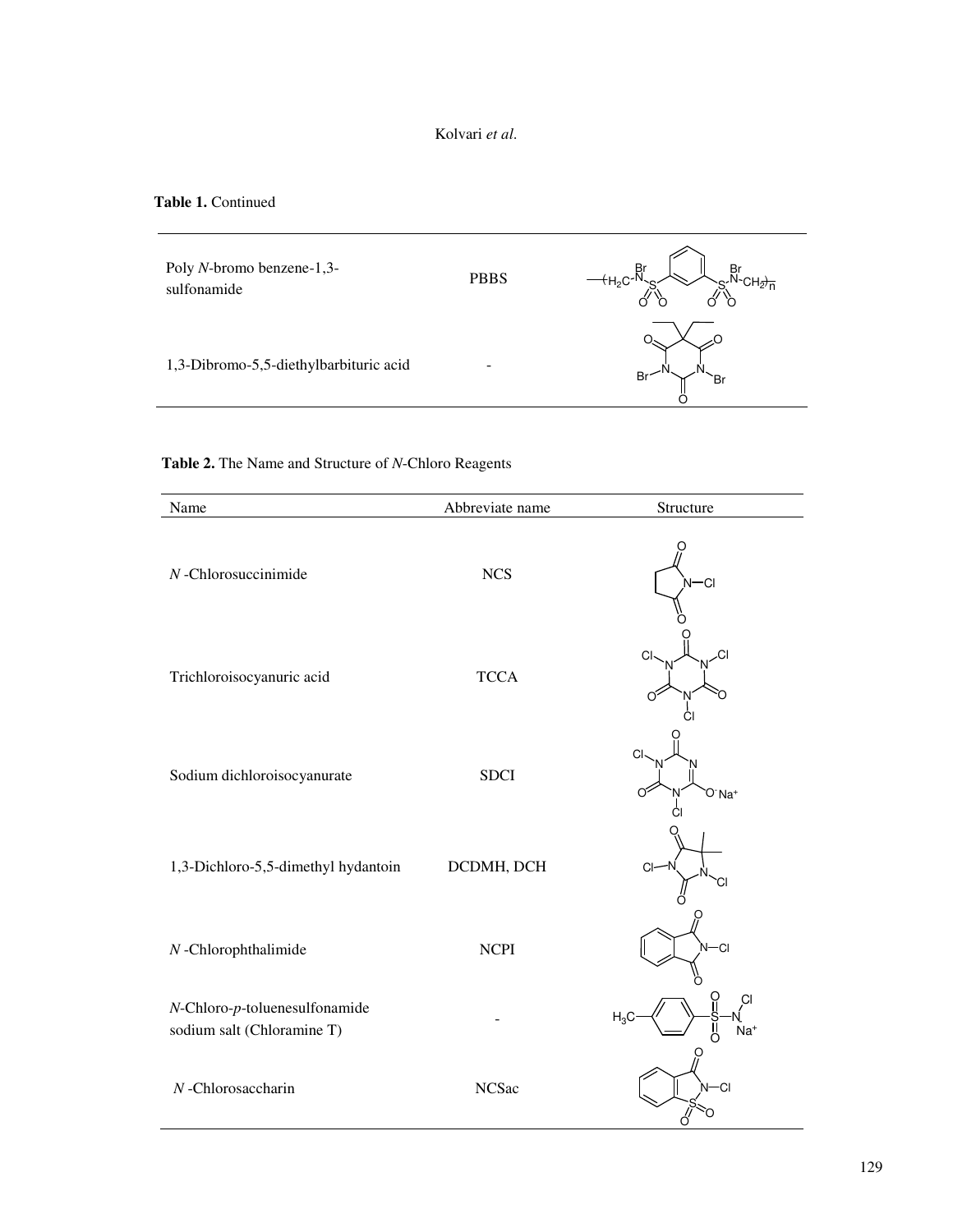# Application of *N*-Halo Reagents in Organic Synthesis

# **Table 2.** Continued



### **Table 3.** The Name and Structure of *N*-Flouro Reagents

| Name                                                                                  | Abbreviate name | Structure                                                                 |
|---------------------------------------------------------------------------------------|-----------------|---------------------------------------------------------------------------|
| N-Flouropyridinium salts                                                              |                 | R <sup>3</sup><br>$R^2$<br>R <sup>4</sup><br>$R^5$<br>R <sup>1</sup><br>X |
| 1-Alkyl-4-fluro-1,4-diazabicyclo<br>$[2,2,2]$ octane                                  |                 | R<br>יי<br>F<br>$(X)_2$                                                   |
| $N$ -Fluoroquinuclidinium<br>tetrafluoroborate                                        |                 | BF4                                                                       |
| N-Fluoro-3-cyclohexyl-3-methyl-2,3-<br>dihydrobenzo[1,2-d]isothiazole-1,1-<br>dioxide | <b>CMIT-F</b>   | N-F<br>Me                                                                 |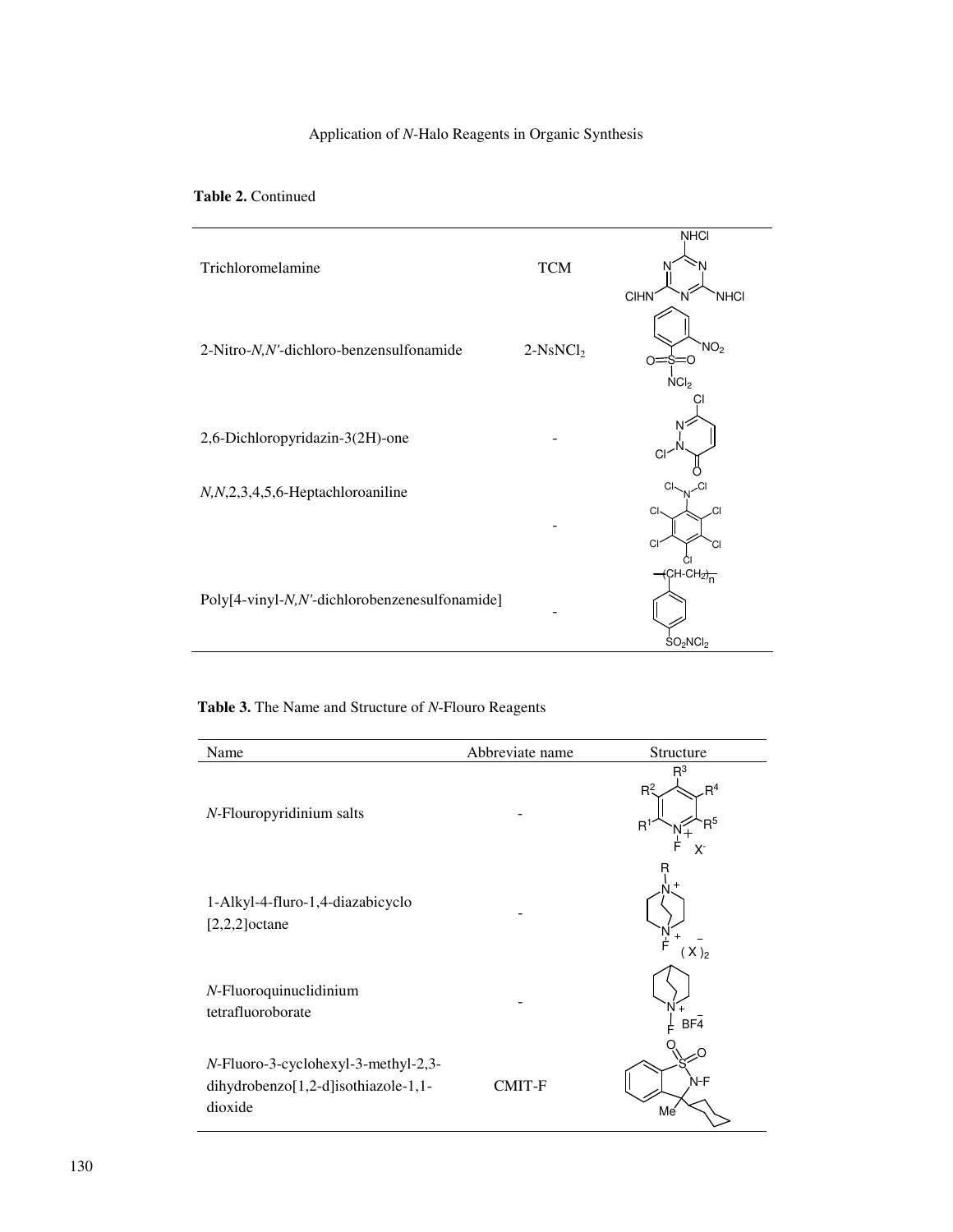### **Table 3.** Continued

| N-Fluoro-3-ethyl-3-methyl-1,1-dioxo-2,3-<br>dihydro-1 $\lambda^6$ -benzo[e]1,2-thiazin-4-one |              | $V-F$<br>Me<br>Εt |
|----------------------------------------------------------------------------------------------|--------------|-------------------|
| N-Fluorocamphorsultam                                                                        |              | R<br>R            |
| $N$ -Fluoro- $o$ -benzenedisulfonimide                                                       | <b>NFOBS</b> |                   |
| 1-(Chloromethyl)-4-fluoro-1,4-diazabicyclo<br>[2,2,2] octane bis(tetrafluoroborate)          | $F-TEDA-BF4$ | CH2Cl             |
| N-Fluorobenzensulfonimide                                                                    | <b>NFSi</b>  | Ph                |
| N-Flouro-2,4-dinitroimidazole                                                                | $NF-2,4-DNI$ | O <sub>2</sub>    |
| N-Flouro bis[(trifluoromethyl)sulfonyl]imide                                                 |              | J-F               |
| N-t-Butyl-N-flurobenzensulfonamide                                                           |              |                   |

# **Table 4.** The Name and Structure of *N*-Iodo Reagents

| Name              | Abbreviate name | Structure |
|-------------------|-----------------|-----------|
| N-Iodosuccinimide | NIS             |           |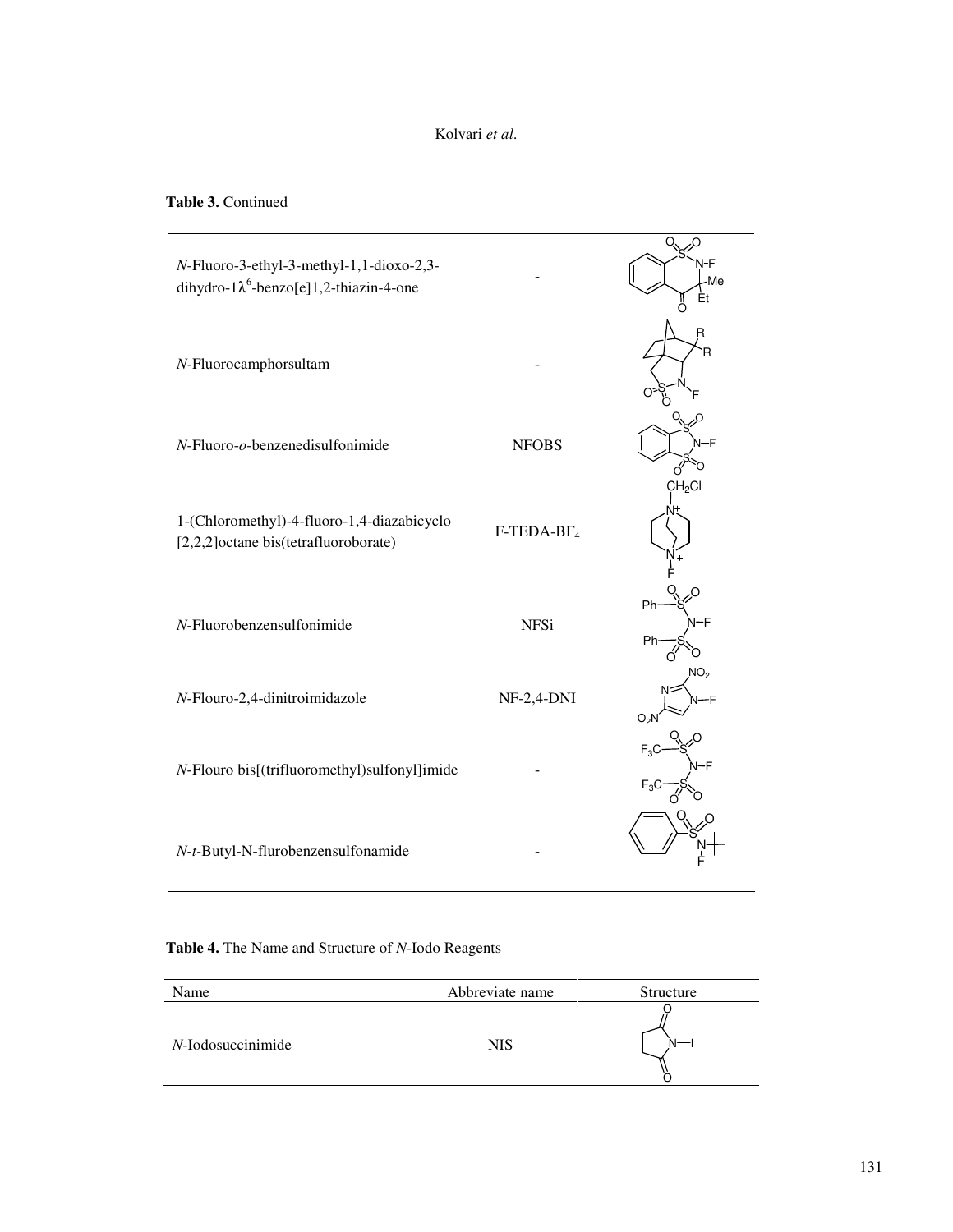### Application of *N*-Halo Reagents in Organic Synthesis

### **Table 4.** Continued







 Oxygen transfer to nitrogen was also achieved by TCCA. Pyridine and its derivatives were readily oxidized to their *N*oxides with a solution of TCCA, acetic acid, sodium acetate and water in acetonitrile and dichloromethane with 78-90% yields (Scheme 4) [17].

 Acetylenic sulfides were oxidized to acetylenic sulfoxides by a solution of pyridine, water, benzoic acid and TCCA in acetonitrile and dichloromethane (Scheme 5) [18].



*Scheme 5* 

 TCCA was successfully used for the synthesis of Fipronil **2** (a highly efficient insecticide) from the corresponding sulfide (Scheme 6) [19].



 The second oxidation mechanism by TCCA involves dehydrogenation. This behavior may be applied for the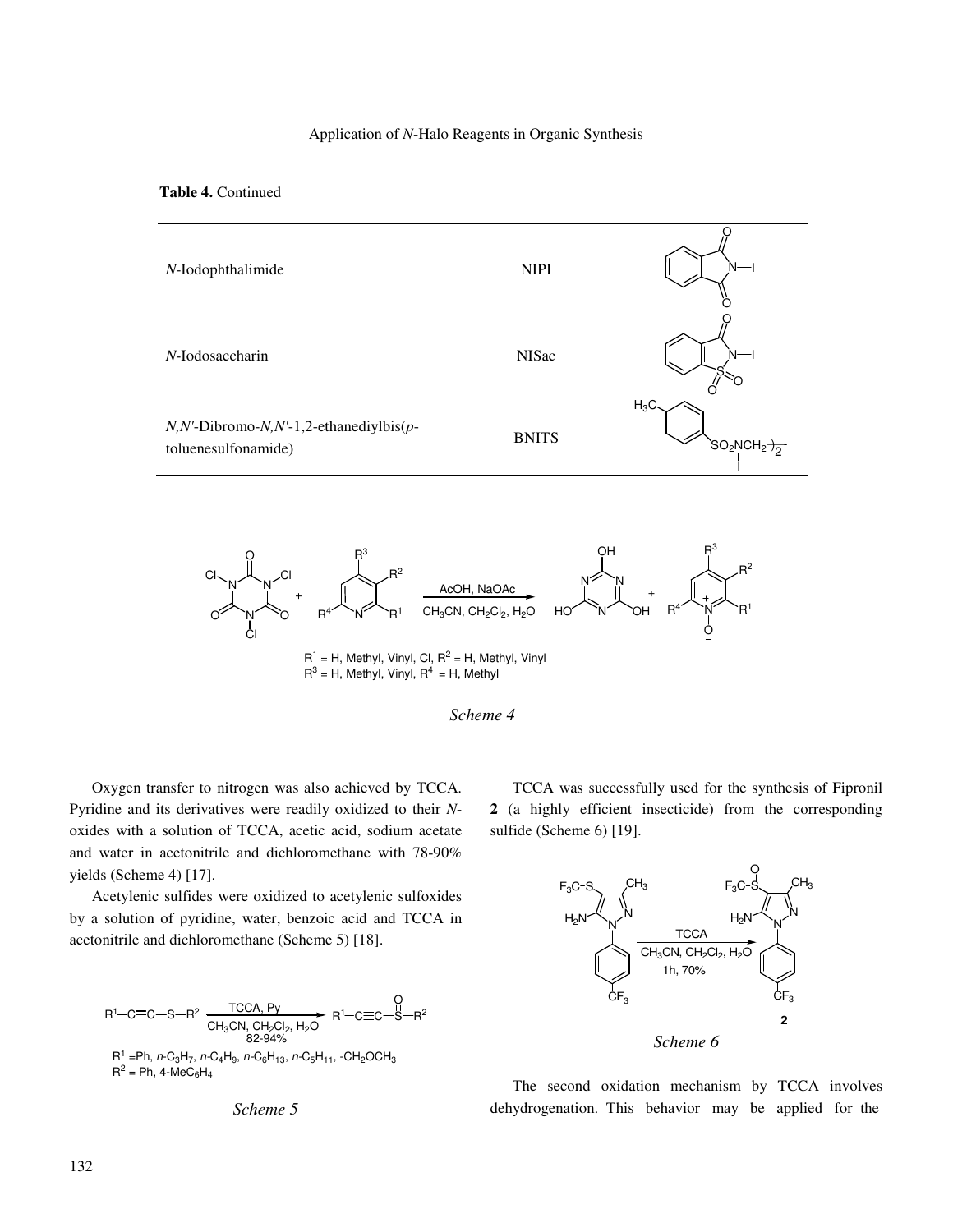aromatization of cyclic compounds or oxidation of alcohols, primary amines and hydrazines. TCCA was used for the oxidation of 1,3,5-trisubstituted pyrazolines to their corresponding pyrazoles under either heterogeneous or solvent-free conditions in good yields at room temperature (Scheme 7) [20].



*Scheme 7* 

 Similar reactions were carried out under microwave irradiation in acetic acid [21]. Dehydrogenation of a variety of 2-imidazolines to the corresponding imidazoles was achieved by TCCA in the presence of DBU (Scheme 8) [22]. Chemoselective oxidation of these compounds was successfully carried out in the presence of sulfides and alcohols.



#### *Scheme 8*

 Chen and his co-workers reported the oxidation of primary amines into nitriles by TCCA in the presence of a catalytic amount of TEMPO under mild reaction conditions (Scheme 9) [23]. Optimization of the reaction condition showed that the best results were obtained in dichloromethane at 10 ºC and the use of 1 mol% of the catalyst.



*Scheme 9* 

 TCCA was used for the oxidation of urazoles and bisurazoles to their triazolinediones under both heterogeneous and also solvent-free conditions with excellent yields at room temperature (Scheme 10) [24].



 Dehydrogenation of 1,2-bis(cyanoalkyl)hydrazines for the synthesis of azobisnitriles was reported by Mohite, *et al.* by the use of TCCA in acetonitrile at room temperature (Scheme 11) [25]. Azobisnitriles are an important class of compounds that are widely used as initiators in free radical polymerization reactions.

$$
R^{1} - \underset{R^{2}}{\overset{CN}{C}} - N - N - \underset{R^{2}}{\overset{CN}{C}} - R^{1} \xrightarrow{\text{TCCA}} R^{1} - \underset{R^{2}}{\overset{CN}{C}} - N = N - \underset{R^{2}}{\overset{CN}{C}} - R^{1}
$$
\n
$$
R^{2} \xrightarrow{\overset{N}{R^{2}}} R^{2} \xrightarrow{\overset{N}{R^{2}}} R^{2} \xrightarrow{\overset{N}{R^{2}}}
$$
\n
$$
R^{1}, R^{2} = \text{Methyl, Ethyl, } n\text{-Propyl, or } R^{1} = R^{2} = \cdot (CH_{2})_{4^{-}} \cdot (CH_{2})_{5^{-}}
$$

### *Scheme 11*

 An interesting application of TCCA was reported by Hieagl, *et al.* in the conversion of  $\alpha$ -aminoacids into nitriles by oxidative decarboxylation in water or methanol in the presence of pyridine [26]. For example L-isoleucine was converted to  $(S)-(+)$ -2-methylbutyronitrile in 88% yield after 3.5 h with no considerable loss of its optical purity (Scheme 12).



*Scheme 12*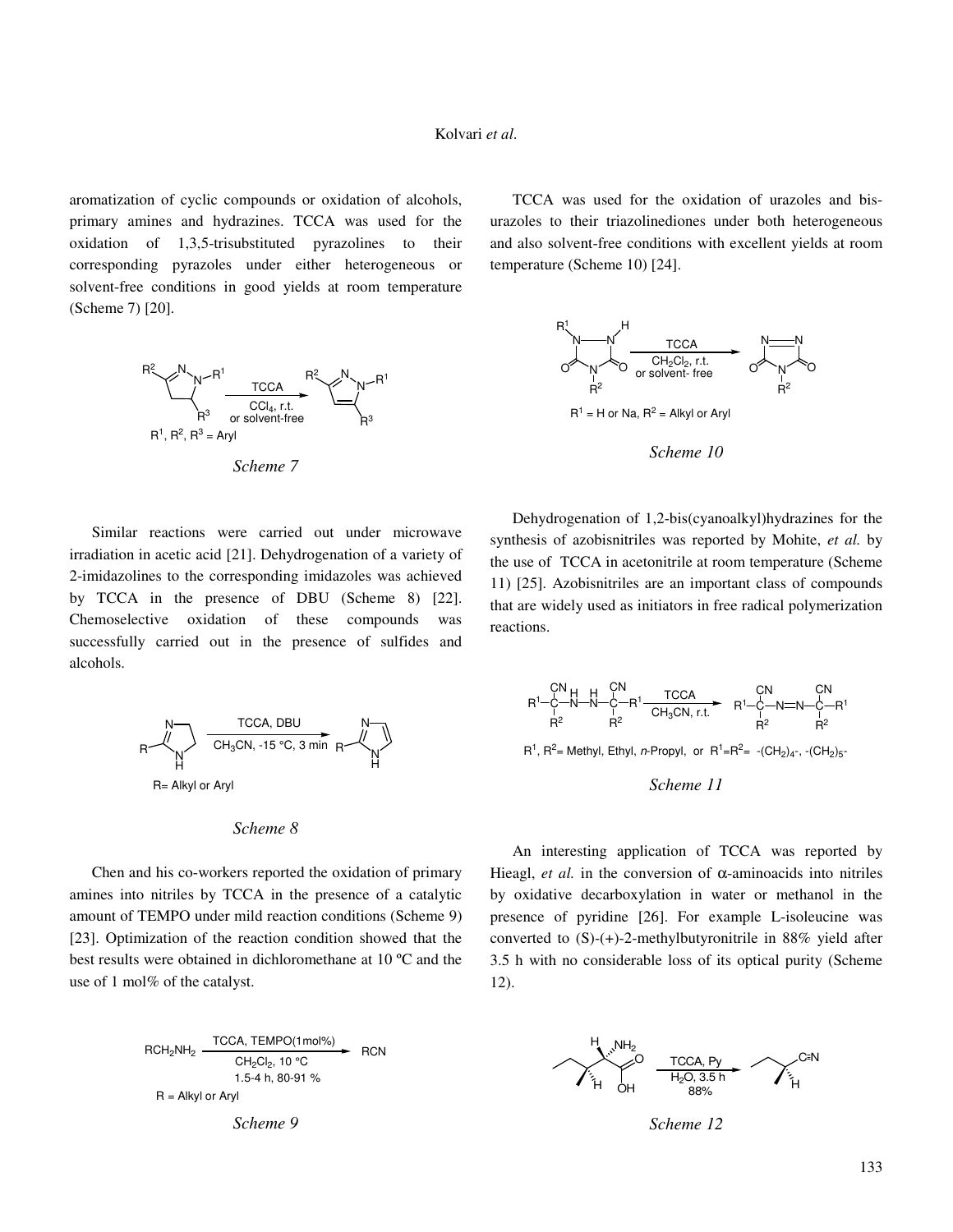TCCA takes part in dehydrogenation of primary and secondary alcohols for their conversion to aldehydes and ketones, respectively. Chemoselective oxidation of benzylic and secondary alcohols was achieved by the use of TCCA and wet  $SiO<sub>2</sub>$  in the presence of a catalytic amount of KBr under heterogeneous conditions at room temperature (Scheme 13) [27].



 $R^1$ ,  $R^2$  = Aryl and Alkyl

### *Scheme 13*

 In some examples TCCA has been used for the oxidation of primary alcohols to carboxylic acids. For instance, by the combined use of catalytic  $RuCl<sub>3</sub> (1.0 mol%)$  and stochiometric amount of TCCA in the presence of  $n-Bu_4NBr$  and  $K_2CO_3$ , smooth oxidation of primary alcohols to carboxylic acids was occurred [28]. Secondary alcohols were oxidized to ketones using a similar set of reagents. The method is mild and permits the chemoselective oxidation of alcohols in the presence of other sensitive functional groups such as vinyl and ketals (Scheme 14).



 Efficient oxidation of primary alcohols to the corresponding carboxylic acids was carried out at room temperature and in acetone/water, using TCCA in the presence of a catalytic amount of TEMPO [29]. The mild conditions of procedure and the total absence of any transition metal make the reaction suitable for safe laboratory use (Scheme 15). A mechanism was proposed for these reactions (Scheme 16).







 Fluorinated alcohols were also oxidized to aldehydes by the use of TCCA in the presence of TEMPO [30]. TCCA was used for the conversion of primary alcohols and diols to methyl esters and lactones, respectively, by refluxing in dichloromethane (Scheme 17) [31].



*Scheme 17*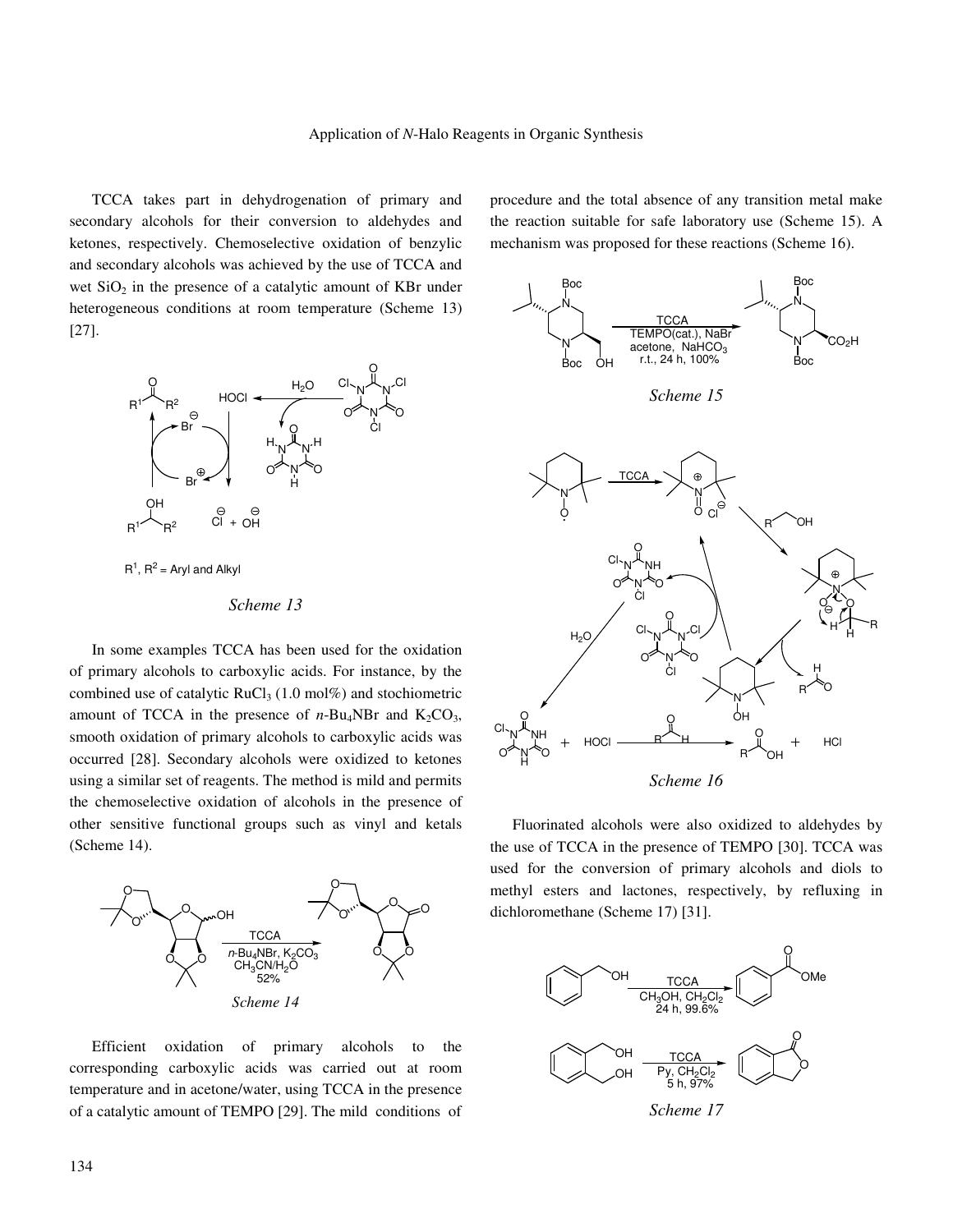### **Chlorination Reactions**

 TCCA was efficiently used for a series of chlorination reactions of different compounds such as amines, amides, alkenes, alkynes, aromatic rings, alcohols, carbonyls and *etc*. The reaction between amines or  $\alpha$ -aminoacids with TCCA was studied under various conditions; *N*,*N*-dichloroamines, nitriles and ketones could be obtained from primary amines, while free aminoacids underwent oxidative decarboxylation to the corresponding nitriles of one less carbon atom (Scheme 18) [32].

$$
RNH_2 \xrightarrow{TCCA} RNCI_2
$$
  
\n
$$
RVH_2 \xrightarrow{TCCA} RCNI_2
$$
  
\n
$$
RVH_2 \xrightarrow{TCCA} RCNI_2
$$
  
\n
$$
RS^2
$$
  
\n
$$
RS^2
$$
  
\n
$$
RS^2
$$
  
\n
$$
R^2
$$
  
\n
$$
NH_2
$$
  
\n
$$
NdOH, H_2O
$$
  
\n
$$
S^2C
$$
  
\n
$$
R = AryI or Alkyl
$$
  
\n
$$
Scheme 18
$$

 *N*-Chlorination of various amides, lactams and carbamates were proceeded efficiently by TCCA under very mild condition at room temperature [33]. An interesting example that demonstrates the chemoselectivity of the method is shown in Scheme 19.



*Scheme 19* 

 A similar protocol was reported for *N*-chlorination of primary amides in methanol [34].

 Hiegel *et al.* reported a procedure for the conversion of alcohols to alkyl chlorides using TCCA in the presence of triphenylphosphine (Scheme 20) [35].

$$
\text{CH}_3(\text{CH}_2)_8\text{CH}_2\text{OH}\frac{\text{TCCA, Ph}_3\text{P}}{\text{CH}_3\text{CN, 60 °C}}\xrightarrow{CH_3(\text{CH}_2)_8\text{CH}_2\text{Cl}}
$$

*Scheme 20* 

Chlorination of nitrogen containing  $\pi$ -deficient heteroaromatics was achieved by a similar reagent system in toluene (Scheme 21) [36].



 Regioselective chlorination of isatin at the 5-position and also deactivated aromatic compounds, such as nitrobenzene was carried out by TCCA in  $H_2SO_4$  [37]. An interesting example of application of TCCA as a chlorinating agent was described in the synthesis of some cyclic dichloroimines (Scheme 22) [38].



*Scheme 22* 

The preparation of diverse  $\beta$ -chloroethers,  $\beta$ -chloroacetates and chlorohydrins was achieved by the reaction of alkenes with TCCA in alcohols (MeOH, EtOH, *i*-PrOH and *t*-BuOH), acetic acid or aqueous acetone, respectively (Scheme 23) [39].



 TCCA was reacted with alkynes in the presence of water in acetone or acetonitrile to form  $\alpha$ , $\alpha$ -dichloro ketones and in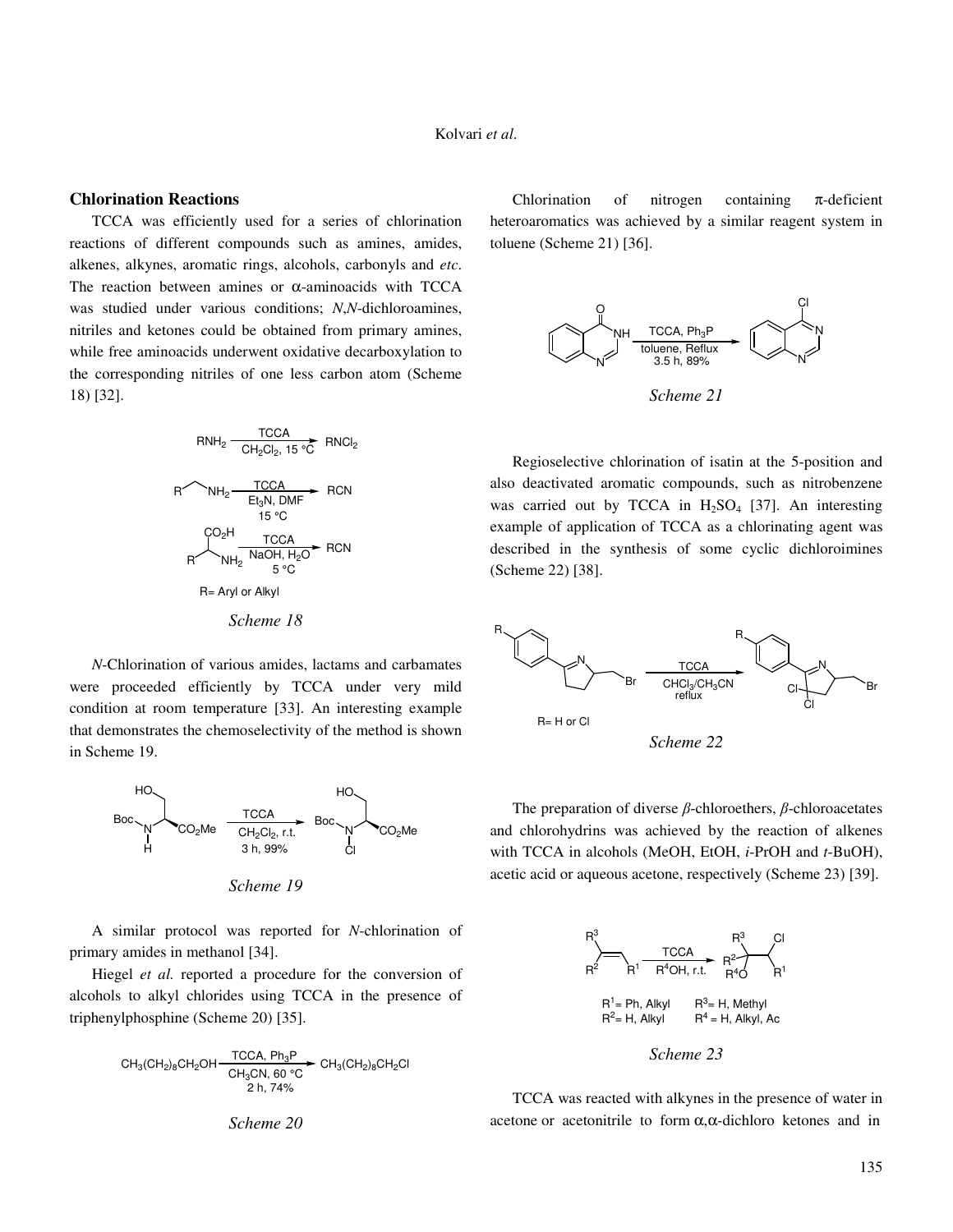methanol to form α,α-dichlorodimethyl ketals (Scheme 24) [40].



Carboxylic acids were chlorinated in the  $\alpha$ -position by heating with TCCA after formation of a small amount of the acid chloride using  $PCl<sub>3</sub>$  [41]. The synthesis of dialkyl chlorophosphates was described by Acharya *et al.* from the reaction of dialkyl phosphite with TCCA in short reaction times at room temperature (Scheme 25) [42].

$$
\begin{array}{ccc}\n\text{RO} & \text{TCCA} & \text{RO} \\
\text{RO} & \text{CH}_3\text{CN, r.t.} & \text{RO} \\
\text{RO} & \text{CH}_3\text{CN, r.t.} & \text{RO} \\
\text{10-15 min} & \text{RO} & \text{P} \\
\text{R} = \text{PhenyI, Benzyl, or Alkyl}\n\end{array}
$$

*Scheme 25* 

 Treatment of styrene-butadiene rubber with TCCA was reported to chlorinated the rubber and improved its adhesion properties [43,44].

# **Cleavage and Formation of Carbon-Oxygen and Carbon-Sulfur Bonds**

 TCCA has efficiently been used for the cleavage and formation of carbon-oxygen and carbon-sulfur bonds. Firouzabadi *et al.* reported the trans thioacetallization of diacetals of 2,2-bis(hydroxymethyl)-1,3-propanediol in dichloromethane at room temperature (Scheme 26) [45].



 They have also reported an easy and general method for deprotection of thioacetals to their corresponding carbonyl compounds using TCCA/silica gel in the presence of water [45]. Similar reactions were also carried out in non-aqueous conditions (CHCl<sub>3</sub> and DMSO) at room temperature [46]. The same group took advantage of TCCA in catalytic preparation and cleavage of THP-ethers of various hydroxy functional groups with high yields (Scheme 27) [47]. A mechanism was

$$
ROH \xrightarrow{\text{TCCA (cat.), DHP}} \overline{\text{TCCA (cat.), MeoH, r.t. } } CO^{\text{20-30} \text{ } \text{ } CO} \times \text{TCCA (cat.), MeoH, r.t. } } CO
$$
\n
$$
R = 1^{\circ}, 2^{\circ}, 3^{\circ}, \text{ Allylic, Propargylic, Benzylic}
$$
\n
$$
Scheme 27
$$

proposed for these transformations (Scheme 28).



 Acylation of primary, secondary and tertiary alcohols was achieved by the reaction with acetic anhydride and TCCA at room temperature in good to excellent yields (Scheme 29) [48].

$$
R^{1}
$$
\n
$$
R^{2}
$$
\n
$$
R^{2}
$$
\n
$$
AC_{2}O, CH_{2}Cl_{2}
$$
\n
$$
R^{1}, R^{2} = Alkyl, AryI
$$
\n
$$
P^{1}
$$
\n
$$
C_{1}
$$
\n
$$
C_{2}
$$
\n
$$
C_{3}
$$
\n
$$
C_{4}
$$
\n
$$
C_{5}
$$
\n
$$
C_{6}
$$
\n
$$
C_{7}
$$
\n
$$
C_{8}
$$
\n
$$
C_{8}
$$
\n
$$
C_{9}
$$
\n
$$
C_{1}
$$
\n
$$
C_{1}
$$
\n
$$
C_{2}
$$
\n
$$
C_{1}
$$
\n
$$
C_{1}
$$
\n
$$
C_{2}
$$
\n
$$
C_{1}
$$
\n
$$
C_{2}
$$
\n
$$
C_{3}
$$
\n
$$
C_{4}
$$
\n
$$
C_{5}
$$
\n
$$
C_{7}
$$
\n
$$
C_{8}
$$
\n
$$
C_{9}
$$
\n
$$
C_{1}
$$
\n
$$
C_{1}
$$
\n
$$
C_{2}
$$
\n
$$
C_{3}
$$
\n
$$
C_{4}
$$
\n
$$
C_{5}
$$
\n
$$
C_{7}
$$
\n
$$
C_{8}
$$
\n
$$
C_{9}
$$
\n
$$
C_{1}
$$
\n
$$
C_{1}
$$
\n
$$
C_{1}
$$
\n
$$
C_{1}
$$
\n
$$
C_{1}
$$
\n
$$
C_{2}
$$
\n
$$
C_{3}
$$
\n
$$
C_{4}
$$
\n
$$
C_{5}
$$
\n
$$
C_{6}
$$
\n
$$
C_{7}
$$
\n
$$
C_{8}
$$
\n
$$
C_{9}
$$
\n
$$
C_{1}
$$
\n
$$
C_{2}
$$
\n
$$
C_{3}
$$
\n
$$
C_{4}
$$
\n
$$
C_{5}
$$
\n

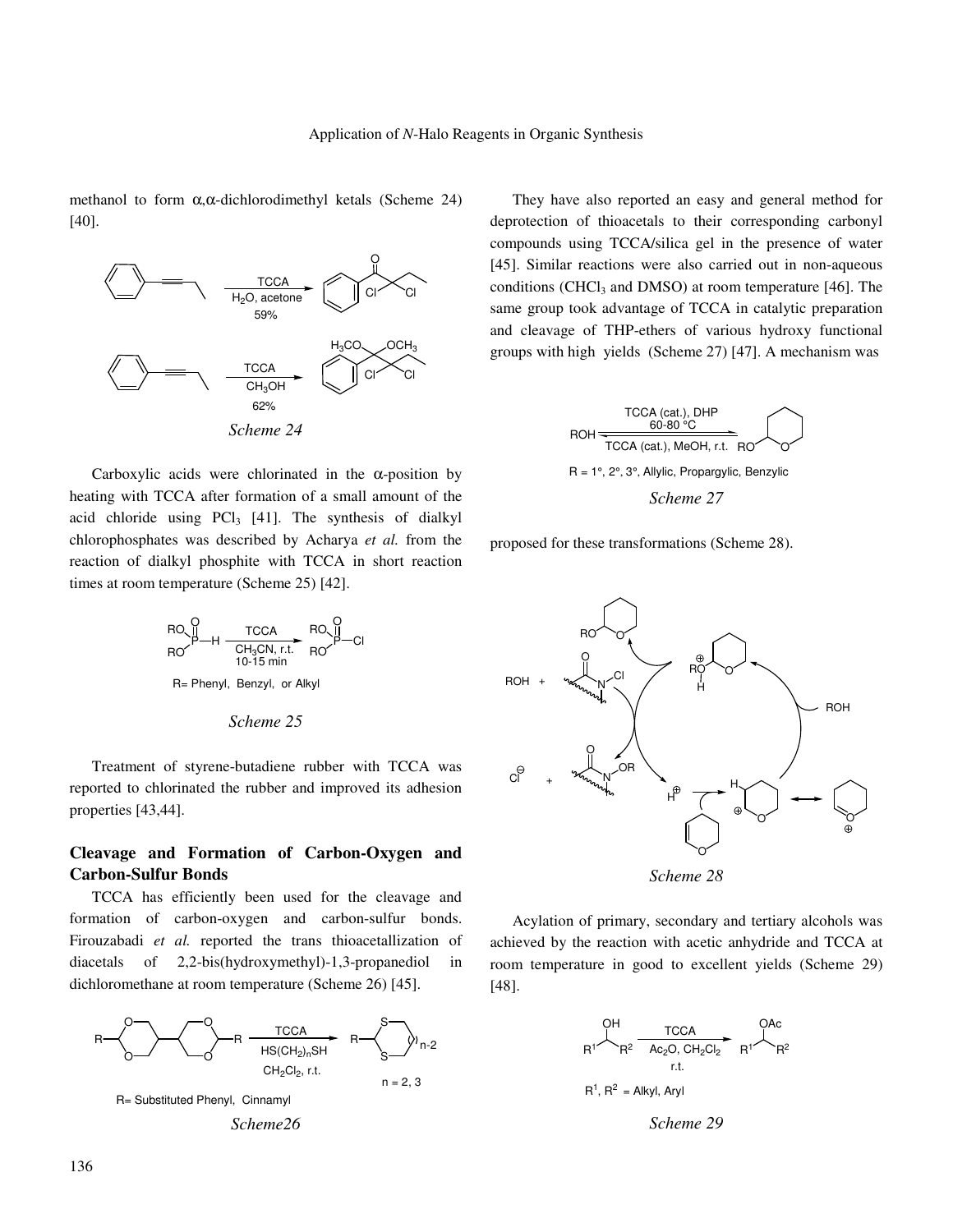A novel and efficient trimethylsilylation of various alcohols and phenols was efficiently carried out with hexamethyldisilazane (HMDS) in the presence of catalytic amounts of TCCA in good to excellent yields in dichloromethane at room temperature (Scheme 30) [49].

$$
\begin{array}{r}\n\text{TCCA (0.06-0.1 mmol)},\\ \text{ROM} \longrightarrow \text{HMDS (0.8 mmol)}\\ \text{CH}_2\text{Cl}_2, \text{r.t.}\\ \text{R} = 1^\circ, 2^\circ, 3^\circ, \text{ Benzylic, Naphtyl}\\ \text{Scheme 30}\n\end{array}
$$

### **Miscellaneous Reactions**

 A combination of TCCA and sodium nitrite in the presence of wet  $SiO<sub>2</sub>$  has been used for the nitrosation of *N*,*N*-dialkyl amines under mild and heterogeneous conditions [50]. For example 2-methylpiperidine was converted to its *N*-nitroso derivative in short time with quantitative yield (Scheme 31).



*Scheme 31* 

 The same reagent system was used for the mononitration of *p*-substituted phenols at room temperature in good yields (Scheme 32) [51].



 $X = F$ , CI, CN, CH<sub>3</sub>, OCH<sub>3</sub>, COCH<sub>3</sub>, CHO, CH<sub>2</sub>Ph, NHOAc, CO<sub>2</sub>H

*Scheme 32* 

 Dinitrophenols were also obtained in a similar way but under solid-phase reaction conditions [52]. The reaction of

TCCA and triphenylphosphine in the presence of carboxylic acids resulted in the *in situ* formation of the corresponding acid chlorides [53]. Subsequent addition of amines or alcohols, in the presence of a tertiary amine, afforded the corresponding amides, or esters, in good to excellent yields. The method was interestingly applied to the synthesis of a protected dipeptide (Scheme 33).



*Scheme 33* 

 Alcohols were converted into alkyl nitrates, nitrites or thiocyanates by the action of TCCA and triphenylphosphine along with silver nitrate, silver nitrite, or sodium thiocyanate, respectively (Scheme 34) [54].

ROM

\n
$$
\frac{\text{TCCA, Ph}_{3}P}{\text{CH}_{3} \text{CN, AgNO}_{3}} \quad \text{R-ONO}_{2}
$$
\nROH

\n
$$
\frac{\text{TCCA, Ph}_{3}P}{\text{CH}_{3} \text{CN, AgNO}_{2}} \quad \text{R-ONO}
$$
\nROH

\n
$$
\frac{\text{TCCA, Ph}_{3}P}{\text{CH}_{3} \text{CN, NaSCN}} \quad \text{R-SCN}
$$
\nRE-NonyI, Octyl, Cyclohexyl, Benzyl

*Scheme 34* 

 Amides were chlorinated on nitrogen using TCCA and the produced *N*-chloroamides were then rearranged to the corresponding methyl-*N*-substituted carbamates by sodium methoxide in methanol [55]. Isocyanates were suggested as the intermediates (Scheme 35).

 TCCA was used efficiently for the synthesis of 3,4 dihydropyridine-2(1*H*)-ones through the three-component Biginelli reaction of a β-ketoester, an aldehyde and urea (Scheme 36) [56]. TCCA has been used as an initator for the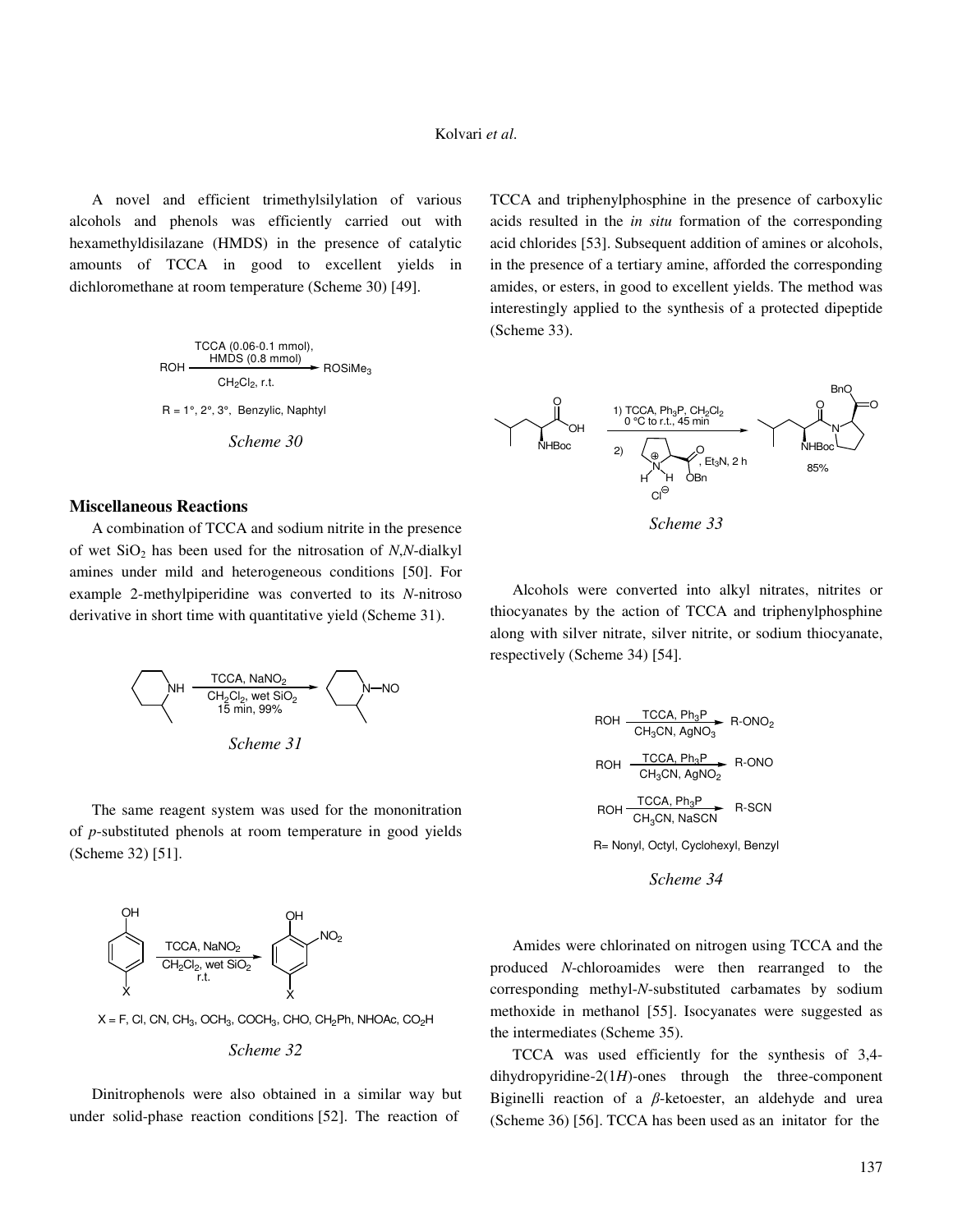### Application of *N*-Halo Reagents in Organic Synthesis



*Scheme 36* 

metal-catalyzed living radical polymerization of methyl methacrylate [57].

# **TRIBROMOISOCYANURIC ACID AND SODIUM MONOBROMOISOCYANURATE**

 There are few reports on the application of tribromoisocyanuric acid [58a-d] (TBCA, **3**) and sodium monobromoisocyanurate (SMBI, **4**) in the bromination of aromatic compounds.

> N O N O N O Br Br Br N O N O N O Br<sub>s</sub> Na H **3 4**



 An efficient and highly regioselective bromination of activated aromatic rings promoted by TBCA through *in situ* generation of Br<sup>+</sup> has been developed by de Almeida et al. [58a]. For example, monobromination of 2-methoxynaphtalene was carried out in excellent yield after a short reaction time (Scheme 37). Also, Niknam *et al.* have reported

*Scheme 37* 

nitration of phenols, silylation of alcohols and oxidation



*Scheme 38*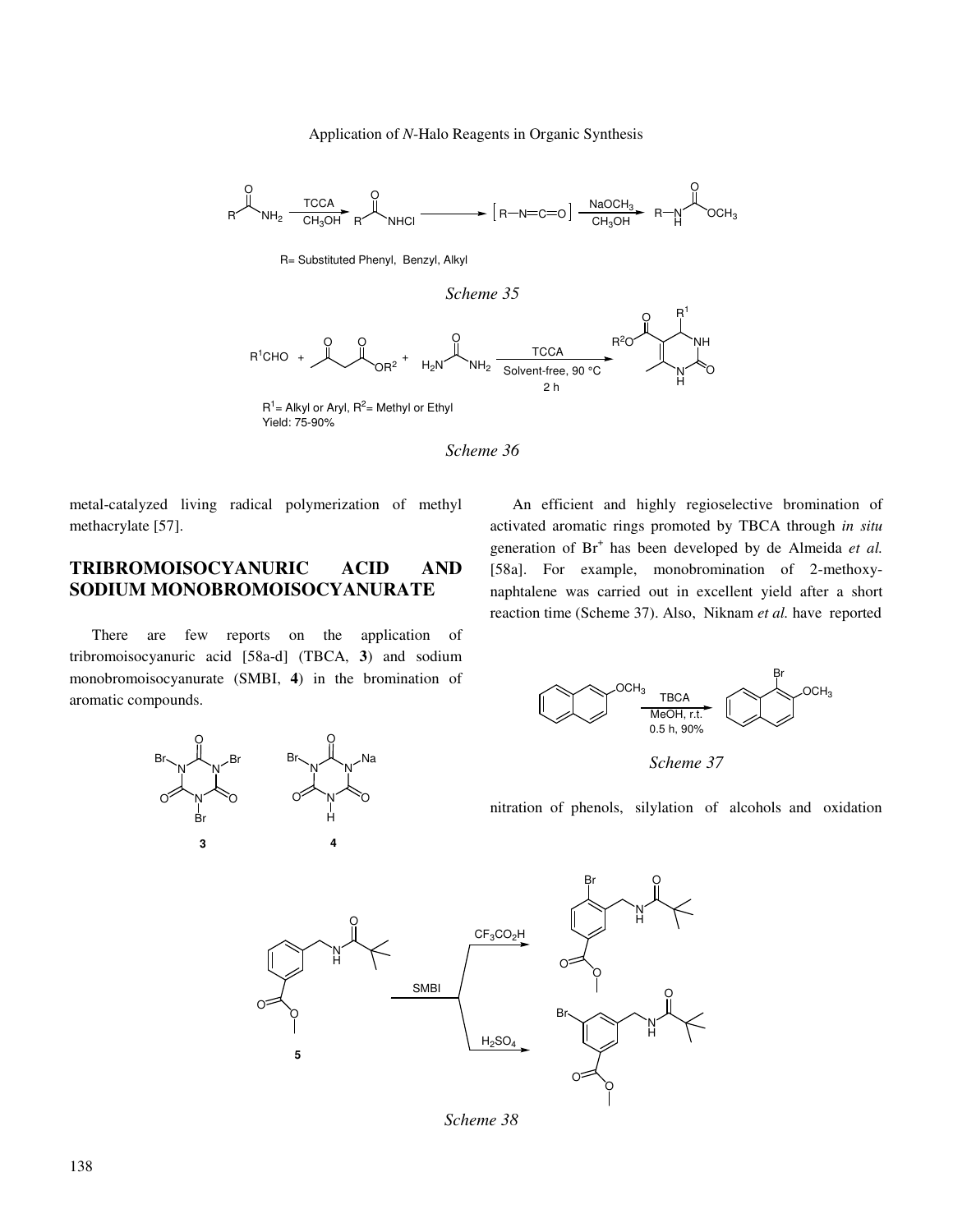of urazoles using TBCA [58b-d].

 A variety of aromatic compounds with both activating and deactivating substituents were brominated with SMBI [59]. Diethyl ether, diethyl ether-methanesulfonic acid, trifluoroacetic acid or sulfuric acid was employed as solvents. Thus, nitrobenzene were conveniently brominated in sulfuric acid, benzene was readily monobrominated in diethyl ethermethanesulfonic acid and phenol was selectively brominated at the *ortho* position under milder conditions in refluxing diethyl ether. An interesting example was selective bromination of compound **5** by changing the solvent (Scheme 38).

 Bromination of some azulene derivatives were achieved by SMBI. Bromination in dichloromethane gave the products in low yields, while the reactions in dichloromethane-water gave good yields of the desired compounds (Scheme 39) [60]. The following mechanism was suggested for these reactions



 $R = Et, n-Pr, Ac_2O$ 



(Scheme 40).

### **1,3-DIBROMO-5,5-DIMETHYLHYDANTOIN**

 1,3-Dibromo-5,5-dimethylhydantoin (DBH, **6**) with the commonly used trade name Brom-55, is a cream to palebrown powder which melts at 186-192 ºC. This reagent is sparingly soluble in carbon tetrachloride, benzene and water  $(0.06\%, 1.1\%, \text{ and } 0.1\% \text{ at } 20 \text{ °C}, \text{ respectively}).$  Due to its economic advantages, DBH has found widespread applications in industrial processes such as swimming-pool sanitizer, brominating agent for ethylene propylene diene monomer rubber (EPDM) to improve ozone resistance, additive in plastics to promote photodegradation and as a fungicide to preserve fresh fruits [61-68].



 Among the methods, which were reported for the preparation of DBH [69-72], the bromination of 5,5 dimethylhydantoin (DMH) in the presence of NaOH or



*Scheme 40*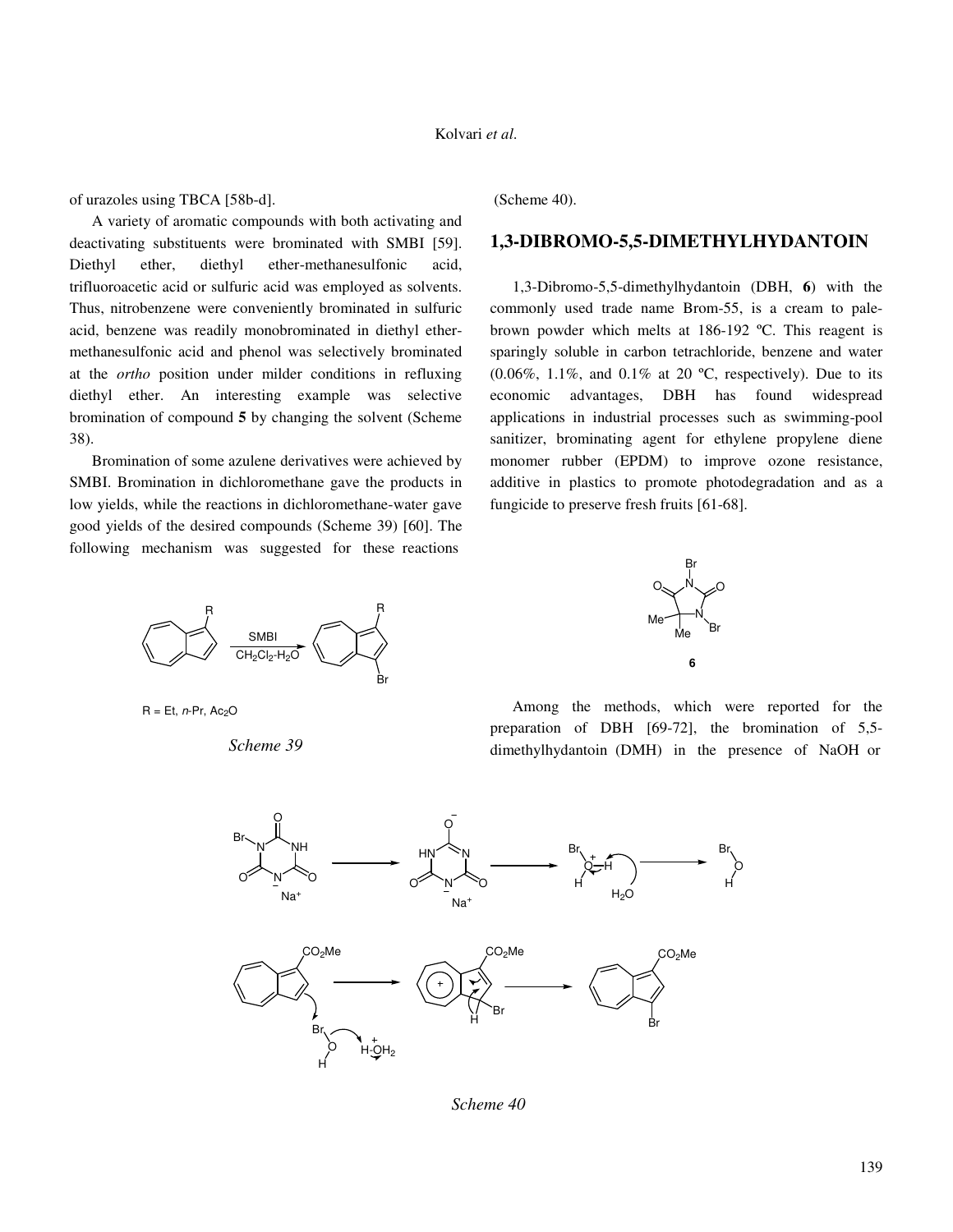Application of *N*-Halo Reagents in Organic Synthesis

 $NaHCO<sub>3</sub>$  was studied with precision (Scheme 41) [73]. It was



reported that the mechanism of the reaction consists of two bromination steps (Scheme 42).



 The application of DBH in organic reactions mainly can be studied in the following sections.

### **Halogenation Reactions**

 **Bromination reactions.** In 1993, Auerbach and coworkers reported that DBH in aqueous NaOH can be used as an efficient reagent for the bromination of activated benzoic acids [74]. They also showed that DBH gave better yields than NBS (Scheme 43).



*Scheme 43* 

 Studies cleared that the rate of the bromination of various aromatic derivatives substituted with electron donating groups, with DBH, considerably enhanced in the presence of trimethylsilyltrifluoromethanesulfonate (TMSOTf) [75] (Scheme 44).



 The authors explained activation of DBH in the presence of TMSOTf *via* bromination of triflate, as a reactive intermediate (Scheme 45).



*Scheme 45*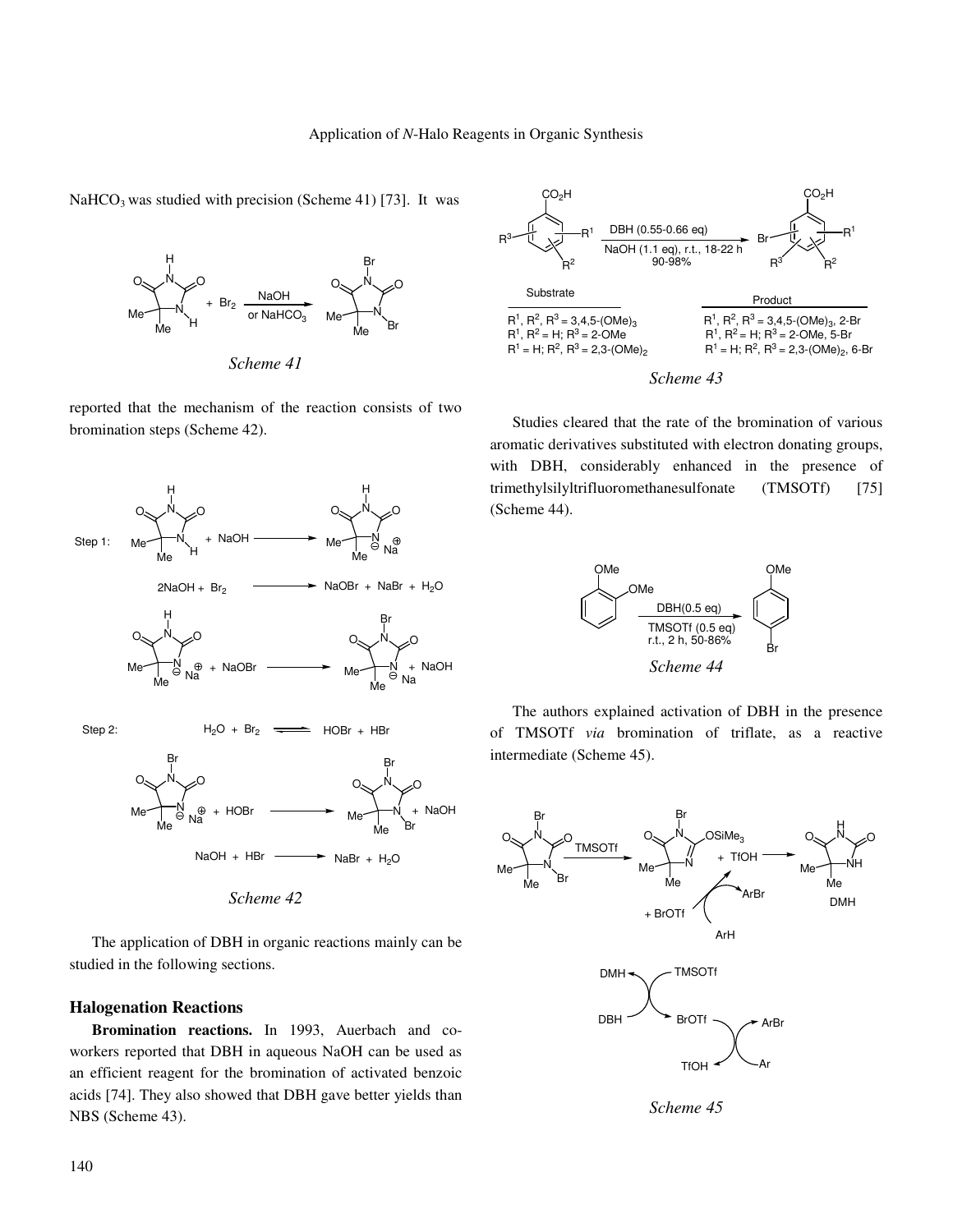Similarly, Eguchi and co-workers used DBH in the presence of organic and inorganic acids with *pKa* values less than -2 to get the monobromide in excellent yields [76]. Very good yields were obtained even for aromatics having electronwithdrawing substituents. In some cases, catalytic amounts of acids were sufficient (Scheme 46).



 In 2005, Tsuboi and co-workers have found that DBH (0.5-0.55 eq.) is able to act as an efficient reagent for conversion of phenols and polyphenols to their corresponding *ortho*-monobromides in good to excellent yields (Scheme 47) [77].



They also studied the regioselective bromination of

pyrogallol derivatives by DBH, which gave single monobromides in 1.5 h at room temperature (Scheme 48) [78].



 Treatment of 5,13-di-*tert*-butyl-8,16-dimethyl [2.2] metacyclophane **7** with DBH (0.55 eq.) in  $CH_2Cl_2$  at room temperature led to the introduction of bromine on the bridged methylene group for the first time (Scheme 49) [79]. The reaction was accompanied by the formation of two by products **9** and **10**. The yields of **9** and **10** depended on the amounts of DBH, so in the presence of 3.1 eq. of DBH only compound **10** was obtained in 98% yield.



In 2006, Azarifar *et al*. reported an efficient method for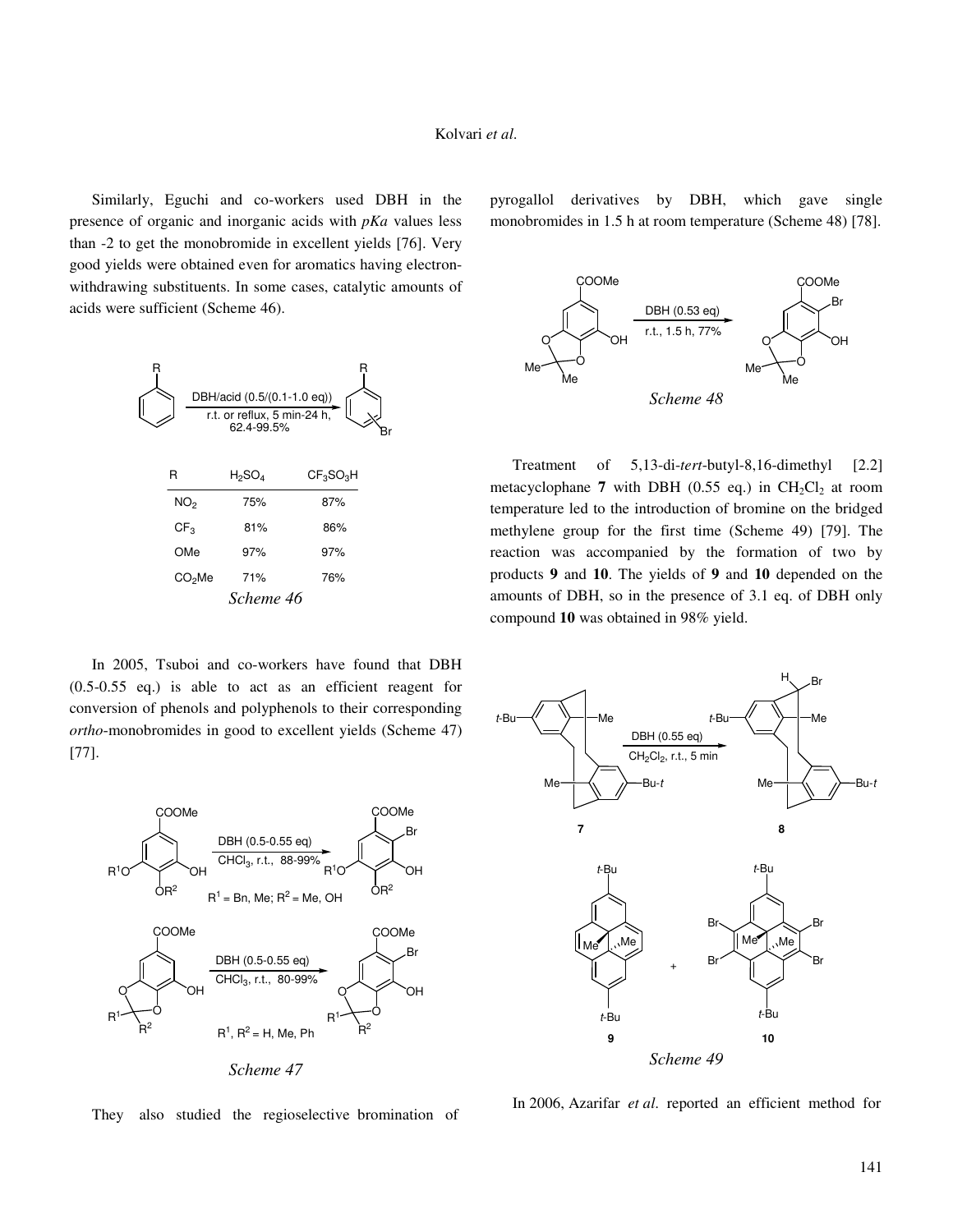the conversion of various *N*-arylglycines to sydnones using DBH in the presence of  $\text{NaNO}_2/\text{Ac}_2\text{O}$  under mild and neutral conditions (Scheme 50) [80]. The following mechanism was



proposed for these transformations (Scheme 51).



*Scheme 51* 

 They also showed that DBH is able to promote the bromination of sydnones to their 4-bromo-substituted congeners in excellent yields in DMF at room temperature (Scheme 52).



*Scheme 52* 

 **Flourination reactions.** Hiyana *et al.* reported the oxidative desulfurization-fluorination of methyl xanthates with (HF)9/pyridine and DBH (Scheme 53) [81]. Under the reaction conditions, trifluoromethyl ethers  $(R-OCF_3)$  were produced through  $R$ -OCF<sub>2</sub>SMe intermediates.



 They also showed that β-hydroxy orthothioesters **11** derived from both aromatic and aliphatic aldehydes were successfully converted into their corresponding difluoro(methyl thio)methyl ketones 12 using  $n$ -Bu<sub>4</sub>NH<sub>2</sub>F<sub>3</sub> and DBH. Reactions were performed in  $CH_2Cl_2$  at room temperature (Scheme 54) [82].



 Correspondingly, when orthothioesters were selected as the substrate the monobromo- difluorinated compounds were obtained as the main products (Scheme 55) [83]. A



mechanism which initiated by the electrophilic attack of  $Br<sup>+</sup>$  at the sulfur atom of the substrate has been suggested (Scheme 56).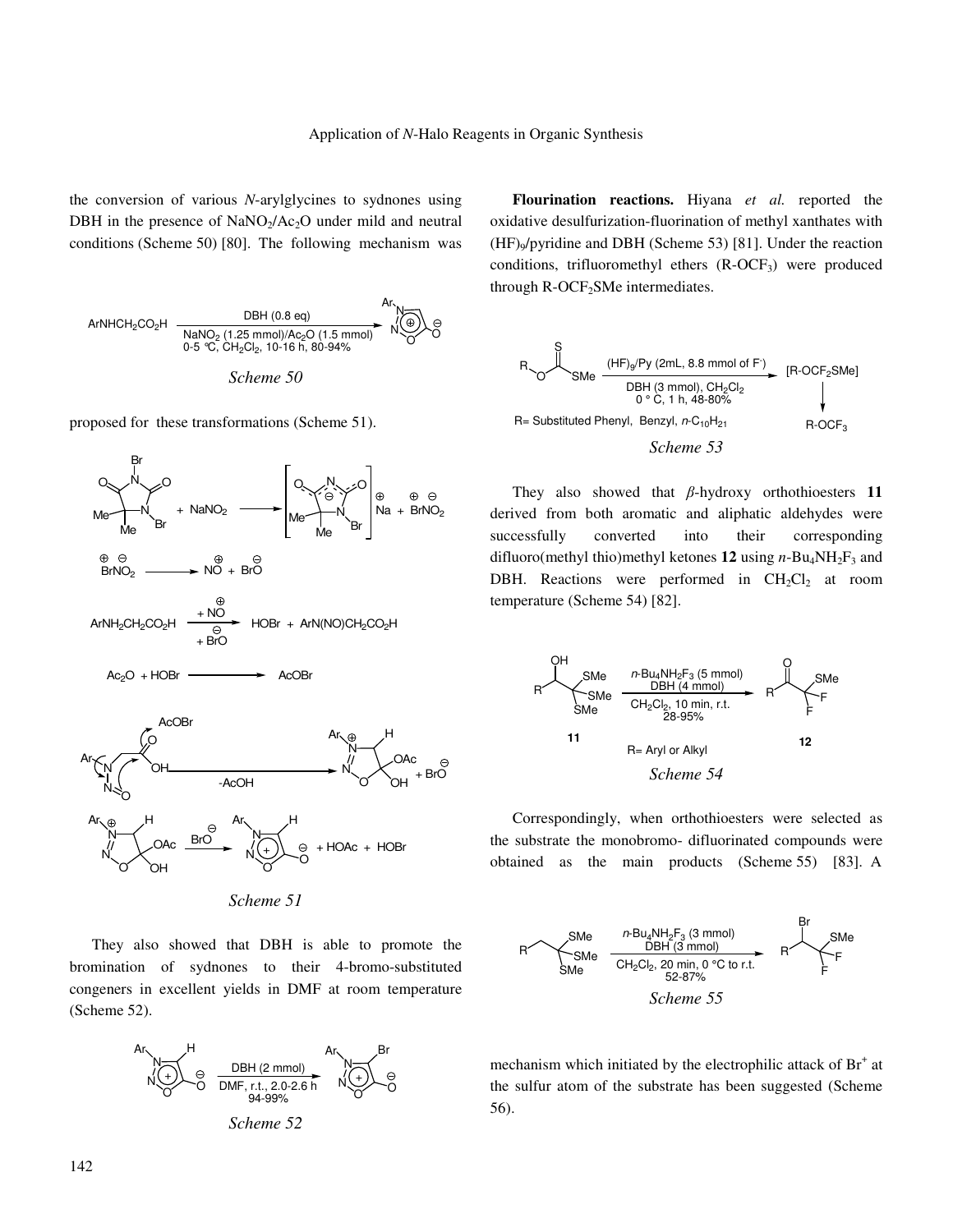

*Scheme 56* 

treatment with  $n-Bu_4NH_2F_3/DBH$ , were efficiently converted to α-fluorosulfides (Scheme 58) [84,85]. The formation of the

$$
R_{\text{B}}^{\text{H}} \xrightarrow{h\text{-Bu}_4\text{NH}_2F_3} \xleftarrow{2.5 \text{ mmol}} R_{\text{B}}^{\text{H}} \xrightarrow{R_{\text{B}}^{\text{H}}} R_{\text{B}}^{\text{H}}
$$
\n
$$
R_{\text{B}}^{\text{H}} \xrightarrow{\text{DBH (1.4-2.5 mmol)}} R_{\text{B}}^{\text{H}} \xrightarrow{\text{CH}_2\text{Cl}_2, 10 \text{ min}} R_{\text{B}}^{\text{H}}
$$
\n
$$
R_{\text{B}}^{\text{H}} \xrightarrow{\text{C}} R_{\text{B}}^{\text{H}}
$$
\n
$$
R_{\text{B}}^{\text{H}} \xrightarrow{\text{C}} R_{\text{B}}^{\text{H}}
$$
\n
$$
R_{\text{B}}^{\text{H}} \xrightarrow{\text{C}} R_{\text{B}}^{\text{H}}
$$
\n
$$
R_{\text{B}}^{\text{H}} \xrightarrow{\text{C}} R_{\text{B}}^{\text{H}}
$$
\n
$$
R_{\text{B}}^{\text{H}} \xrightarrow{\text{C}} R_{\text{B}}^{\text{H}}
$$
\n
$$
R_{\text{B}}^{\text{H}} \xrightarrow{\text{C}} R_{\text{B}}^{\text{H}}
$$
\n
$$
R_{\text{B}}^{\text{H}} \xrightarrow{\text{C}} R_{\text{B}}^{\text{H}}
$$
\n
$$
R_{\text{B}}^{\text{H}}
$$
\n
$$
R_{\text{B}}^{\text{H}}
$$
\n
$$
R_{\text{B}}^{\text{H}}
$$
\n
$$
R_{\text{B}}^{\text{H}}
$$
\n
$$
R_{\text{B}}^{\text{H}}
$$
\n
$$
R_{\text{B}}^{\text{H}}
$$
\n
$$
R_{\text{B}}^{\text{H}}
$$
\n
$$
R_{\text{B}}^{\text{H}}
$$
\n
$$
R_{\text{B}}^{\text{H}}
$$
\n
$$
R_{\text{B}}^{\text{H}}
$$
\n
$$
R_{\text{B}}^{\text{H}}
$$
\n
$$
R_{\text{B}}^{\text{H}}
$$
\n
$$
R_{\
$$

product can be rationalized by the following mechanism (Scheme 59). On the basis of the proposed mechanism, electrophilic attack of Br<sup>+</sup> to organic sulfide produces a sulfonium ion **14**, which is attacked by the fluoride ion to give the final product. The reaction of  $RCH(SMe)CF<sub>2</sub>SMe$ , under





Furuta *et al.* reported that various organic sulfides, on



the same conditions, ended up with the formation of trifluorosulfides,  $[RCF(SMe)CF<sub>2</sub>SMe]$ , as the main products (Scheme 60).

Shimizu *et al.* reported an efficient method for the



*Scheme 61*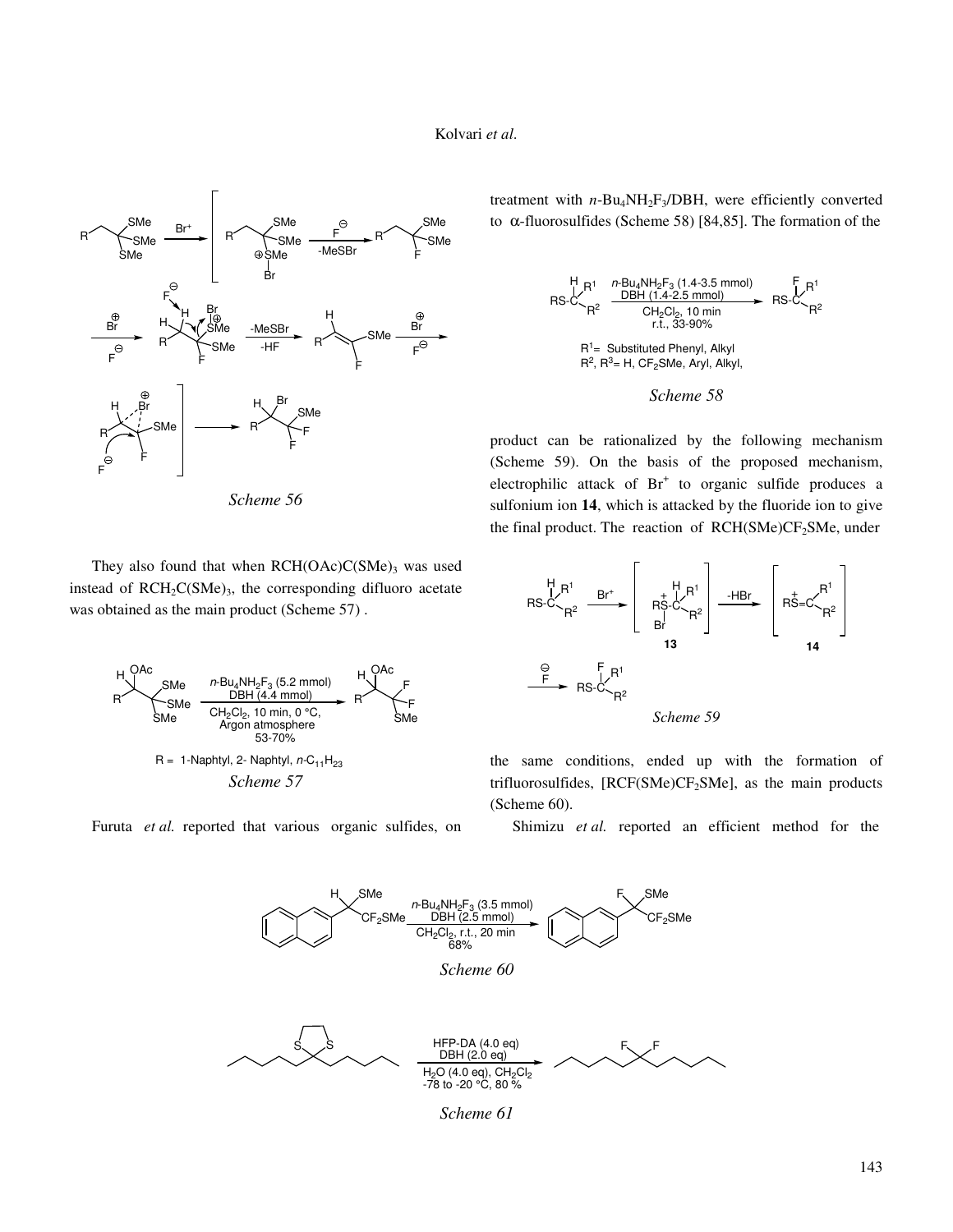conversion of gem-disulfides to the corresponding gemdifluorinated compounds by a combination of hexafluoropropene-dimethylamine and DBH (Scheme 61) [86].

 Using this method, 1,3-dithiolanes derived from ketones gave better results than those from aldehydes. The probable mechanism of the reaction is shown in Scheme 62.



 Furuta *et al.* have found that when methyl arenecarbodithioates and α,β-unsaturated carbodithioates were treated with  $n-Bu_4NH_2F_3$  in the presence of DBH, trifluoromethyl and 3,3,3-trifluoropropenyl substituted aromatic compounds were obtained in acceptable yields (Schemes 63 and 64) [87].



 They have also reported a mild method for the preparation of trifluoromethyl ethers (R-OCF3). The reaction was carried out by the reaction of dithiocarbonates  $(R-OCS<sub>2</sub>Me)$  with a reagent system consisting of 70% HF/Pyridine and DBH (Scheme 65) [88]. When the reaction was applied to  $ROCS<sub>2</sub>Me$  wherein  $R =$  secondary alkyl, tertiary alkyl or benzylic group, fluorination was leading to corresponding alkyl fluorides (R-F) (Scheme 66).





*Scheme 66* 

 Due to their stability and stereoselectivity on the glycoside synthesis, the glycosyl fluorides have recently received considerable attention [89]. Among different methods reported for the preparation of glycosyl fluorides, bromofluorination of glycals with  $SiF<sub>4</sub>/DBH/H<sub>2</sub>O$  reagent system in 1,4-dioxane in the presence of HMPA was considered as one of the most useful and stereoselective methods for the preparation of bromofluoro sugars [90] (Scheme 67). Stereoselectivity of the reaction is strongly influenced by the solvent polarity. In the



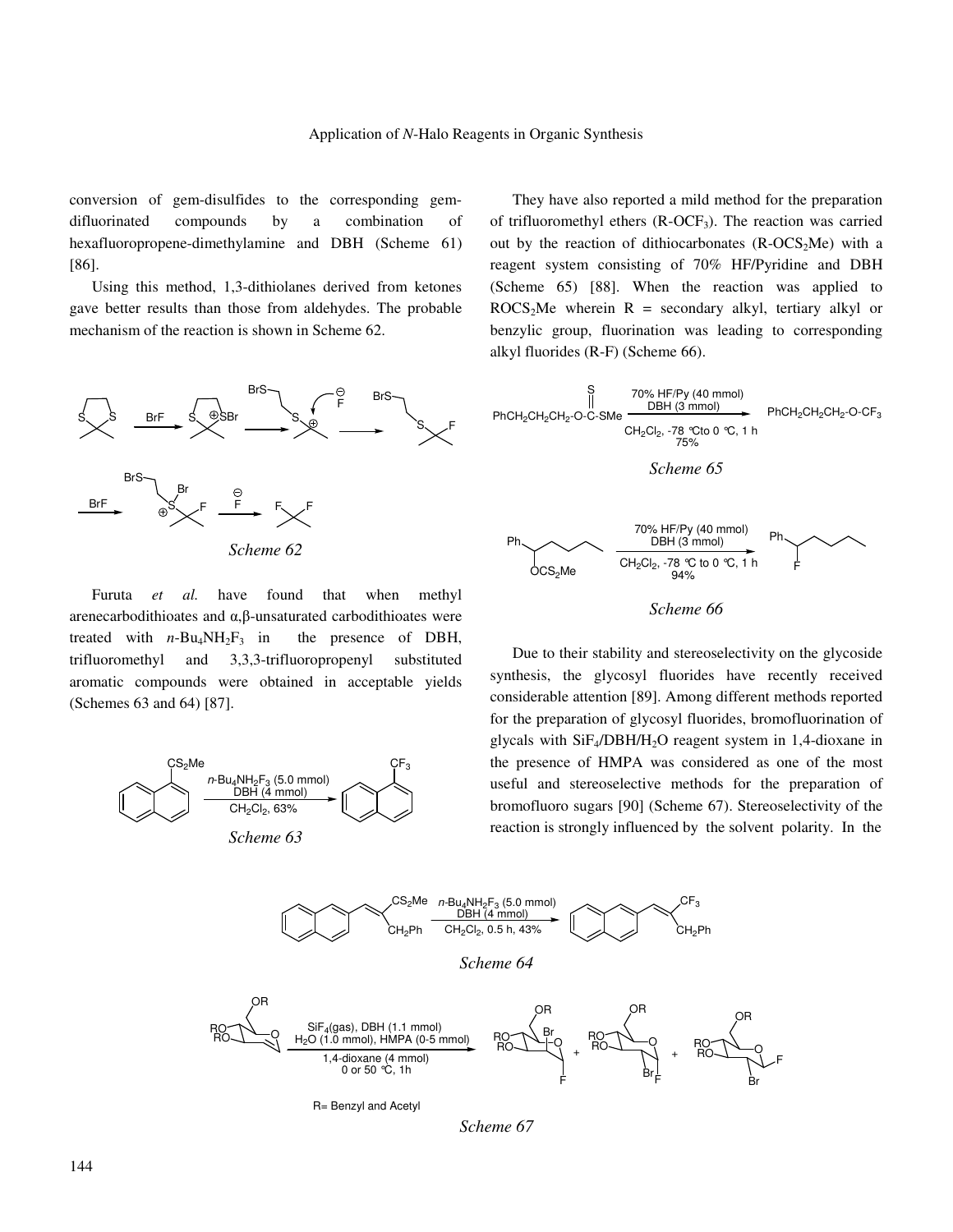absence of HMPA, formation of the α-fluorides predominated with ratio of 74:26, and the addition of HMPA improved the selectivity in favor of the  $\alpha$ -isomers. The best stereoselectivity was obtained when the reaction was carried out in the presence of 3.0 eq. of HMPA, in which the α- *vs*. β-isomer ratio was 92:8.

 Hiyama *et al.* has also reported that when alkene was treated with KHF2/HF/*n*-Bu4NF/DBH reagent system, the related bromofluorinated product was obtained in good to high yields (Scheme 68) [91]. The stereochemistry of the addition of F and Br was anti for all of the olefins.





### **Oxidation Reactions**

 In 2004, oxidation of 1,3,5-trisubstituted pyrazolines to the corresponding pyrazoles using DBH under both heterogeneous and solvent-free conditions was reported by Azarifar *et al*. (Scheme 69) [92].



*Scheme 69* 

 The same group has also shown that when the reaction was carried out in the presence of silica gel under microwave irradiation, the products were obtained during very short reaction times (Scheme 70) [93].



 $R^1$  = Aryl,  $R^2$  = Substituted Phenyl

*Scheme 70* 

 DBH has also been used for the efficient oxidation of mono and bis-urazoles to their corresponding triazolinediones both in solution and under solvent-free conditions (Scheme 71) [94].



**A**: DBH (2 mmol), 4h, 99-100%, CH<sub>2</sub>Cl<sub>2</sub>, r.t.<br>**B**: DBH (2 mmol), 4h, 33%, Solvent-free, r.t.  $R^1$  = H, Na,  $R^2$  =  $-(CH_2)_6$ <sup>-</sup>,  $-C_6H_4$ -CH<sub>2</sub>-C<sub>6</sub>H<sub>4</sub>-

### *Scheme 71*

 Khazaei *et al.* reported a simple method for the oxidation of thiols to disulfides by the use of DBH in dichloromethane (Scheme 72) [95]. An inconceivable decrease in the reaction time was observed in the absence of solvent.

2 RSH 
$$
\overline{\text{Solid phase (1-10 min, 87-91%)}}
$$
 RSSR

\n $\text{CH}_{2}\text{Cl}_{2}$  (0.8-4 h)

\nR = Aryl or Alkyl

*Scheme 72* 

A mechanism was proposed for this reaction (Scheme 73).



*Scheme 73*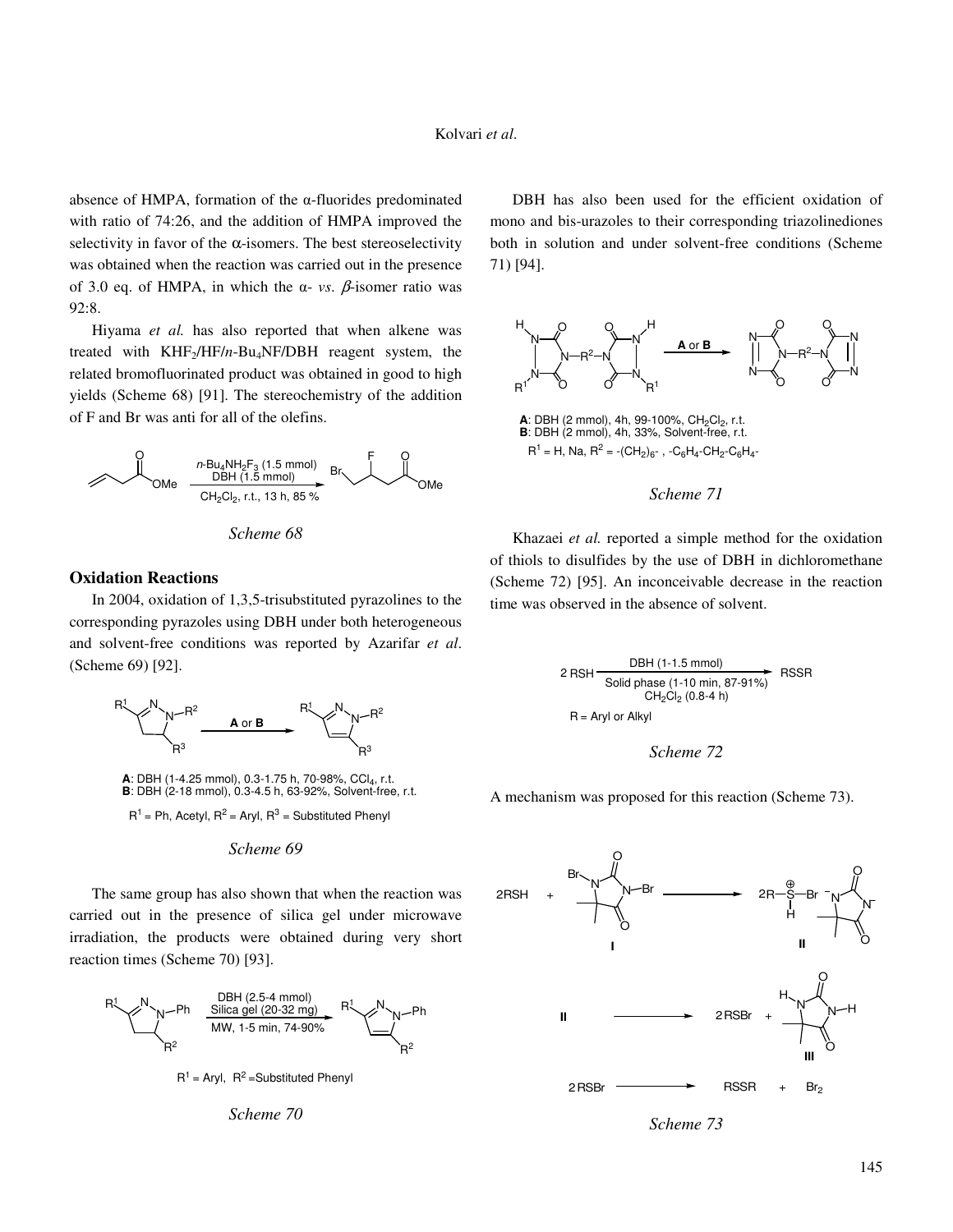The same subject has also been investigated by another group in 2005 [96]. DBH in accompanying with  $NaNO<sub>2</sub>$  was used as a co-catalyst for the acceleration of the aerobic oxidation of benzylic alcohols in water catalyzed by TEMPO (Scheme 74) [97]. All reactions were performed at 80 ºC and the products were obtained in good to high yields.



 Recently, Rievera *et al.* reported a suitable method for the synthesis of 5-substituted-2-amino-1,3,4-oxadiazoles, as biologically active important molecules, *via* oxidative cyclization of thiosemicarbazides using DBH in the presence of potassium iodide (Scheme 75) [98]. The main advantage of this method is its applicability for the large scale synthesis of the hydroxyl oxadiazoles.

 In 2006, Salerno *et al.* have used DBH as an efficient dehydrogenating agent for the oxidation of *N*,*N*′-dibenzyl- and *N*-aryl-*N*′-benzyl-imidazolidines to their 4,5-dihydro-1*H*imidazolium salts (Scheme 76) [99]. The main advantages of the selected method are: low reaction times, obtaining



*Scheme 76* 

relatively pure products and high yields. Since the rate of the reaction did not change in the presence of a radical initiator (benzoyl peroxide) or a radical inhibitor (butylated hydroxy toluene, BHT), an ionic mechanism, which involved bromination of imidazolidine`s nitrogen, followed by deprotonation and displacement of a bromide ion, was proposed for the reaction (Scheme 77).

### **Miscellaneous Reactions**

 Walters *et al.* studied the use of DBH for the oxidation of hydroxylamines to gem-halonitro compounds in the presence of ozone (Scheme 78) [100]. The bromo derivatives were obtained in 44-73% yields.







*Scheme 77*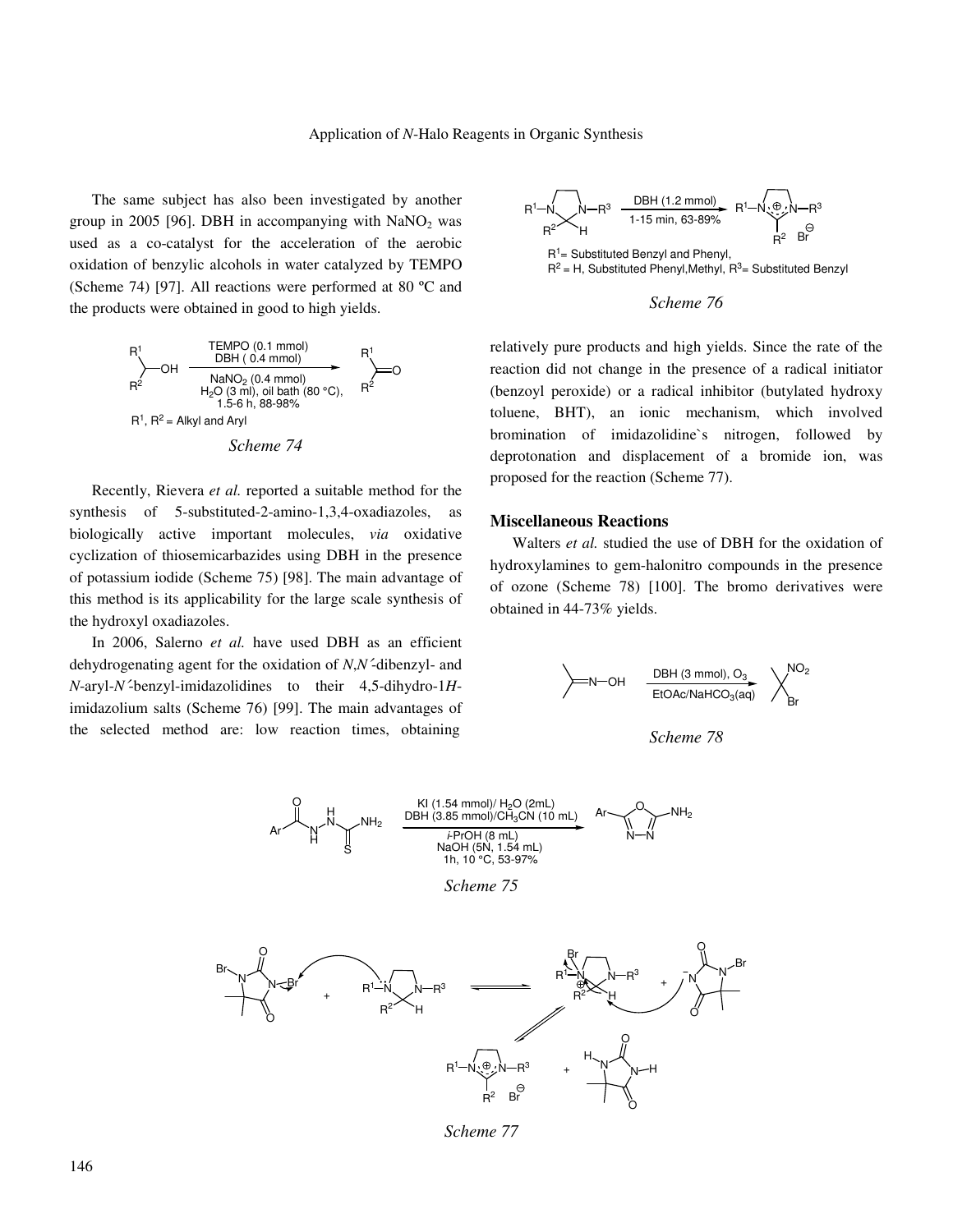When 1,3-dithiolanes bearing a phenyl or substituted aromatic group and a methyl (or methylene) group attached to C-2 were treated with DBH in the presence of HF/pyridine, a rearrangement took place instead of gem-difluorination (Scheme 79) [101]. A mechanism was proposed for this rearrangement, which is shown in Scheme 80.

 DBH was also applied for the synthesis of diglicodeoxynucleotides containing 2′-*O*-(trifluoromethyl) adenosine in the presence of HF/pyridine (Scheme 81) [102]. Using this method, products were obtained in relatively acceptable yields under mild reaction conditions.

Madhusudan *et al.* reported the facile conversion of



glycosyl *S,S*-acetals to their corresponding *O,O*-acetals using DBH under mild and neutral conditions (Scheme 82) [103].





*Scheme 80* 



TIPDS = tetraisopropyldisiloxane-1,3-diyl

*Scheme 81* 



*Scheme 82*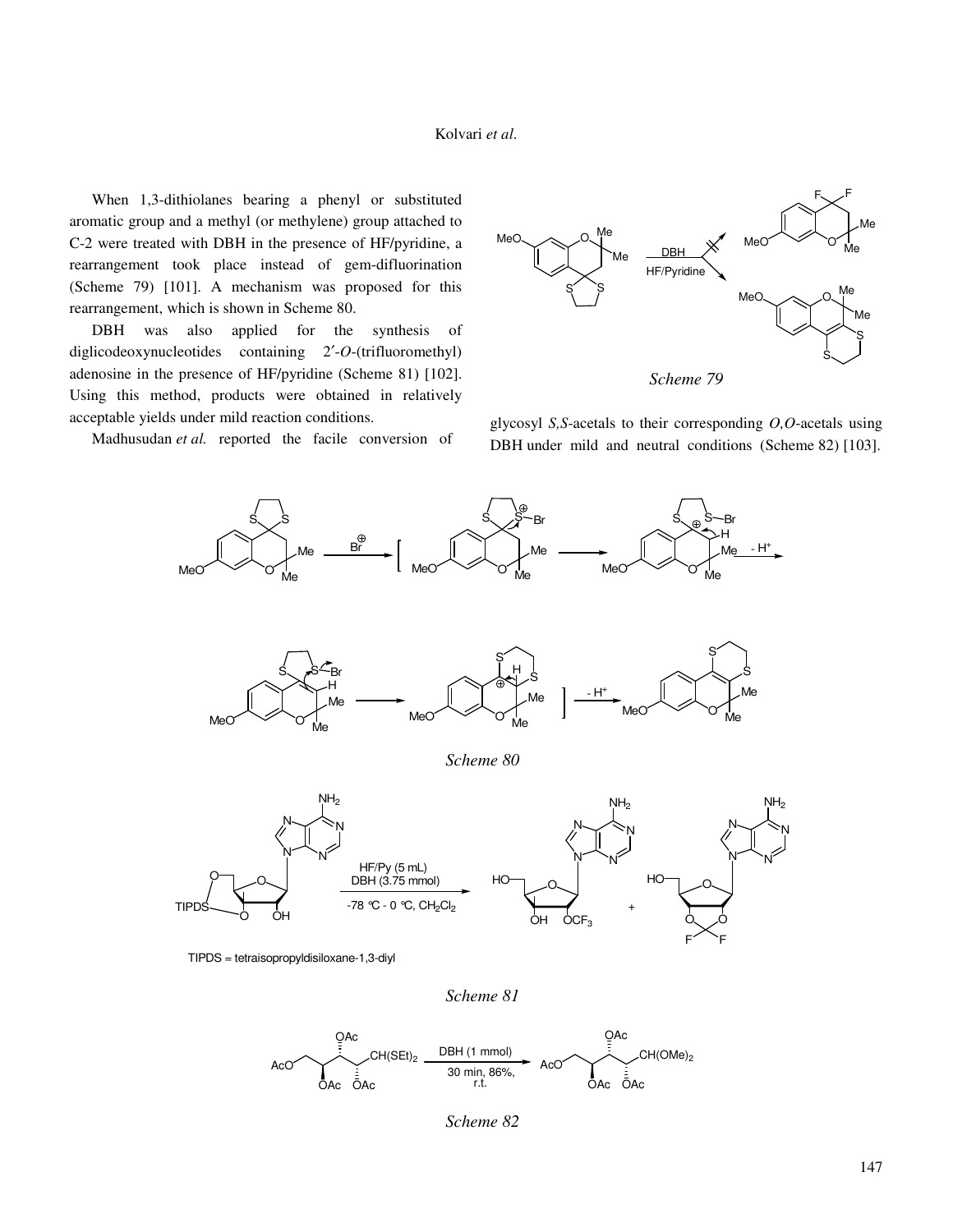The proposed mechanism of this reaction is illustrated in (Scheme 83). When glyclic glycosyl *S,S*-acetals were reacted

under the same conditions, glycofuranosides were obtained in good to high yields (Scheme 84). In the case of





*Scheme 83* 



*Scheme 84* 





*Scheme 85*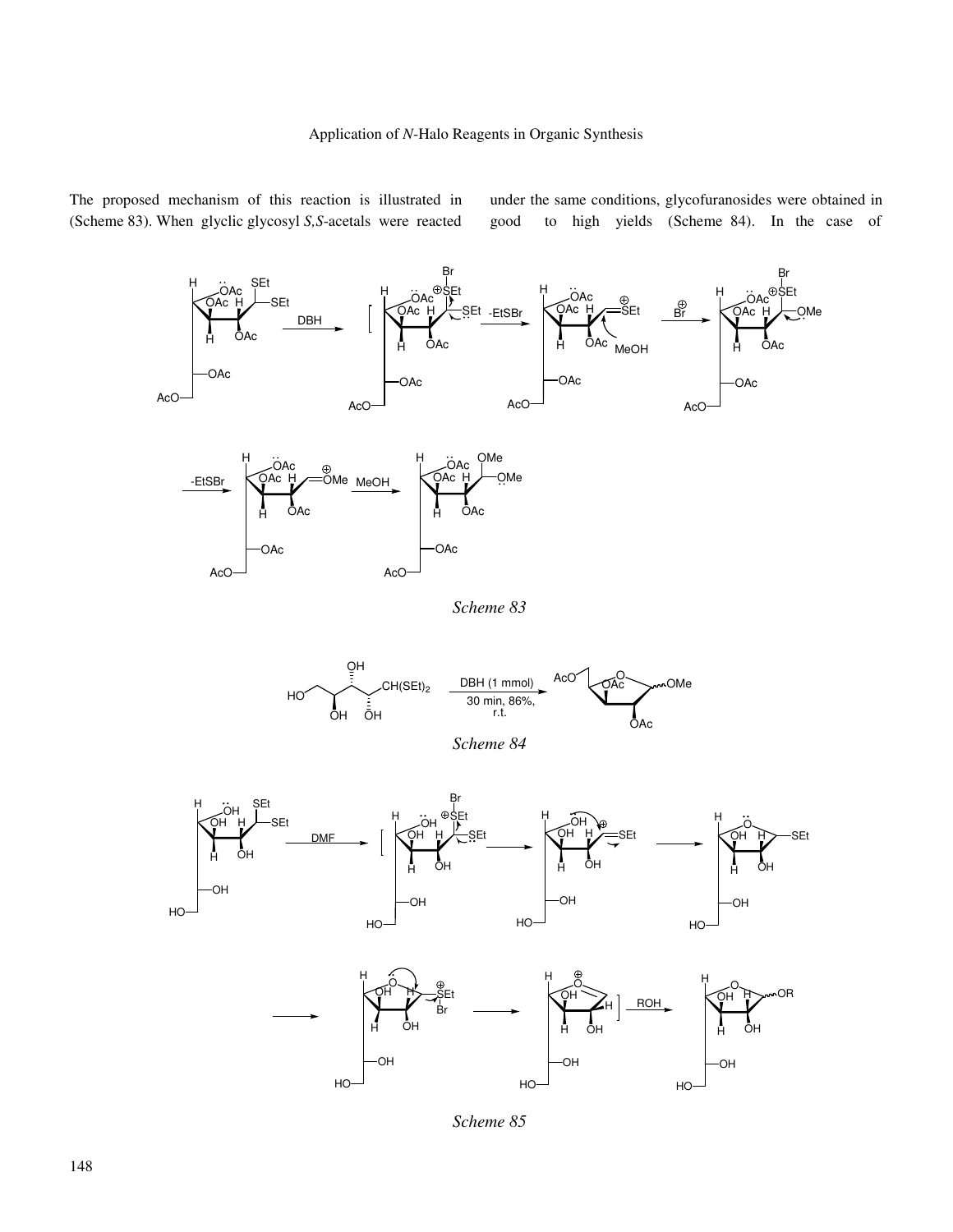glycofuranoside formation, the authors proposed that product was formed by intramolecular nucleophilic attack from the hydroxyl group at C-4 following by a nuclophilic attack of the alcohol at C-1 (Scheme 85).

Because of the unstability of  $\alpha$ -aminoaldehydes, which are reckoned as extremely valuable chiral building blocks in asymmetric synthesis [104], the preparation of *N*-protected derivatives of these compounds is attracted the attention of many organic chemists. Davis *et al.* reported that the hydrolysis of sulfimine derived *N*-sulfinyl-α-amino-1,3 dithianes with aqueous DBH affords the corresponding *N*tosyl-α-aminoaldehydes in good yields and high enantiomeric purities (Scheme 86) [105].



 $R = Ph$ , *i-Pr*, *t-Bu* 

*Scheme 86* 

Recently, DBH/NaNO<sub>2</sub>/wet  $SiO<sub>2</sub>$  has been used as an efficient reagent system for the direct nitration of phenols (Scheme 87) [106]. All reactions were performed at room temperature and under completely heterogeneous conditions.



The reaction did not proceed in the absence of wet  $SiO<sub>2</sub>$ . The following mechanism was proposed for the description of the reaction pathway (Scheme 88).

 In the same manner, when *N*,*N*-dialkylamines were treated with DBH/NaNO<sub>2</sub>/wet  $SiO<sub>2</sub>$  reagent system, their corresponding *N*-nitrosated derivatives were obtained in good to excellent yields (Scheme 89) [107]. The reaction conditions are very mild and completely heterogeneous.



*Scheme 88*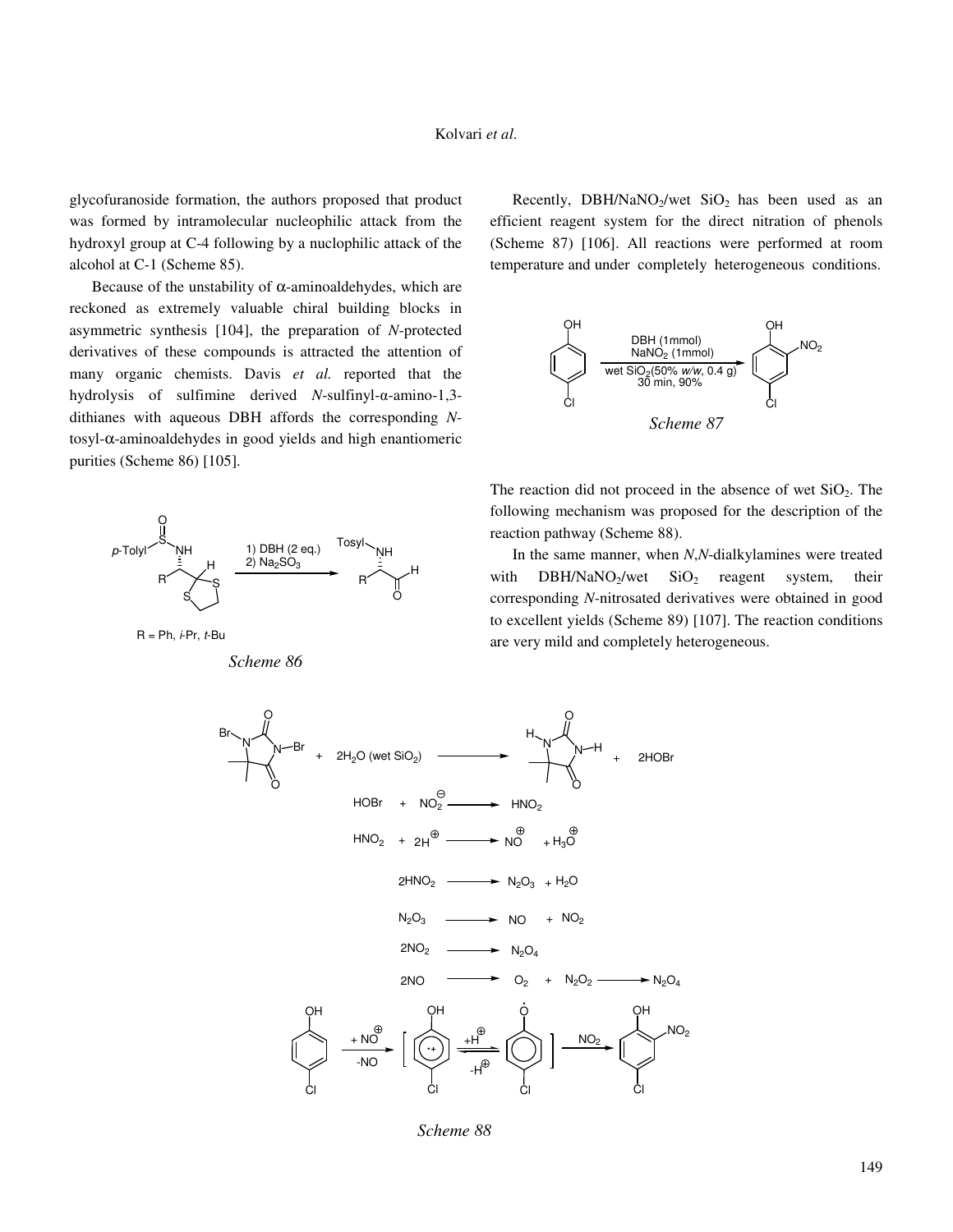

*Scheme 89* 

 Recently, an efficient and high yielding method for the acylation of alcohols with acetic anhydride using DBH has been reported (Scheme 90) [108]. The proposed mechanism,

R <sup>1</sup> R 2 OH R <sup>1</sup> R 2 OAc Ac2O (2mmol) CH2Cl<sup>2</sup> , r.t., 1-38 h, 80-95% DBH (0.05 mmol) R 1 , R2 = Alkyl or Aryl

*Scheme 90* 

which was based on activation of Ac2O by the *in situ*

 DBH efficiently enhanced the rate of trimethylsilylation of different types of alcohols with HMDS [109]. Alcohols were also converted to their corresponding tetrahydropyranyl

generated H<sup>+</sup>, is shown in Scheme 91.

ethers with 3,4-dihydro-2*H*-pyran in the presence of DBH. The method is mild and the products were obtained in high yields (Scheme 92). The method was also used for the



*Scheme 92* 

selective trimethylsilylation or tetra-hydropyranylation of various types of alcohols in the presence of tertiary alcohols (Scheme 93). The mechanism which has been reported for the above mentioned method is the same as that reported for the tetrahydropyranylation of alcohols in the presence of TCCA (Scheme 28).

 DBH has been found to efficiently catalyze the conversion of various 3-arylsydnones to their corresponding 4-acetyl derivatives in the presence of acetic anhydride under neutral conditions in satisfactory yields (Scheme 94) [110].





 $30 \text{ min}$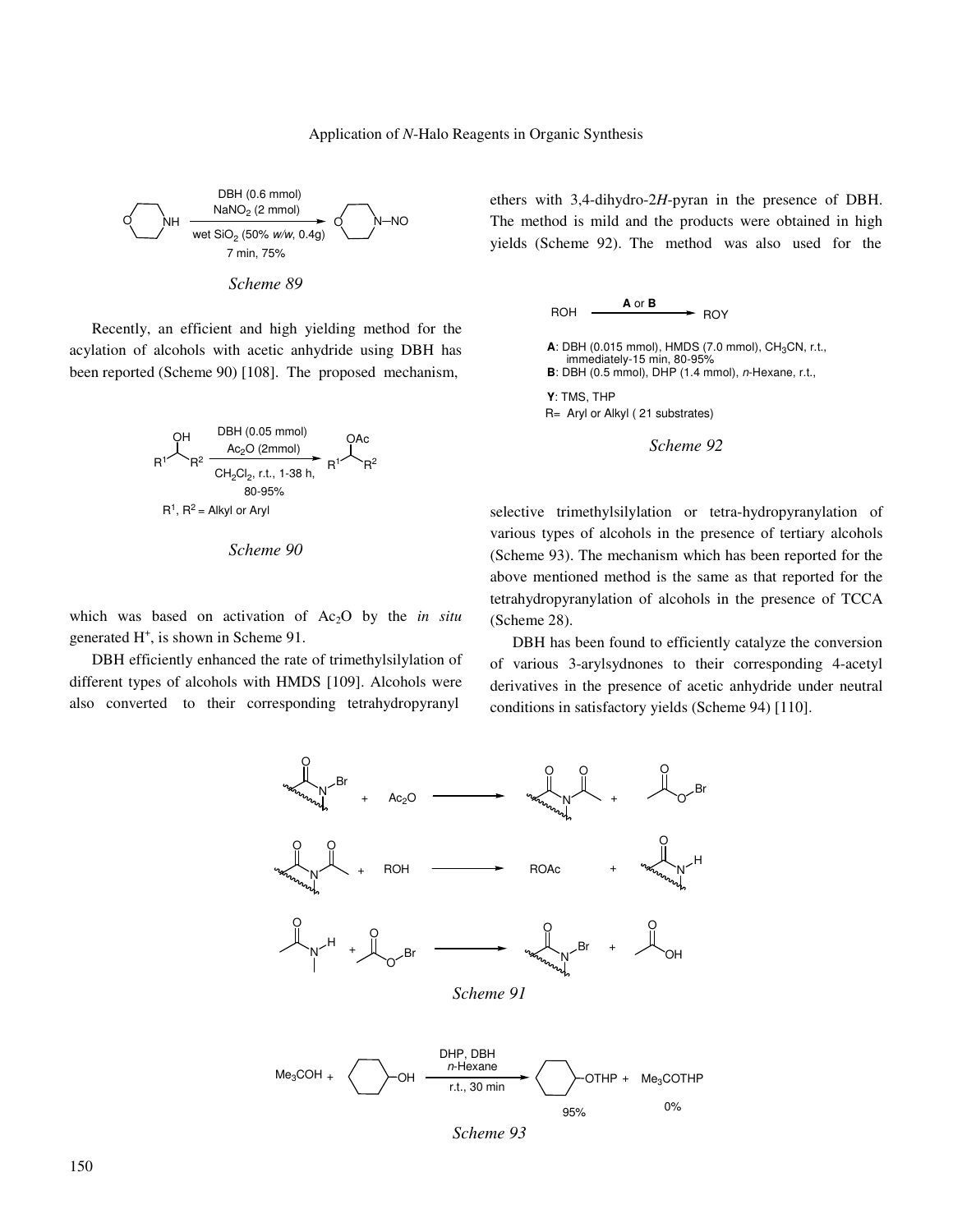

# **1,3-DICHLORO-5,5-DIMETHYLHYDANTOIN**

Contrary to DBH, its chlorinated analogue, 1,3-dichloro-5,5-dimethylhydantoin (DCH, **15**), has found very limited applications and only few reports are available on its uses in organic synthesis. These reports are included  $\alpha$ -chlorination of acetophenones (Scheme 95) [111], oxidative cleavage of oximes [112,113] and oxidation of urazoles [114].

#### N O N O Cl Cl **15**

Br

# **1-BROMO-5,5-DIETHYLBARBITURIC ACID AND 1,3-DIBROMO-5,5-DIETHYLBARBI-TURIC ACID**

 1-Bromo-5,5-diethylbarbituric acid **16** and its 1,3-dibromo analogue **17** were prepared in 1991 but found little attention of organic chemsits [115]. They have been used for the oxidative



cleavage of different kinds of trimethylsilyl ethers in good yields at room temperature (Scheme 96) [116]. The conversion of benzyl trimethylsilyl ether to benzaldehyde in the presence of both **16** and **17** was conducted in different solvents. The results showed that the efficiency and the yield of the reaction

Br



*Scheme 97*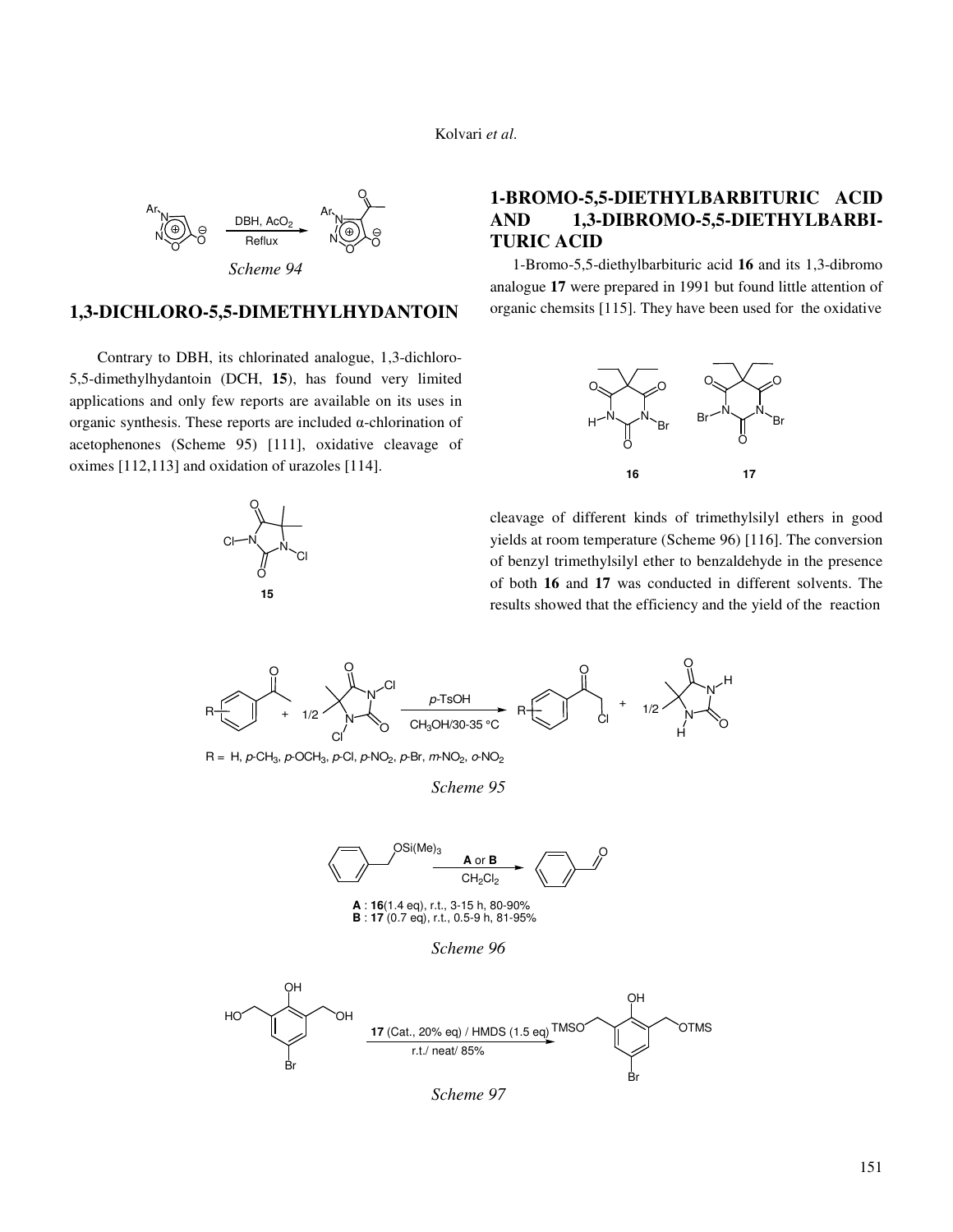in dichloromethane was better than in other solvents. THPethers remained intact under the reaction conditions.

 Silylation of alcohols and polyols is one of the most commonly used methods for their protection. Trimethylsilylation is a classic way to produce volatile derivatives of alcohols and polyols. The application of 17 as a catalyst was described in the protection of different alcohols by HMDS in good to high yields in the absence of solvent at room temperature. A good selectivity was observed for the protection of alcohols over phenols (Scheme 97) [117].

# **2,4,5-TRICHLORO- AND 2,4-DICHLORO-5- METHOXYPYRIDAZIN-3(2***H***)-ONE**

 2,4,5-Trichloro- and 2,4-dichloro-5-methoxypyridazin-3(2*H*)-one were synthesised by Park *et al.* as two novel reagents in 2005 [118]. α-Chlorination of active methylene/methine compounds with these reagents in the presence of either Lewis or protic acids in dichloromethane (for Lewis acid) or water (for protic acid) at room temperature gave also α-monochlorides and/or α,α-dichlorides selectively in good to excellent yields (Scheme 98).

### *N***-HALO SULFONAMIDES**

 *N-*halo sulfonamides have been widely used in organic



 $\textsf{Acid} = \textsf{HNO}_3, \textsf{H}_2\textsf{SO}_4, \textsf{H}_3\textsf{PO}_4,~\rho\textsf{-TsOH}, \textsf{HCl}, \textsf{ZnCl}_2, \textsf{CuCl}_2, \textsf{FeCl}_3, \textsf{AlCl}_3,$ Base = NaH  $X = Cl$  or OMe

### *Scheme 98*

synthesis. They can be applied as halogenating agent or as catalyst in organic transformations. The application of some *N*-halo sulfonamides such as *N,N*-dihalo sulfonamides was reviewed by Koval [119,120]. Herein, application of a broad range of *N*-halo sulfonamides is reviewed.

### **Halogenation Reactions**

 Khazaei *et al.* have reported a novel compound that was synthesized *via* bromination of methyl methacrylate with high yield. This brominated compound is suitable for polymerization as an adhesive (Scheme 99) [121].

 Carbanionic substrates were subjected to chlorination with poly[4-vinyl-*N*,*N*-dichlorobenzenesulfonamide]. Chlorinated products were obtained in good yield and short reaction time under mild condition (Scheme 100) [122].



*Scheme 99*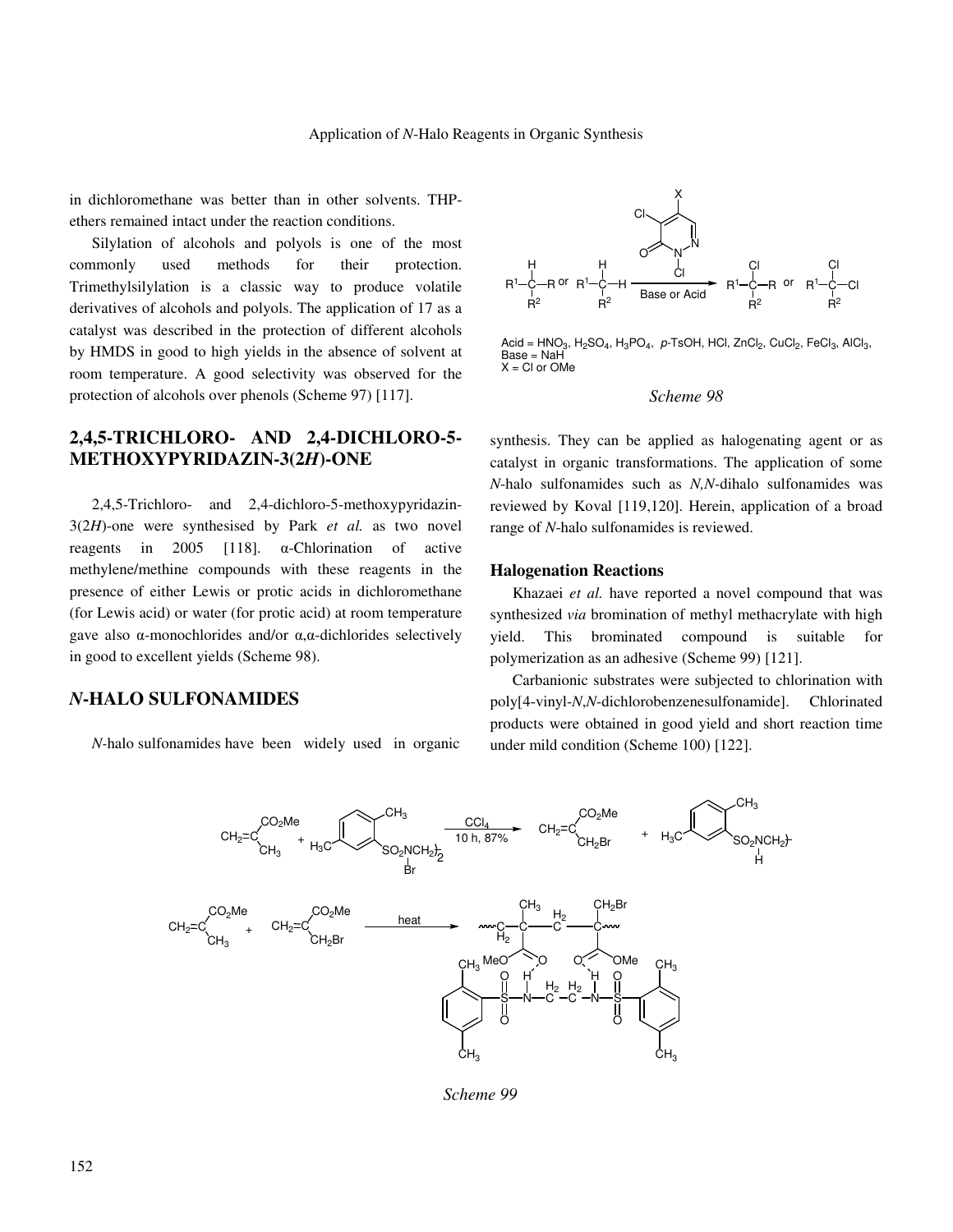

 Recently some new *N-*halo sulfonamides have been reported as chemoselective brominating agents for a broad range of organic compounds (Scheme 101) [123-132]. Bromination of allylic compounds was described by using *N,N'*-dibromo-*N,N'*-ethanediylbis(2,5-dimethylbenzene)sulfonamide (Scheme 102) [134].

 Regioselective bromination of activated aromatic compounds was carried out with *N,N'*-dibromo-*N,N'* ethanediyl bis(*p*-toluenesulfonamide) (BNBTS) [128].

 Ghorbani and Jalili reported the preparation of *N*,*N'* tetrabromobenzene-1,3-disulfonamide (TBBDA) and poly *N*bromobenzene-1,3-sulfonamide (PBBS). These new reagents have been used for bromination of activated aromatic compounds in good yields (Scheme 103) [129].





*Scheme 102*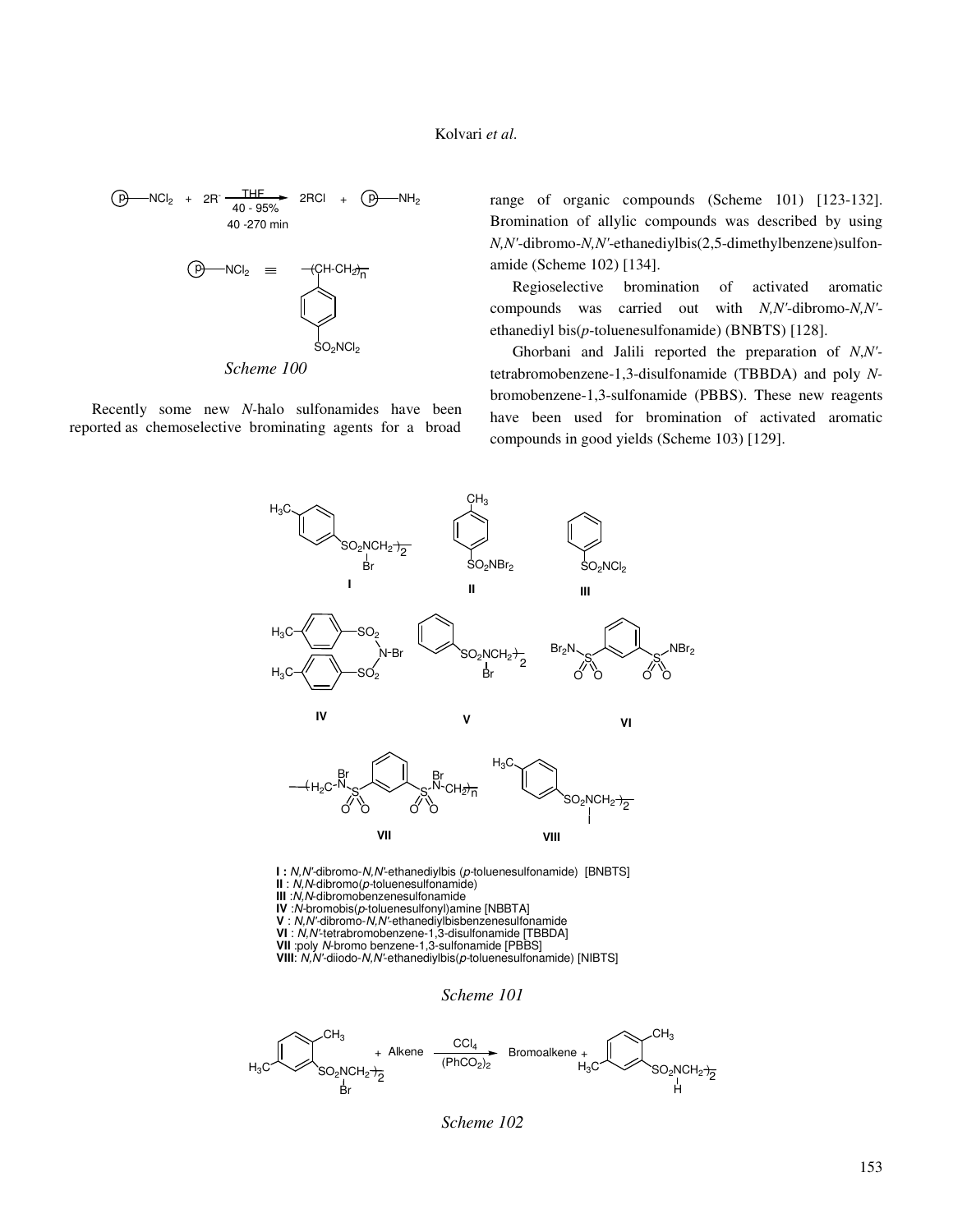

*Scheme 103* 

 *N,N'*-Diiodo-*N,N'*-ethanediylbis(*p*-toluenesulfonamide) (BNITS) as a novel iodinating agent has been used for iodination of some aromatic compounds in high yields (Scheme 104) [132].



# **Cleavage and Formation of Carbon-Hetroatom Bonds**

 The protection of carbonyl compounds is very important in multistep synthesis. Protected carbonyl compounds such as oximes, semicarbazones, phenylhydrazone derivatives, diacetals, dithianes and *etc*. are easily prepared and are highly stable compounds used extensively for protection, purification and characterization of carbonyl compounds. To achieve this aim *N*-halo compounds have been used widely as versatile reagents. Recently a broad range of *N*-halosulfonamides (NHSs) has been reported for regeneration of carbonyl compounds from oximes (Scheme 105) [130,131,135-139].

 *N*,*N*´-Dibromo-*N,N*´-1,2-ethanediyl bis(*p*-toluenesulfonamide) (BNBTS) has catalytically been applied for tetrahydropyranylation of a various range of alcohols and phenols in dichloromethane and tetrahydropyranylation of these compounds has been also carried out in methanol at room temperature (Scheme 106) [140].



### *Scheme 106*

 Conversion of 1,1-diacetates to aldehydes has been described using BNBTS in high yield and short time at room temperature under solvent-free condition (Scheme 107) [141].

 Deprotection of 2,4-dinitrophenylhydrazones to their corresponding carbonyl compounds have been reported in good yields with BNBTS under microwave irradiation (Scheme 108) [142].

 BNBTS has been used for deprotection of aliphatic and aromatic 1,3-dithianes to their corresponding carbonyl compounds under mild condition (Scheme 109) [143].



*Scheme 105*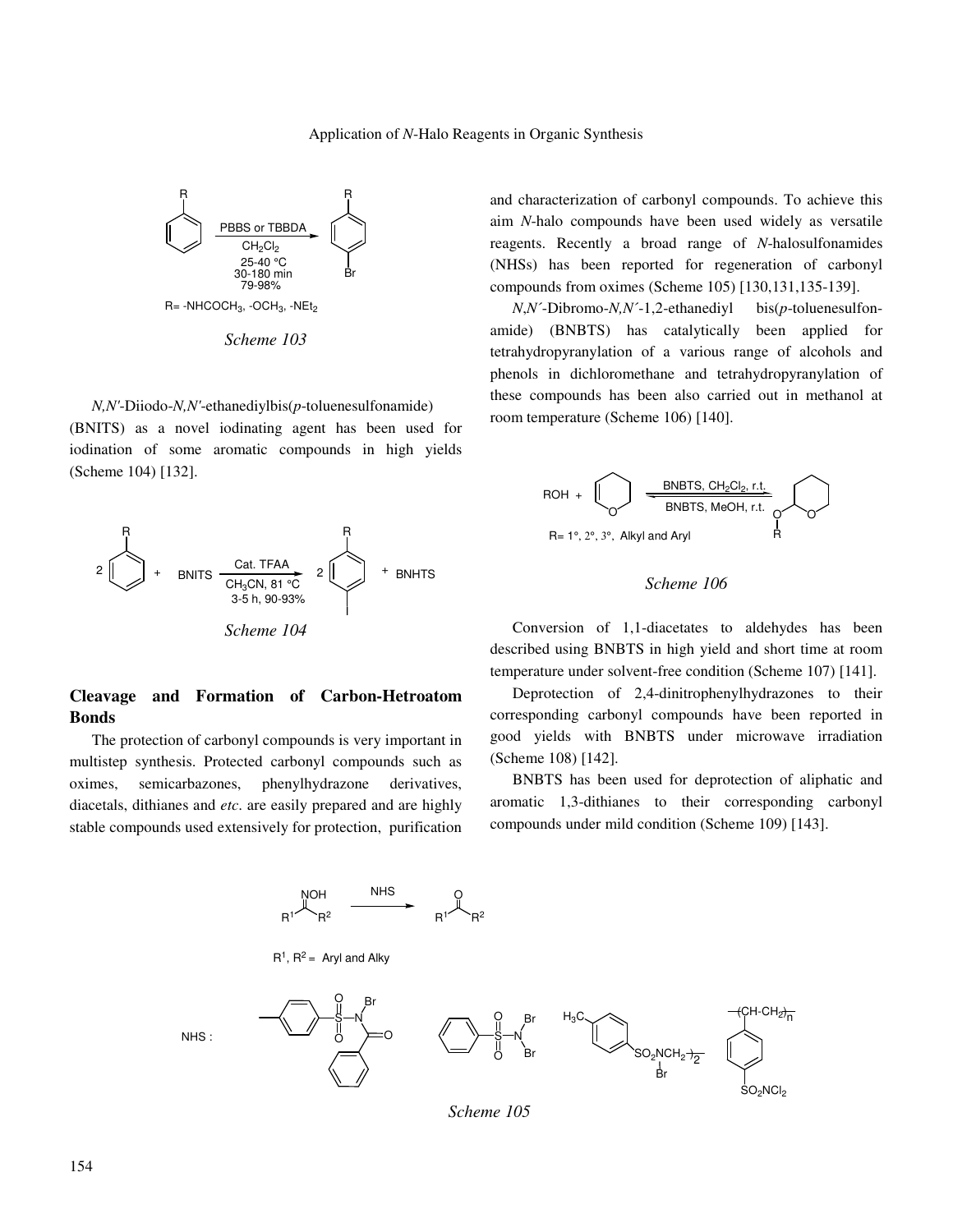R OAc OAc + BNBTS  $\xrightarrow{\text{solid state, H}_2\text{O, r.t.}} R$  + BNHTS + 2AcOBr R H O 1.5 to 4 min 90-98%

$$
R = \mathsf{Alky} \text{ or } \mathsf{Aryl}
$$

*Scheme 107*



 $R^1$ ,  $R^2$  = Alky or Aryl

*Scheme 108*



 Deprotection of 1,3-oxathiolanes to carbonyl compounds has been carried out with BNBTS in good yields under mild conditions (Scheme 110) [144].



# *Scheme 110*

 $RXH$   $\overline{CH_2Cl_2}$  or solvent free, r.t. **HMDS** TBBDA or PBBS  $\mathsf{CH_2Cl_2}$  $X = S$  or  $O$ R= Aryl, Alkyl



### **Oxidation Reactions**

 Another important application of *N*-halo reagents in organic chemistry is the oxidation of different functional groups through the release of halonium ions. TBBDA and TCM were used as effective oxidizing agent for the conversion of urazoles and bis-urazoles to the corresponding triazolinediones under mild and heterogenous condition at room temperature with good to excellent yields (Scheme 112) [146].



 Poly(*N*-bromobenzene-1,3-disulfonamide) (PBBS) and *N,N,N',N'*-tetrabromobenzene-1,3-disulfonamide (TBBDA) were reported as efficient catalysts for the silylation of alcohols, phenols, and thiols in the presence of HMDS under various conditions (Scheme 111) [145]. Since there are few reports on the silylation of thiols in the literature, the method is suitable and practical for this purpose.

 Efficient oxidative coupling of thiols has been made by BNBTS for production of the corresponding disulfides at room temperature with good to excellent yields (Scheme 113) [147].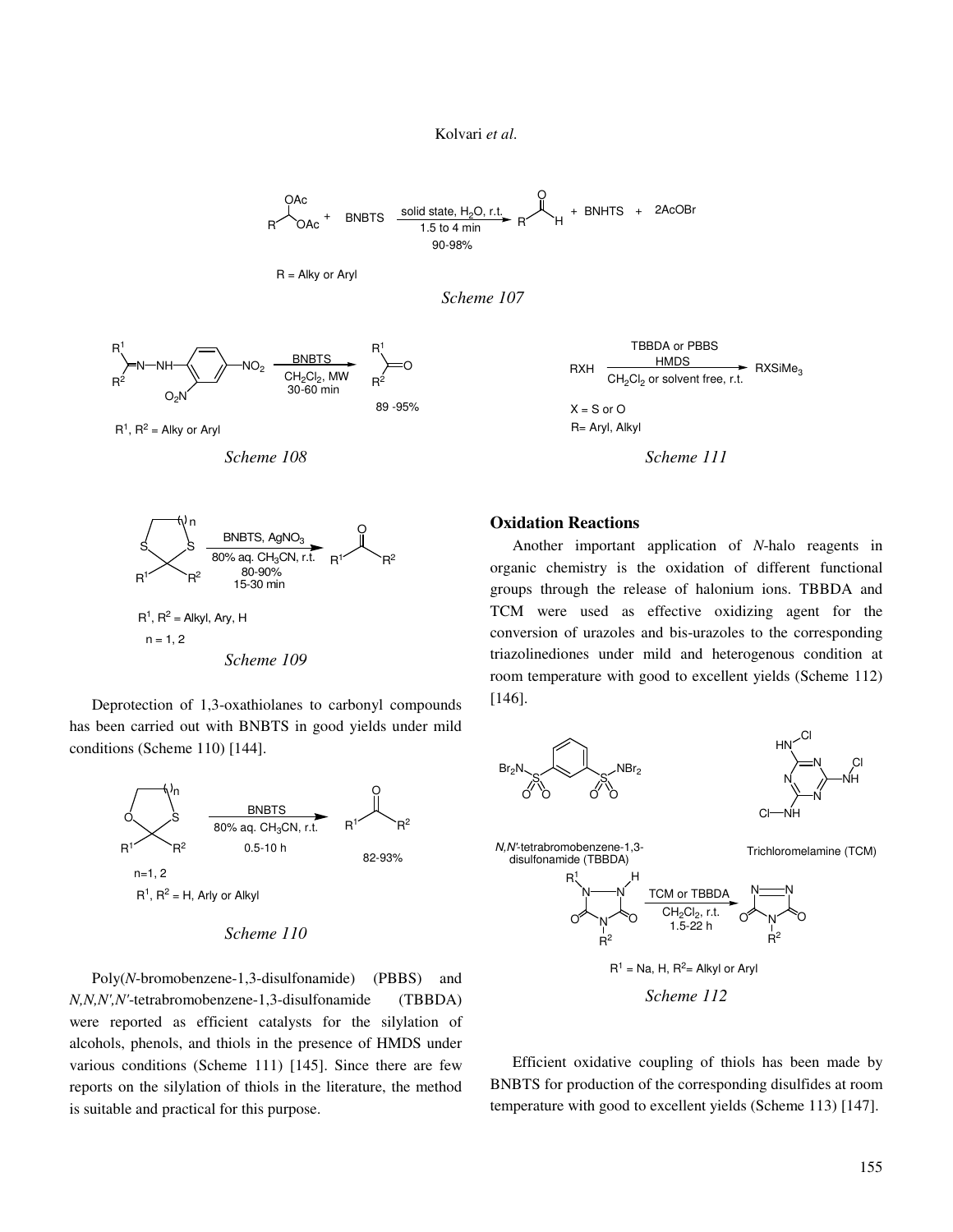$R-SH = \frac{BNBTS}{S}$  $\mathsf{CH_2Cl_2},$  r.t. 1.5-3.8 h 90-95% RS-SR R = Alkyl or Aryl *Scheme 113* 

 *N,N,N',N'*-tetrabromobenzene-1,3-disulfonamide (TBBDA), BNBTS and PBBS were used as efficient reagents for the oxidation of 1,3,5-trisubstituted pyrazolines to their corresponding pyrazoles in solvent-free conditions both under microwave irradiation or at room temperature (Scheme 114) [148-151].



*Scheme114* 

 Poly(*p*-*N*-chlorostyrenesulphonamide) was used as an efficient polymeric oxidizing reagent for oxidation of primary and secondary alcohols to corresponding carbonyl compounds in the presence of DMSO in reasonable yields (Scheme 115) [152].



### **Miscellaneous Reactions**

 *N*-halo reagents have been also applied as catalyst in esterification reactions. *N,N*-dibromo(*p*-toluenesulfonamide) and *N,N*-dichloro(*p*-toluenesulfonamide) catalyze acetylation of structurally drivers alcohols by the reaction of acetic anhydride in chloroform at room temperature (Scheme 116) [153-154].



A combination of equal amount of  $Ph_3P$  and BNBTS has been used for the conversion of carboxylic acids into esters and amides in the presence of alcohols and amines, respectively (Scheme 117) [155]. Authors have suggested that

1) BNETS, Ph<sub>3</sub>P  
\n
$$
R^{2}R^{3}NCOR
$$
\n
$$
CH_{2}Cl_{2}, 0\ ^{\circ}C
$$
\n2) or R<sup>2</sup>R<sup>3</sup>NH, Py, r.t.  
\n
$$
R_{2}Cl_{2}, 0\ ^{\circ}C
$$
\n
$$
R_{3}Cl_{2}, 0\ ^{\circ}C
$$
\n3) R<sup>1</sup>DH, Py, r.t.  
\n
$$
R_{4}Cl_{2}, 0\ ^{\circ}C
$$
\n
$$
R_{5}Cl_{2}, 0\ ^{\circ}C
$$
\n
$$
R_{6}Cl_{2}, 0\ ^{\circ}C
$$
\n
$$
R_{7}Cl_{2}, 0\ ^{\circ}C
$$
\n
$$
R_{8}Cl_{2}, 0\ ^{\circ}C
$$
\n
$$
R_{9}Cl_{2}, 0\ ^{\circ}C
$$
\n
$$
R_{1}Cl_{2}, 0\ ^{\circ}C
$$
\n
$$
R_{1}Cl_{2}, 0\ ^{\circ}C
$$
\n
$$
R_{1}Cl_{2}, 0\ ^{\circ}C
$$
\n
$$
R_{2}Cl_{2}, 0\ ^{\circ}C
$$
\n
$$
R_{3}Cl_{2}, 0\ ^{\circ}C
$$
\n
$$
R_{4}Cl_{2}, 0\ ^{\circ}C
$$
\n
$$
R_{5}Cl_{2}, 0\ ^{\circ}C
$$
\n
$$
R_{6}Cl_{2}, 0\ ^{\circ}C
$$
\n
$$
R_{7}Cl_{2}, 0\ ^{\circ}C
$$
\n
$$
R_{8}Cl_{2}, 0\ ^{\circ}C
$$
\n
$$
R_{9}Cl_{2}, 0\ ^{\circ}C
$$
\n
$$
R_{1}Cl_{2}, 0\ ^{\circ}C
$$
\n
$$
R_{1}Cl_{2}, 0\ ^{\circ}C
$$
\n
$$
R_{1}Cl_{2}, 0\ ^{\circ}C
$$
\n
$$
R_{1}Cl_{2}, 0\ ^{\circ}C
$$
\n
$$
R_{1}Cl_{2}, 0\ ^{\circ}C
$$
\n
$$
R_{1}Cl_{2}, 0\ ^{\circ}C
$$
\n $$ 

*Scheme 117* 

the reaction is initiated *via* nucleophilic attack of triphenylphosphine to *N*-bromosulfonamide, followed by nucleophilic attack of alcohol or amine that afforded the corresponding esters or amides (Scheme 118).



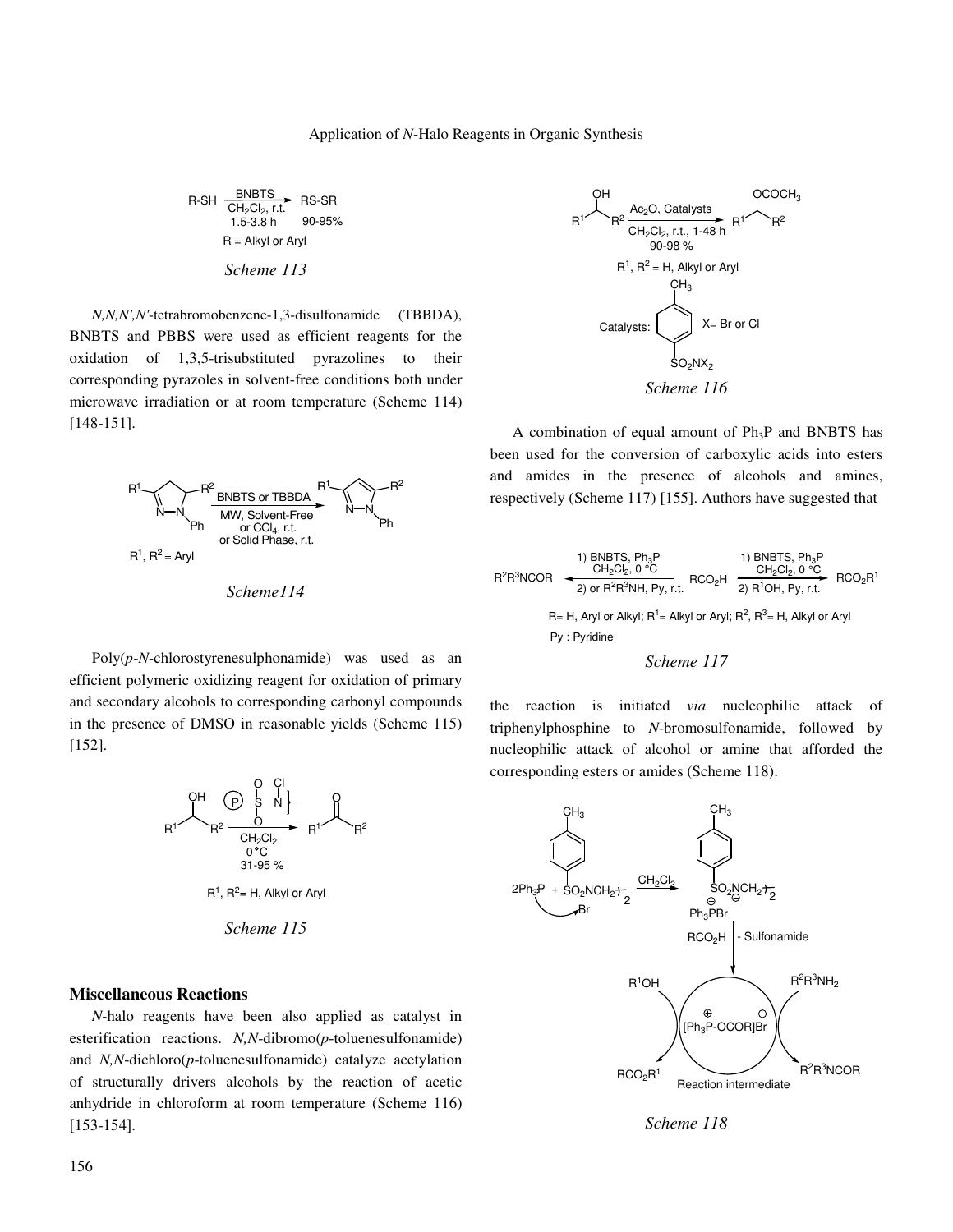

*Scheme 119* 

 *N,N´*-Diiodo-*N,N´*-1,2-ethanediylbis(*p*-toluensulfonamide) (BNIBTS) has converted aldehydes to methyl esters in the presence of methanol in good yields at room temperature (Scheme 119) [156].

 *N*-Bromosulfonamides **18** and **19** reacted with several types of arenes in the presence of KSCN at 0 or 25 ºC to afford aryl thiocyanates (Scheme 120) [157].



 A variety of olefins have been reacted with *N*-chloro-*N*sodium-2-nitrobenzenesulfonamide (*o*-NsNClNa) in the presence of catalytic amounts of copper triflate to give vicinal halo amines stereoselectively (Scheme 121) [158].



 Tandem diamination of cynamic esters have been successfully carried out with *N,N*-di-chloro-2-nitrobenzenesulfonamide  $(2\text{-}NsNCl_2)$  as a nitrogen source in acetonitrile. The corresponding diamine derivatives were stereoselectively obtained with good yields (Scheme 122) [159].



# **CHLORAMINE T**

 Sodium *N*-chloro-*p*-toluenesulfonamide, Chloramine T **20**, has diverse chemical properties. It is a commercially available, inexpensive, water-tolerant, non-toxic and easy to handle chemical. Chloramine T acts both as a source of 'halonium ion' as well as a 'nitrogen anion'. As a result, it reacts with a wide range of functional groups, leading to an array of molecular transformations. Chloramine T has been used in various types of chemical transformations such as aminohydroxylation, aminochalcogenation of alkenes, allylic aminations, and aziridinations [160].



 Wang and Li carried out oxidation of hydrocarbons to their corresponding ketones using the Fe(TPP)Cl/Chloramin  $T/O<sub>2</sub>$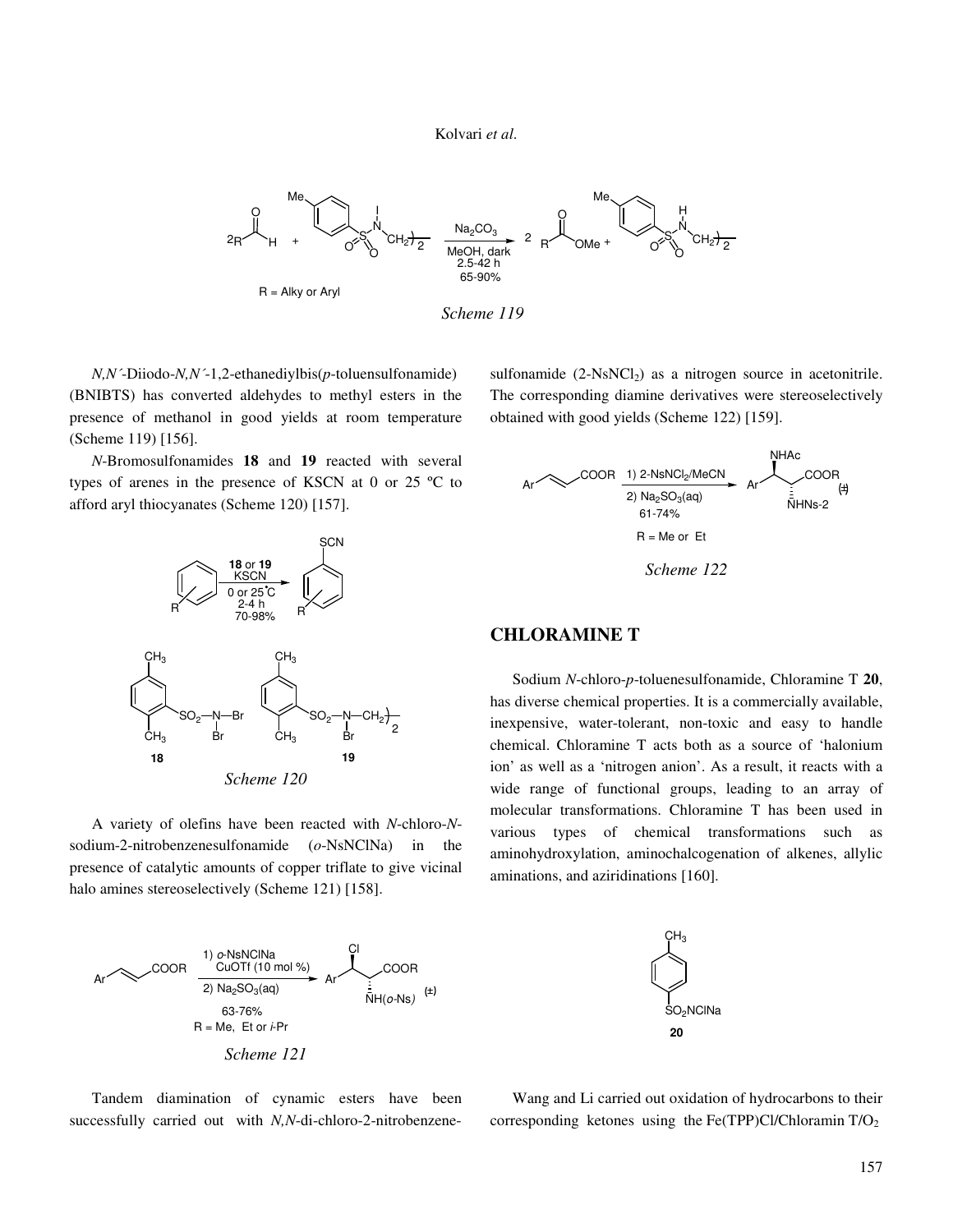system (Scheme 123) [161].



*Scheme 123* 

 Chloramine T was used for the conversion of some amines and imidazoles to corresponding oxidized compounds under catalytic conditions (Scheme 124) [162,163].



*Scheme 124* 

 Synthesis of chlorolactones by reaction of unsaturated carboxylic acids with Chloroamine T has been reported (Scheme 125) [164].



*Scheme 125* 

 Chloroamine T reacted with a variety of 1,3-dioxathiolanes and 1,3-dithiolanes and cleaved them to the original carbonyl compounds (Scheme 126) [165].



 Aziridine, an important three-membered heterocyclic ring system, is a useful precursor for the synthesis of several biologically important compounds such as amino acids, amino sugars and alkaloids. For this purpose Chloramine T has been used in the presence of various catalysts (Scheme 127) [166- 172].



Solvent: CH<sub>3</sub>CN or H<sub>2</sub>O Catalyst:HPA/CTAB/MS 5 A°, Py/HBr<sub>3</sub>, I<sub>2</sub>/BTEAC, CuI/Ptc, MPHT or NBS  $R^1$ ,  $R^2$ ,  $R^3$ ,  $R^4$  = Alkyl or Aryl MPHT = N-methylpyrrolidine-2-one hydrotribromide

#### *Scheme 127*

 Although mechanistic aspects of the aziridination have not been yet cleared, Sudalai *et al.* have suggested an interesting mechanism for aziridination in the presence of NBS as catalyst (Scheme 128) [167].



*Scheme 128*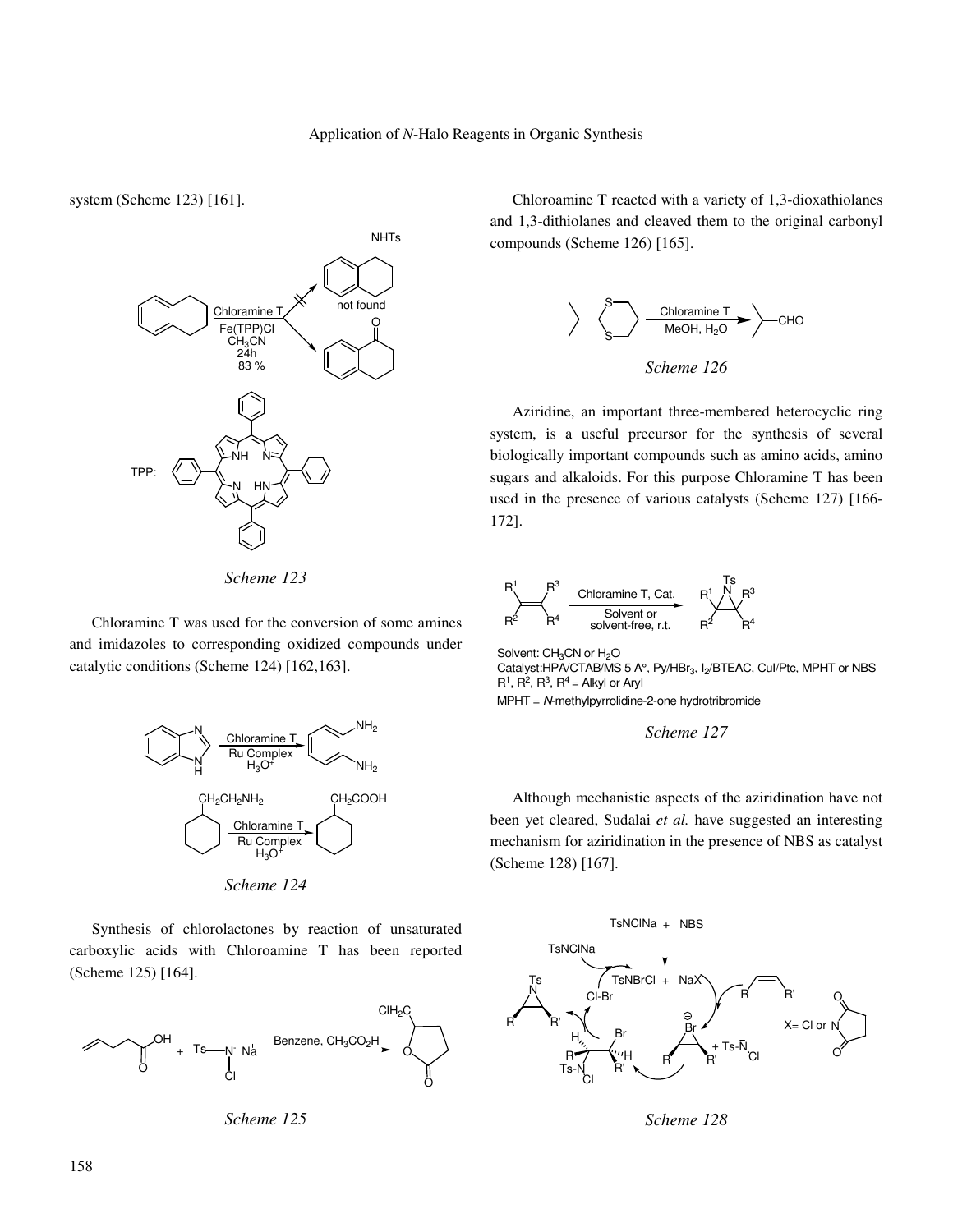2-Pyrazoline and 2-isoxazolines have been prepared by the reaction of araldehyde hydrazones and aldoximes with bifunctional olefins in the presence of Chloramine T. The generated 2-pyrazolines were also oxidized to the corresponding pyrazoles in the course of the reaction (Scheme 129) [173].

Reaction of araldoximes with 4 eq. of Chloramine T in refluxing methanol in the presence of 1,5-diphenyl-1,4 pentadien-3-one, produced *N*-(*p*-tolyl)-*N*-(*p*-tosyl)-benzamide *via* addition of 2 eq. Chloramine T to the intermediate followed by extrusion of sulfur dioxide. The 1,5-diphenyl-1,4 pentadien-3-one remained intact in the course of reaction (Scheme 130) [174]. Minakata *et al.* reported a new synthetic procedure for the amino chlorination of a variety of olefins and conjugated dienes to obtain vicinal chloramine derivatives with a combination of Chloramine T and carbon dioxide (Scheme 131) [175].

### **BROMAMINE T**

 Bromamine T is the brominated analogue of Chloramine T. It has been used for aziridination of olefins in the presence of palladium (Scheme 132) [176]. The proposed mechanism is



*Scheme 131*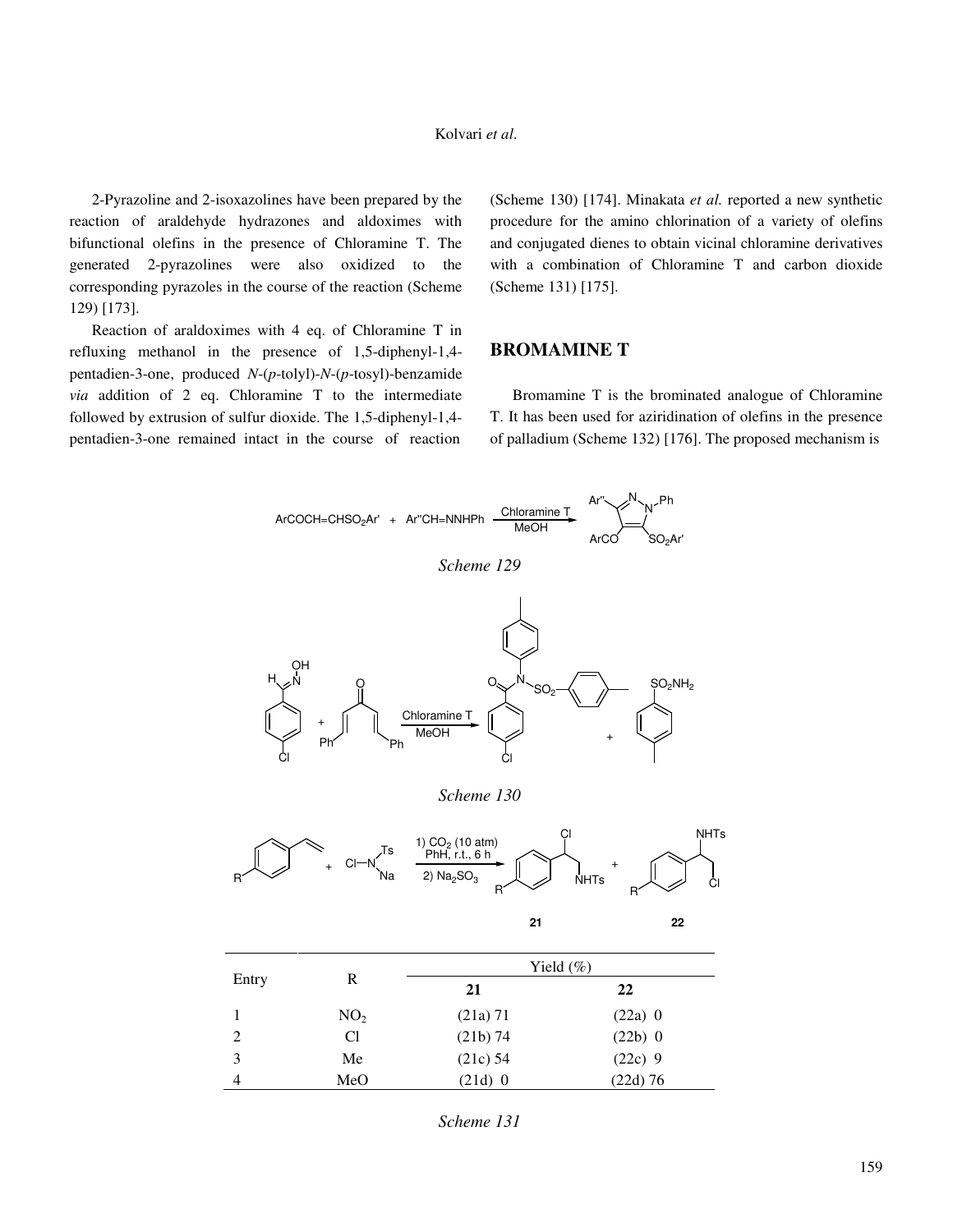### shown in Scheme 133.





 Both Fe(ІІ) and Mn-porphyrin complexes are effective catalysts for aziridination of alkenes using Bromamine T, the reaction proceeded with moderate to low stereospecificity (Scheme 134) [177,178].



### *N***-HALOSACCHARINES**

 *N*-halosaccharines proved to be useful and alternative reagents for diverse organic transformations, such as halogenation of aromatic compounds, co-halogenation of alkenes, oxidation of alcohols, halogenation of benzylic and αcarbonylic positions, *etc*. *N*-Chloro-, *N*-bromo- and *N*iodosaccharin, **23** (NCSac, NBSac, and NISac, respectively)

are prepared easily starting from saccharin [179].



 NCSac has been shown to undergo electrophilic-Ritter type reaction with alkenes in acetonitrile. These reactions have been carried out at -42 ºC up to room temperature and two different products have been obtained (imidazoline or aziridine) (Scheme 135) [180].



*Scheme 135* 

 *N*-halosaccharines have been used for regioselective cleavage of epoxides into vicinal halohydrins and dihalides in the presence of  $Ph_3P$  (Scheme136) [181].



### *Scheme136*

 Chlorinated and brominated aromatic compounds were prepared selectively by reaction of electron-rich aromatic compounds with NCSac or NBSac in good yields at room temperature (Scheme 137) [182].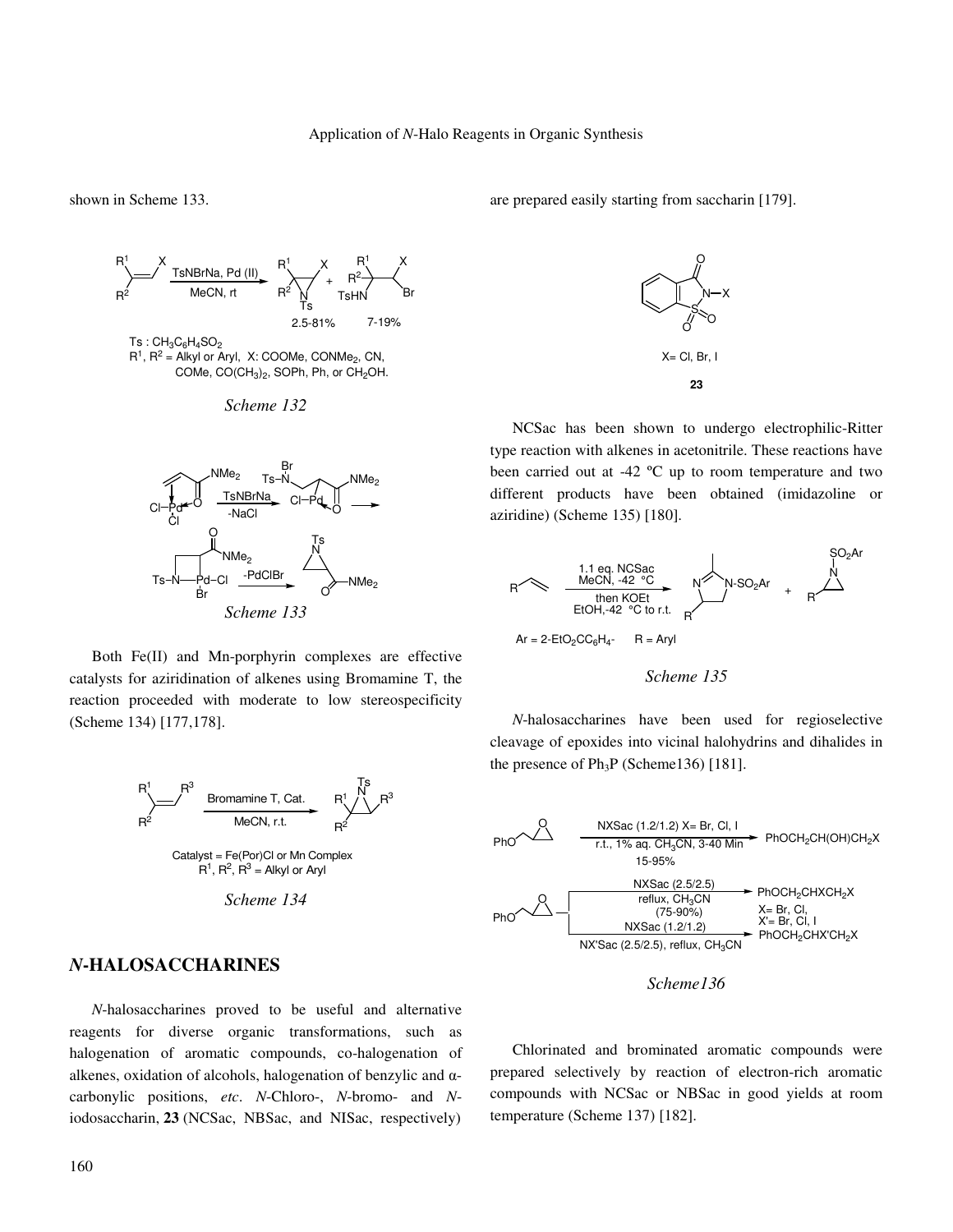

*Scheme 137* 

 Dolenc reported iodination of enole acetates and 1,3 diones with NISac yielding the corresponding  $\alpha$ -iodoketones and 2-iodo-1,3-diones (Scheme 138). Reactions were carried out at room temperature under neutral condition in good yields and short reaction times [183].



 $R^1$ ,  $R^2$  ,  $R^3$  = Alkyl or Aryl



$$
R^1, R^2, R^3 = \text{ Alkyl or AryI}
$$

*Scheme 138* 

 Sanchez and Fumarola reported an efficient method for benzylic and α-carbonylic bromination using NBSac under mild conditions (Scheme 139) [184].



*Scheme 139* 

 NBSac has successfully been used for chemoselective oxidation of thiols to their corresponding disulfides in dichloromathane under microwave irradiation in high yields (Scheme 140) [185]. Two mechanisms were proposed for these reactions that both are shown in scheme 141.





*Scheme 141*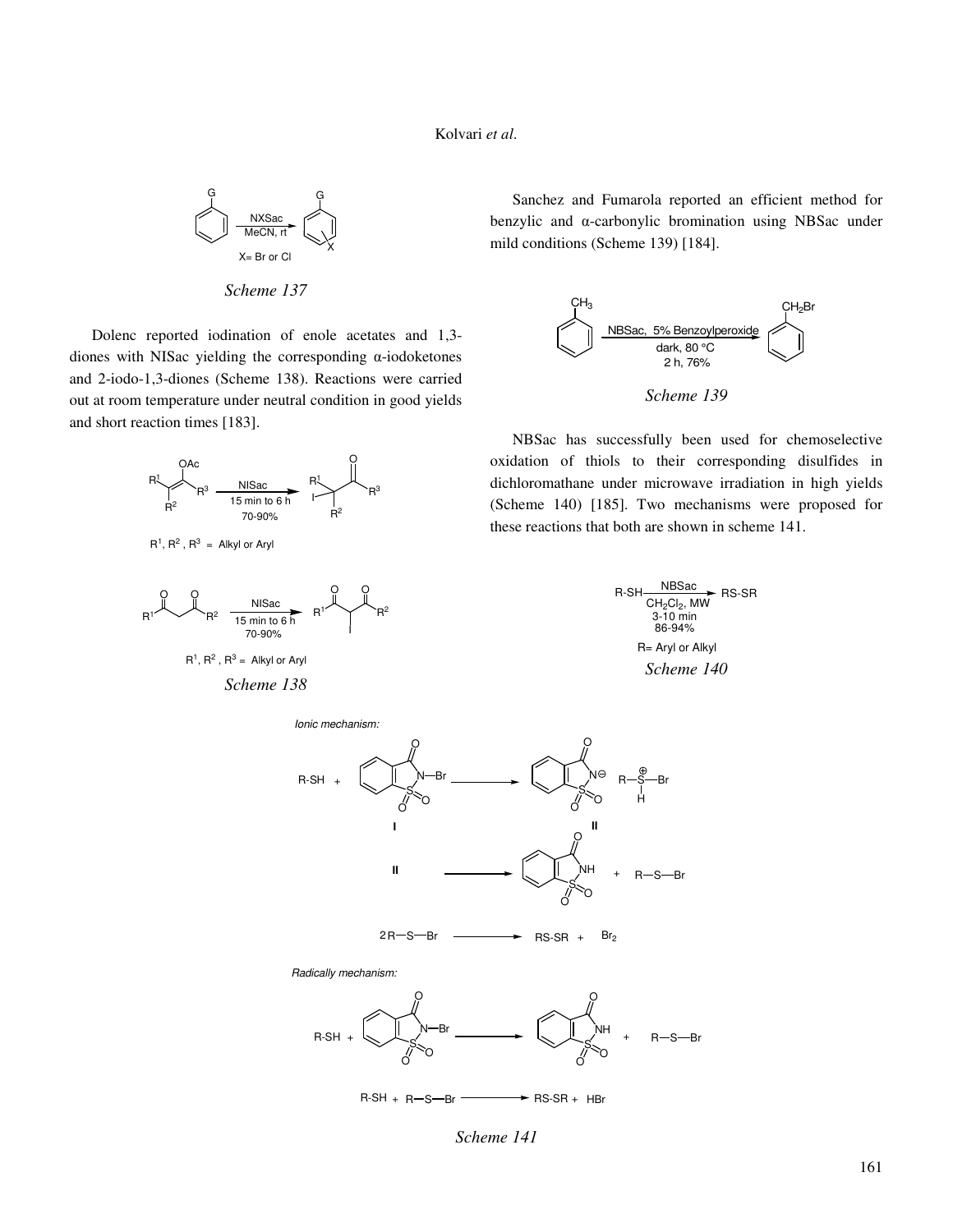NBSac was applied as an efficient reagent for the oxidative cleavage of oximes to the corresponding aldehydes and ketones under microwave irradiation with reasonable yields [186]. The same group has reported the above transformation with NBSac in water and acetone as solvent at room temperature or by conventional heating or microwave irradiation (Scheme 142) [187].

NOH

\n
$$
R^1
$$

\n $R^2$ 

\nacetone, H<sub>2</sub>O

\nr.t, reflux or MW

\n $R^1$ ,  $R^2$ 

\nScheme 142

 NCSac and NBSac were successfully applied for halogenation of electron rich aromatic compounds (anisole, acetanilide, *N*,*N*-dimethylaniline) [188]. The reaction with NBSac gave *para*-substituted compounds only, whereas NCSac produced a mixture of *ortho* and *para* isomers (Scheme 143).



G =H, -OMe, -NHAc, -NMe<sub>2</sub>

*Scheme 143* 

 The reactions of NCSac and NBSac with alkenes (cyclohexene, styrene, α-methylstyrene, and 1-hexene) gave the corresponding halohydrins in  $H_2O$  and acetone as solvent (Scheme 144) [188].



*Scheme 144* 

Bromination of 7,8,9,10-tetrahydrobenzo[*a*]pyren-7-ol was selectively carried out with NBSac (Scheme 145 ) [189].



 Aloui and Fairbanks have reported glycosylation reactions by NISac in the presence of acetone and methanol for stereoselective production of acetal-linked α-glycosides (Scheme 146) [190].

 NBSac and NISac reacted with electron-deficient alkenes such as α,β-unsaturated ketones, acids, esters and nitriles in aqueous organic solvents, yielding the corresponding halohydrins in good yields (Scheme 147) [191]. The reactions



*Scheme 146*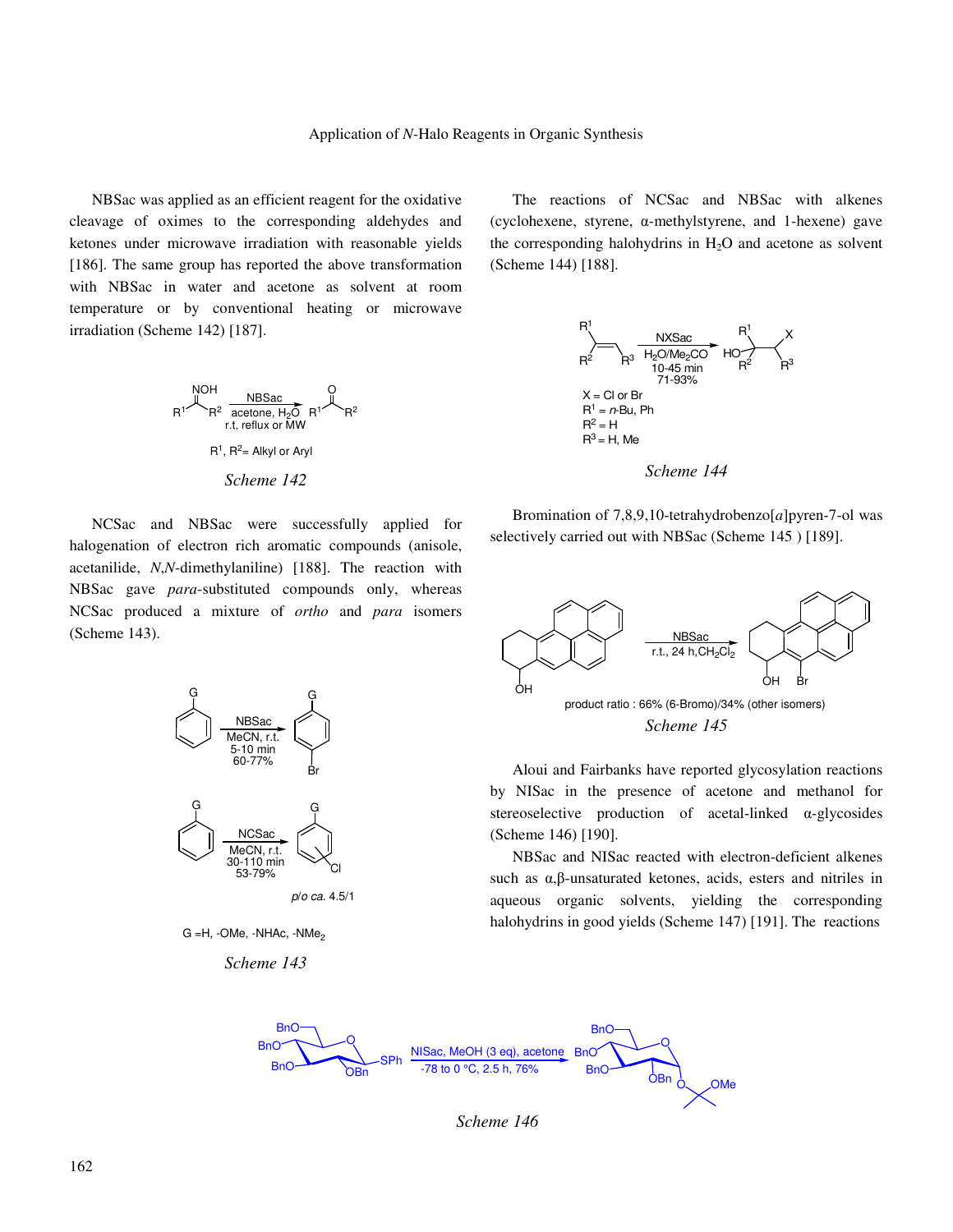took place at room temperature, mostly within short reaction times and with high *anti* stereoselectivity.



# *N***-HALOPHTHALIMIDES**

 *N*-Halophthalimides (NXP) have been used in organic synthetic methodology especially in the oxidation and bromination reactions. In most cases these reagents are converted to phthalimide in the end of reactions, as a nontoxic chemical.

### *N***-Bromophthalimide**

 *N*-Bromophthalimide (NBP) has been found to be an efficient and selective reagent for the mild oxidative cleavage of oximes to yield the corresponding carbonyl compounds in good to excellent yields (Scheme 148) [192].



 An interesting example of the chemoselectivity of these reactions includes deoximation in the presence of primary benzylic alcohols (Scheme 149).

 Similar reactions were also carried out under microwave irradiation in very short times [193]. NBP has been used for the oxidation of various organic compounds in the presence of mercuric acetate as well as in acetic acid medium. Among them, kinetic studies were carried out for the oxidation of glycylglycine [194], aromatic aldehydes [195,196], acetophenone derivatives [197,198], aliphatic amines [199], αhydroxy acids [200], and aspirin [201]. NBP was used for the facile oxidation of thiols to symmetrical disulfides in a mixture of acetone-water under microwave irradiation [202]. Both aromatic and aliphatic thiols were selectively oxidized in good to excellent yields (Scheme 150).

> RSH  $\overline{\text{acetone}}$ , H<sub>2</sub>O RS-SR **NBF** MW R = Aroamtic, Aliphatic

*Scheme 150* 



Unchanged alcohol

*Scheme 149* 



 $R = OCH_3$ , NHAc, NE $t_2$ , OH, CONH $_2$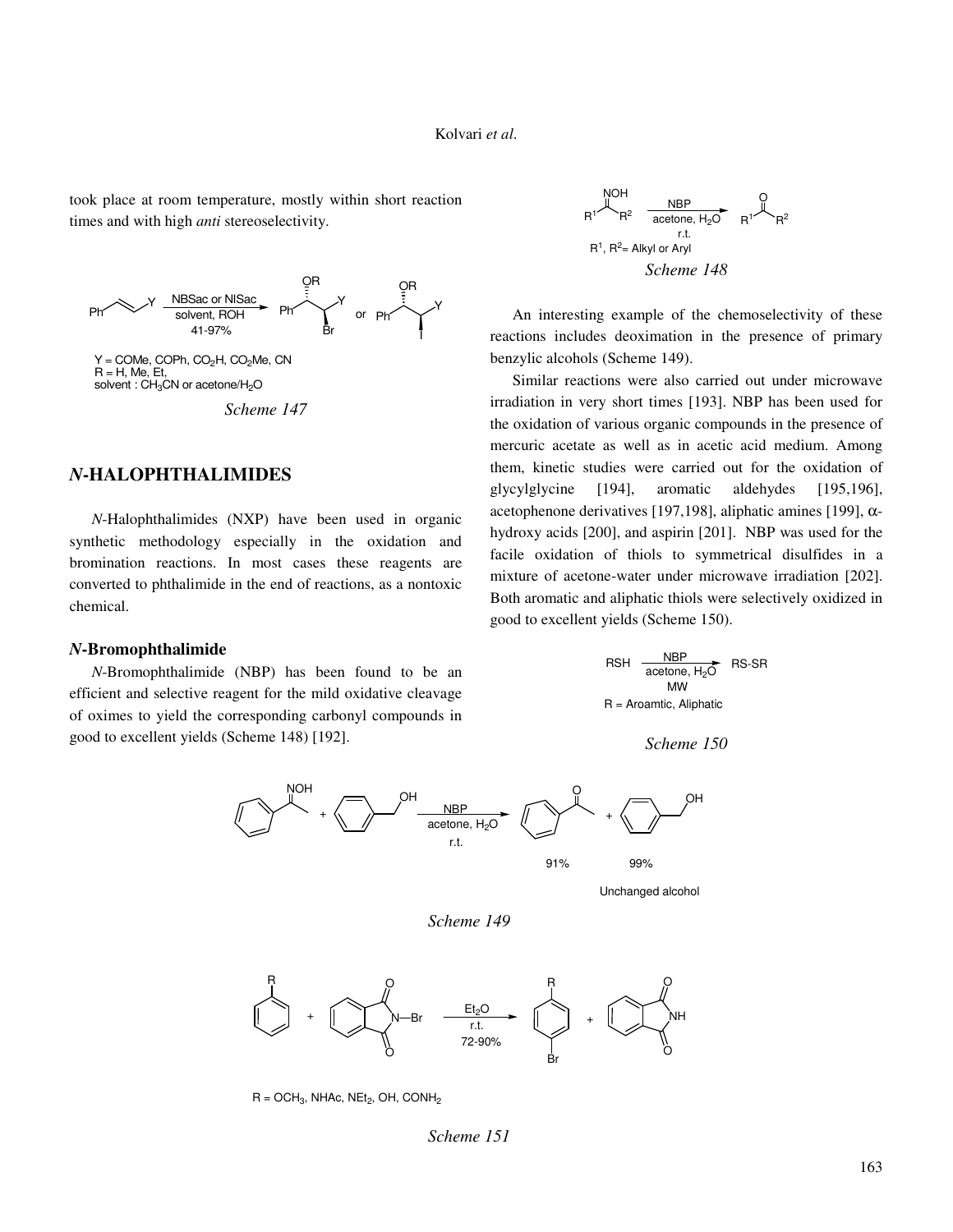Reaction of substituted benzene rings with NBP, under neutral conditions, gave the corresponding bromo derivatives with a preference for the formation of *para* over the *ortho* isomers (Scheme 151) [203]. NBP has also been used for the bromination of some deoxyhexoses [204].

### *N***-Chlorophthalimide**

 The photoinitiated free radical chlorination of hydrocarbons with *N*-chloro-phthalimide (NCP) has been reported [205]. Some evidence led authors for the suggestion of the chlorination mechanism (Scheme 152).





 NCP was successfully used in the first step of the ring expansion of peniciline V sulfoxide *p*-nitrobenzyl ester **24** to 3-exomethylene cephalosporin V sulfoxide *p*-nitrobenzyl ester **25** (Scheme 153) [206].

# *N-***FLUORO REAGENTS**

 The development of mild and selective methods for introduction of fluorine into organic substrates is an important objective because this element exerts unique influences upon physical, chemical, and biological properties. Until quite recently, however, the selective electrophilic fluorination of enolates and carbanions was difficult because most procedures employed highly reactive, corrosive and toxic materials such as  $F_2$ , FC1O<sub>3</sub>, or MeC(O)CF<sub>3</sub>. To overcome these limitations, a range of *N*-fluoro reagents with different reactivities, that were safe and easy to handle without special equipment, was developed [207]. These reagents are easy to handle but have low reactivity [208]. Recently, fluorous biphasic and triphasic systems has been developed so that catalysts which has perfluoroalkyl groups as tags are soluble in perfluoro solvents and insoluble in virtually all common organic solvents [209,210]. We think that *N*-fluoro reagents may be effectively used in the above mentioned systems in future. Several reviews concerning *N*-fluoro reagents have been published [211,213]. Therefore in this article some recent applications of



 $PNB = p$  -Nitrobenzyl

*Scheme 153*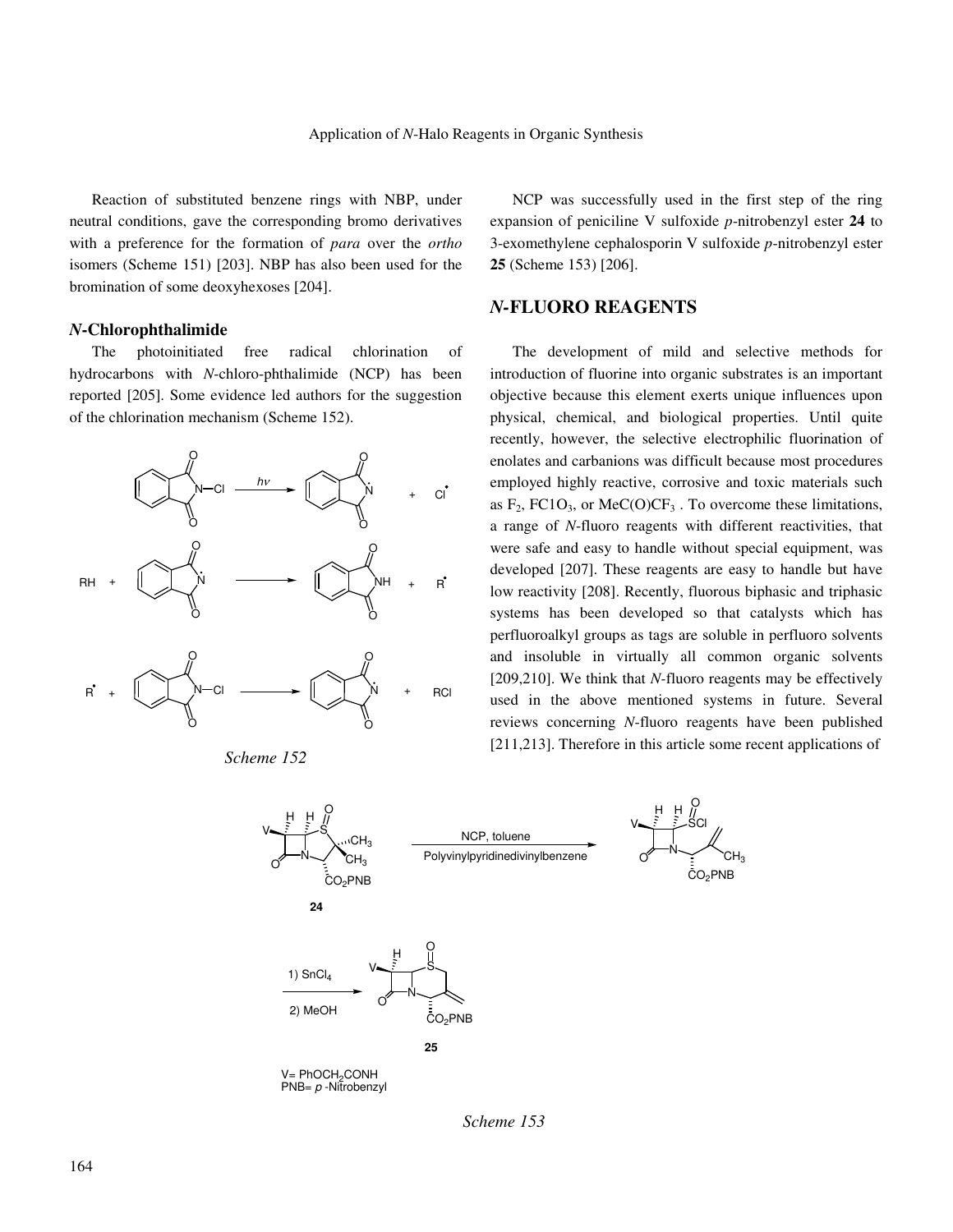*N*-fluoro reagents are reviewed. Sniekus *et al.* have reported flouroniation of aromatic compounds by *N*fluorobenzensulfonimide (NFSi) and *N-*fluoro-*o*benzenesulfonamide (NFOBS) *via* direct ortho metallation (Scheme 154) [214].





 Hiyakawa *et al.* have reported fluorination of indols using NFSi and a directed metallation group (Scheme 155) [215].

 1-Fluoro- and 1,3-difluoroazulenes were synthesized for the first time by the electrophilic fluorination of azulenes with *N*-fluoro reagents such as NFSi, *N*-fluoro pyridinium salts, selectfluor and accufluor (Scheme 156) [216].

 NFSi has been applied for the synthesis of novel 3,5 difluoropyridine-4-carboxaldehyde in good to high yields at -120 ºC to -78 ºC. Maintaining the low temperature during the trans metallation was found to be critical for the selective formation of difluoro over monofluoro derivatives (Scheme 157) [217].



*Scheme 156* 



*Scheme 157* 

 Laulo *et al.* have shown that *N*-fluoro-2,4-dinitroimidazole can fluorinate several classes of polycyclic aromatic hydrocarbons (PAHs) (Scheme 158) [218].

 Banks *et al.* reported preparation of some *N*-fluoro reagents [219-221]. These reagents have been used for fluorination of various organic compounds (Scheme 159).

 A regioselective method for the fluorination of dibenzofuran diphenylether and biphenyl with different *N*fluoro reagents has also been reported [222]. A typical example for fluorination of dibenzofuran by three different

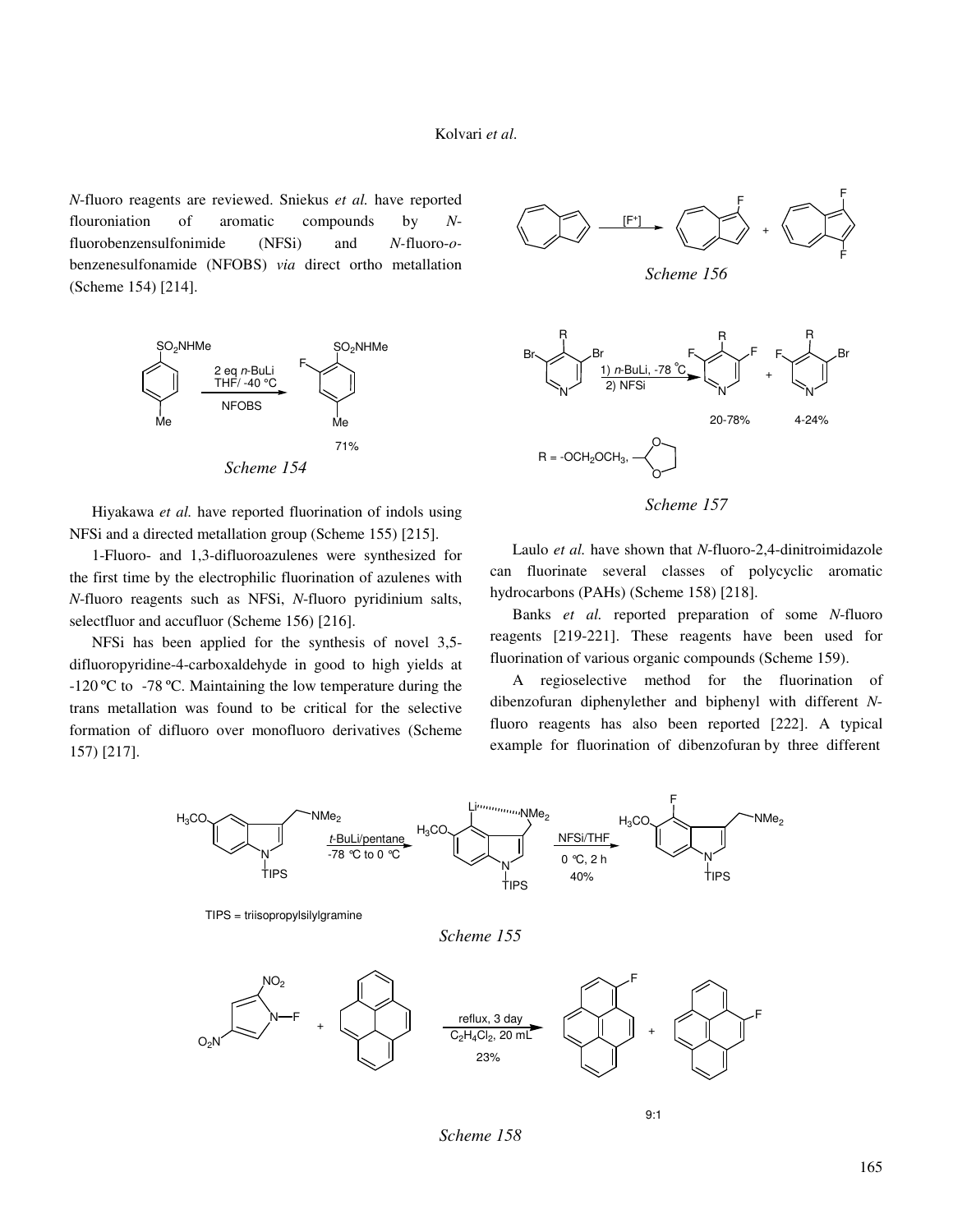### Application of *N*-Halo Reagents in Organic Synthesis



*Scheme 159* 



*Scheme 162* 

*N*-fluoro reagents is shown in Scheme 160.

 Modified nucleosides have become useful agents for the treatment of cancer and viral diseases due to their good antitumor and antiviral activity. In particular, several nucleosides with substituents at 4'-position are good candidates as antiviral agents. 4'-Fluoro nucleoside is one of these moieties that have strong activity including anti-HIV activity. Jung and Toyota have synthesized 4' fluorothymidines using NFSi as fluorinating agent (Scheme 161) [223].



 *N*-Fluoro-2,4,6-trimethylpyridinium triflate efficiently cleaved dithioacetals to the parent carbonyl compounds (Scheme 162) [224].

 An important application of *N*-fluoro reagents is fluorination of activated methylene [225-237] and enolate

groups [238-239] to achieve a broad range of α-fluorinated organic compounds such as  $\alpha$ -fluorosulfonamides,  $\alpha$ fluorolactams, α-fluoroketones, *etc*. Various *N*-alkylimines derived from acetophenones were successfully monofluorinated using NFSi in a mixture of acetonitrile and DMF at 0 °C. Alternatively, the same procedure in the absence of DMF gave rise to diflourinated imines when performed at room temperature. The obtained α-fluoro and α,α-difluoroimines were subsequently reduced to give the corresponding β-flouro and β,β-diflouroamines (Scheme 163) [237].





*Scheme 160*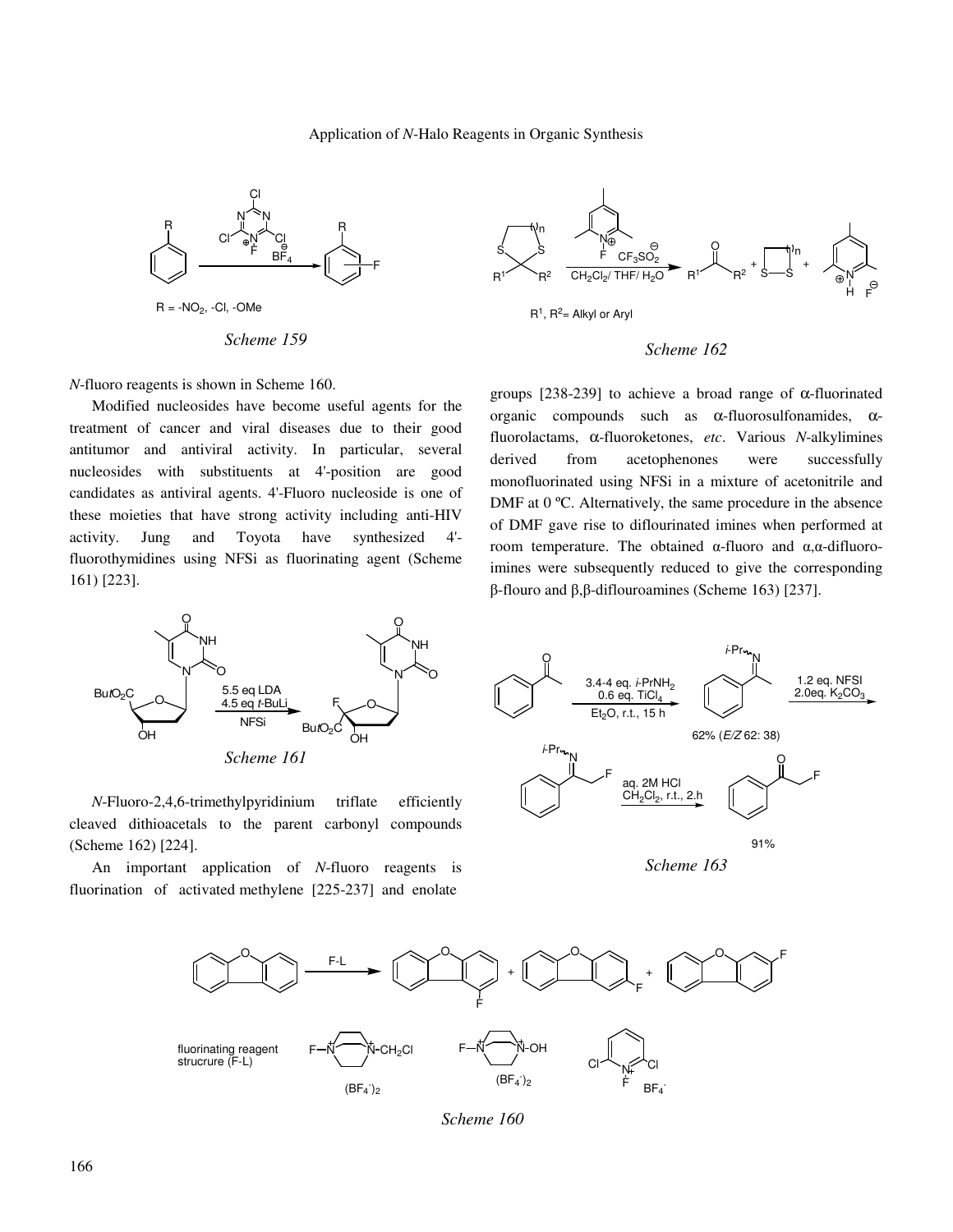## *N-***HALOAMINES**

 There are few papers concerning the utilization of *N*-halo amines in organic synthesis. Generaly *N*-halo amines can be viewed as a source of halonium ions. There are only few *N*halo amines such as trichloromelamine and *N,N*,2,3,4,5,6 heptachloroaniline that can be used as a chloronium ion source. Trichloromelamine (TCM, **26**), is a source of chloronium ion because the 1,3,5-triazine ring has strong electron-withdrawing character. However, there are few papers concerning the utilization of TCM in organic synthesis [240-241].



 Kondo *et al*. have reported a simple and selective method for the oxidation of alcohols to the corresponding carbonyl compounds and oxidative lactonization of diols with TCM in methylene chloride at room temperature under mild conditions (Scheme 164) [242].



 *N,N*,2,3,4,5,6-Heptachloroaniline **27** and *N*-chloro-2,3,4,4,5,6-hexachlorocyclohexa-2,5-dienylideneamine **28** (Scheme165) can be used as chlorinating agents. Compound **28** was used as a new mild and highly regioselective chlorinating reagent in the chlorination of phenol and *o*-cresol in CCl<sub>4</sub>, DMF and CH<sub>3</sub>CN. The effects of C<sub>2</sub>H<sub>5</sub>OH, C<sub>5</sub>H<sub>5</sub>N, DMF, and  $Et_3N$  on the regioselectivity in  $CCl_4$  have been examined [243].

 Oxidation of urazoles and bis-urazoles was carried out with 27. The *in situ* generation of Cl<sup>+</sup> appeared to be vital for the oxidation of urazoles using this reagent [244].



# *N***-HALOSUCCINIMIDE**

 Some specific properties of *N*-halosuccinimides (NBS, NCS and NIS) cause their wide application in organic synthesis. The scope of the application of *N*-halosuccinimides is so wide that needs a special review for covering their chemistry. The recent application of NBS as a catalyst, oxidant, selective brominating reagent and the initiator in the polymerization has been reviewed [245]. Although two excellent review articles have been published on this subject [1,245] we think that publishing a new review for covering the new applications of these compounds in organic synthesis is necessary. *N*-Hallosuccinimides are commercially available and extensively had been used in many fields of fine organic synthesis and at natural compounds chemistry as well [1]. Therefore, due to the above mentioned facts we decided to avoid reviewing the recent application of *N*-halosuccinimides in the present manuscript. However, we are preparing a review article on this subject that will be published in near future.

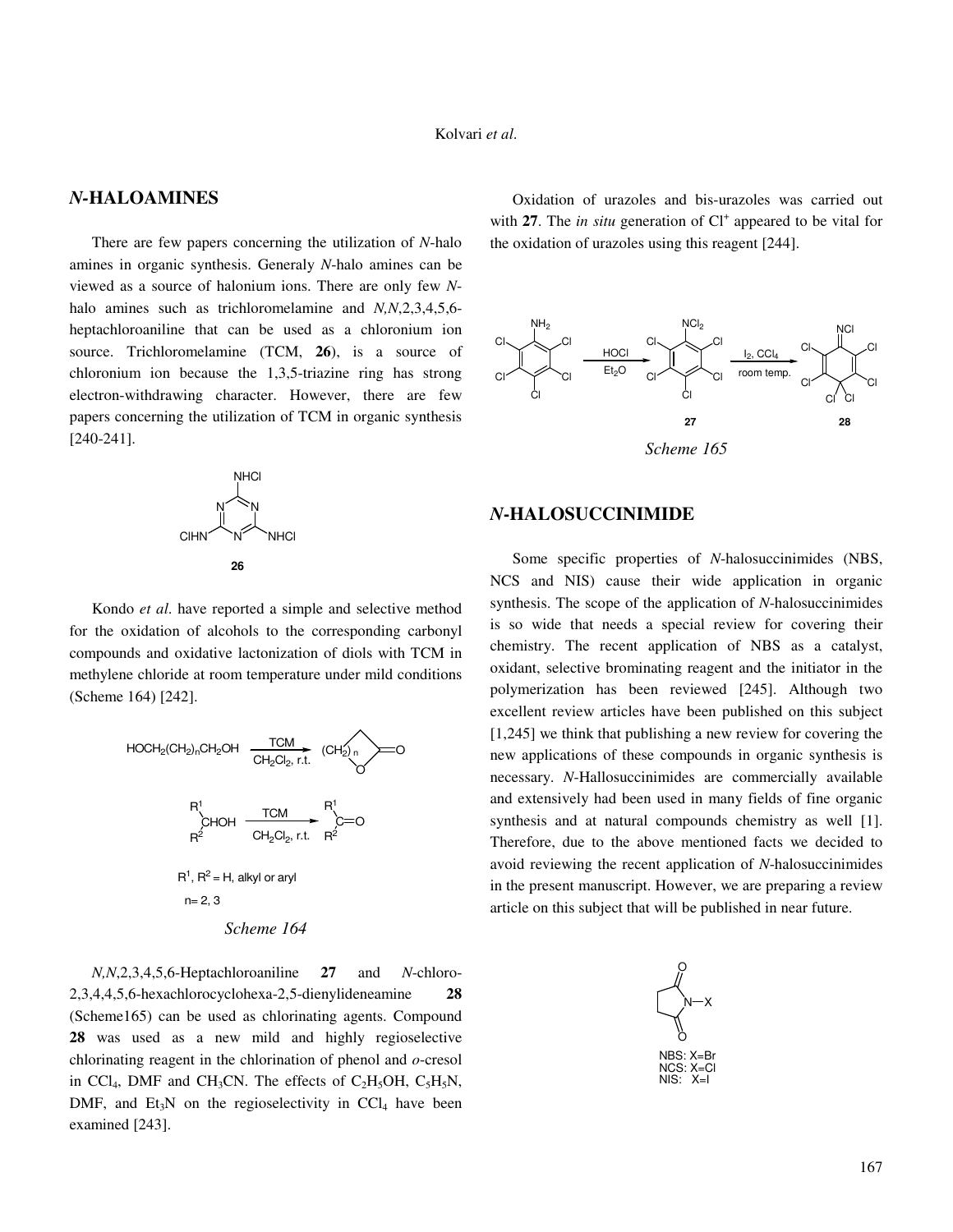Application of *N*-Halo Reagents in Organic Synthesis



*Scheme 166*

# **CONCLUSIONS**

 It should be noted that a correct and updat citation and literature survey is very important for researchers to find relevant information, pioneer ideas, and progress of any subject. On the other hand, published data using *N*-halo reagents indicate a wide synthetic potential of the described reagents and a great interest of researchers in these compounds. A wide range of original procedures for synthesizing various classes of organic compounds, including organic functional group transformation have been developed on the basis of *N*-halo reagents. We think that the present review article may be bringing a basic to advance information to this very important subject and to encourage active researchers in this field for the synthesis of new *N*-halo reagents with different halogens such as those given in Scheme 166.

### **ACKNOWLEDGMENTS**

 The authors thank their coworkers, named in the references, for their experimental and intellectual contributions.

### **REFERENCES**

- [1] I.V. Koval, Russ. J. Org. Chem. 38 (2002) 327, and references cited therein.
- [2] I.V. Koval, Russ. J. Org. Chem. 37 (2001) 297, and References cited therein.
- [3] R.E. Banks, J. Fluorine Chem. 87 (1998) 1.
- [4] K. Kanie, M. Kuroboshi, T. Hiyama, Nippon Kagaku

Kaishi 11 (2000) 749.

- [5] T. Umemoto, S. Fukami, G. Tomizawa, K. Harasawa, K. Kawada, K. Tomita, J. Am. Chem. Soc. 112 (1990) 8563.
- [6] G.R. Dake, M.D.B. Fenster, P.B. Hurley, B.O. Patrick, J. Org. Chem. 69 (2004) 5668.
- [7] X.L. Armesto, M. Canle, M.V. Garcia, J.A. Santaballa, Chem. Soc. Rev. 27 (1998) 453.
- [8] D. Cahard, C. Audouard, J.-C. Plaquevent, N. Roques, Org. Lett. 2 (2000) 3699.
- [9] F.D. Chattaway, J.M. Wadmore, J. Chem. Soc. 81 (1902) 191.
- [10] Merck Index; Merck & Co Whitehouse Station, NJ, 1996.
- [11] Y. Ura, G. Sakata, Ullmans, Encyclopedia of Industrial Chemistry,  $6<sup>th</sup>$  ed., Wiley-VCH, Weinheim, 2001.
- [12] H. Weinmann, U. Tilstam, Org. Proc. Res. Develop. 6 (2002) 384.
- [13] J. Ye, Y. Wang, J. Chen, X. Liang, Adv. Synthetic Cat. 346 (2004) 691.
- [14] J. Ye, Y. Wang, R. Liu, G. Zhang, Q. Zhang, J. Chen, X. Liang, Chem. Commun. (2003) 2714.
- [15] Y. Wang, X. Liang, Chinese J. Org. Chem. 25 (2005) 969.
- [16] M. Wengert, A.M. Sanserino, M.C.S. deMattos, J. Braz. Chem. Soc. 13 (2002) 700.
- [17] P. Zhang, S. Guo, C. Song, Synthetic Commun. 34 (2004) 247.
- [18] P. Zhong, M. Guo, N. Hang, Synthetic Commun. 32 (2002) 175.
- [19] R. Tang, P. Zhong, Q. Lin, J. Fluorine Chem. 127 (2006) 948.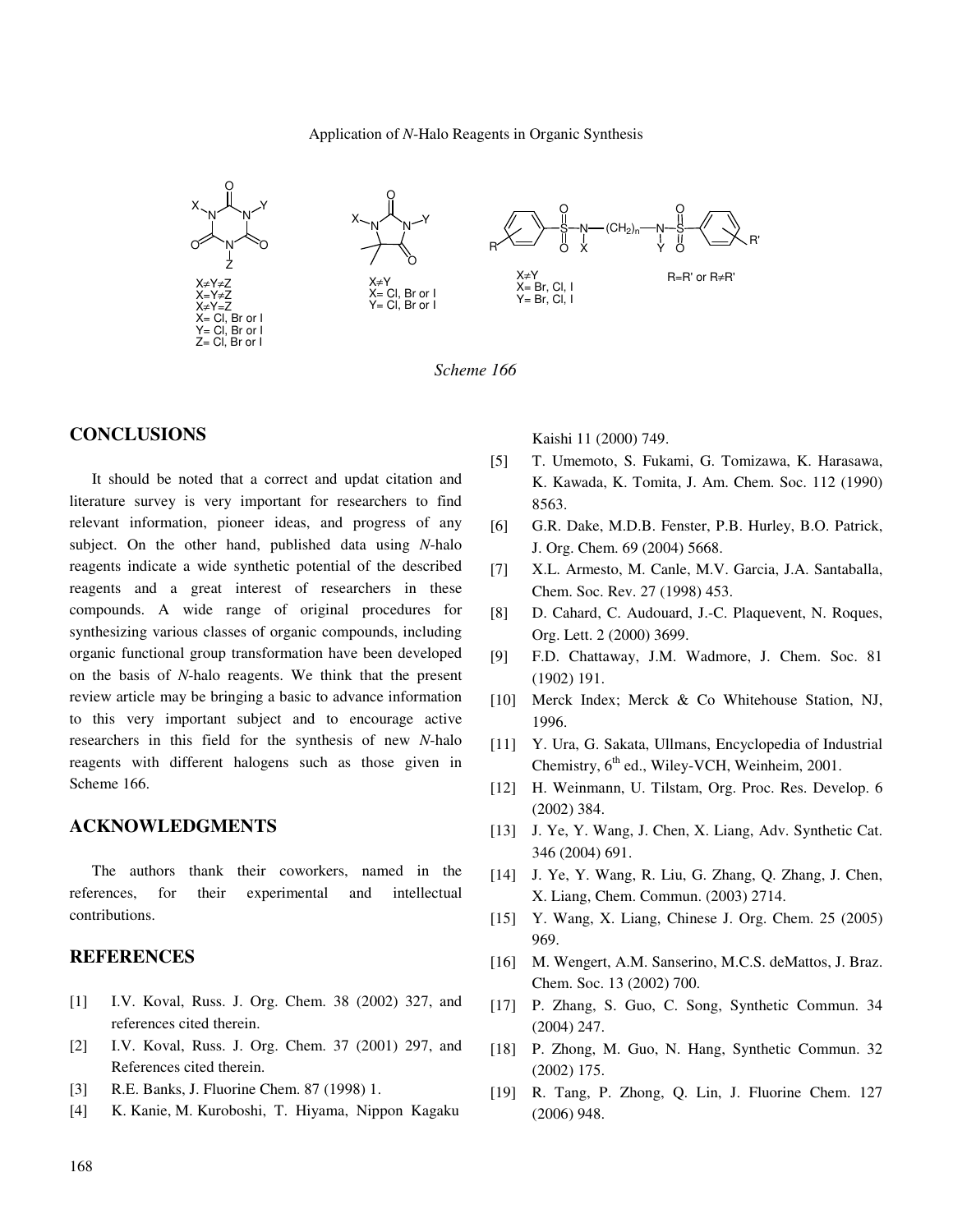- [20] M.A. Zolfigol, D. Azarifar, B. Maleki, Tetrahedron Lett. 45 (2004) 2181
- [21] D. Azarifar, B. Maleki, J. Chin. Chem. Soc. 52 (2005) 1215.
- [22] I. Mohammadpoor-Baltork, M.A. Zolfigol, M. Abdollahi-Alibeik, Synlett (2004) 2803
- [23] F. Chen, Y. Kuang, H. Dai, L. Lu, M. Huo, Synthesis (2003) 2629.
- [24] M.A. Zolfigol, E. Madrakian, E. Ghaemi, S. Mallakpour, Synlett (2002) 1633.
- [25] S.A. Mohite, U.V. Desai, D.M. Pore, R.B. Mune, P.P. Wadgaonkar, J. Chem. Res. (2004) 645.
- [26] G.A. Hieagl, J.C. Lewis, J.W. Bae, Synthetic Commun. 34 (2004) 3449.
- [27] M.A. Zolfigol, F. Shirini, A. Ghorbani-Choghamarani, Synthesis (2006) 2043.
- [28] H. Yamaoka, N. Moriya, M. Ikunaka, Org. Proc. Res. Develop. 8 (2004) 931.
- [29] L. Deluca, G. Giacomelli, J. Org. Chem. 68 (2003) 4999.
- [30] G. Pozzi, S. Quici, I. Sheppersen, Tetrahedron Lett. 43 (2002) 6141.
- [31] G.A. Hiegel, C.B. Gilley, Synthetic Commun. 12 (2003) 2003.
- [32] L. De Luca, G. Giacomelli, Synlett (2004) 2180.
- [33] L. De Luca, G. Giacomelli, G. Nieddu, Synlett (2005) 223.
- [34] G.A. Hieagl, T.J. Hogenauer, J.C. Lewis, Synthetic Commun. 35 (2005) 2099.
- [35] G.A. Hieagl, M. Rubinho, Synthetic Commun. 32 (2002) 2691.
- [36] O. Sugimoto, K. Tanji, Heterocycles 65 (2005) 181.
- [37] G.F. Mendonca, R.R. Magalhaes, M.C.S. De Mattos, P.M. Steves, J. Braz. Chem. Soc. 16 (2005) 695.
- [38] G. Verniest, S. Claessens, N. De Kimpe, Tetrahedron 61 (2005) 4631.
- [39] G.F. Mendonca, A.M.Sansererino, M.C.S. De Mattos, Synthesis (2002) 45.
- [40] G.A. Hieagl, C.D. Bayne, B. Reidly, Synthetic Commun. 33 (2003) 1997.
- [41] G.A. Hieagl, D.D. Faher, J.C. Lewis, T.D. Tran, G.G. Hubson, F. Farokhi, Synthetic Commun. 34 (2004) 889.
- [42] Acharya, A.K. Gupta, P.D. Shakya, M.P. Kaushik,

Tetrahedron Lett. 46 (2005) 5293.

- [43] M.D. Romero-Sanchez, M.M. Pastor-Blas, J.M. Martin-Martinez, Int. J. Adhes. Adhes. 21 (2001) 325.
- [44] M.D. Romero-Sanchez, J.M. Martin-Martinez, J. Adhesion 79 (2003) 1111.
- [45] H. Firouzabadi, N. Iranpoor, H. Hazarlkhani, Phosphorus, Sulfur 177 (2002) 2571.
- [46] N. Iranpoor, H. Firouzabadi, H.R. Shaterian, Tetrahedron Lett. 44 (2003) 4769.
- [47] H. Firouzabadi, N. Iranpoor, H. Hazarkhani, Synthetic Commun. 34 (2004) 3623.
- [48] M.A. Zolfigol, A. Khazaei, A. Ghorbani-Choghamarani, A. Rostami, M. Hajjami, Catal. Commun. 7 (2006) 399.
- [49] A. Khazaei, M.A. Zolfigol, A. Rostami, A.G. Choghamarani, Catal. Commun. 8 (2007) 543.
- [50] M.A. Zolfigol, A. Ghorbani-Choghamarani, H. Hazarkhani, Synlett (2002) 1002.
- [51] M.A. Zolfigol, E. Ghaemi, E. Madrakian, Synlett (2003) 191.
- [52] M.A. Zolfigol, E. Ghaemi, E. Madrakian, Synlett (2003) 2222.
- [53] R.C. Rodrigues, I.M.A. Barros, E.L.S. Lima, Tetrahedron Lett. 46 (2005) 5945.
- [54] G.A. Hiegel, J. Nguyen, Y. Zhou, Synthetic Commun. 34 (2004) 2507.
- [55] G.A. Hiegel, T.J. Synthetic Commun. 35 (2005) 2091.
- [56] F. Shirini, M.A. Zolfigol, E. Mollarazi, Lett. Org. Chem. 2 (2005) 398.
- [57] V. Percec, C. Grogoras, J. Polym. Sci. A, 43 (2005) 5283.
- [58] a) L.S. de Almeida, P.M. Esteves, M.C. de Mattos, Synthesis (2006) 221; b) M.A. Zolfigol, E. Madrakian, E. Ghaemi, S. Afr. J. Chem. 2007, in press; c) K. Nikname, M.A. Zolfigol, E. Ghaemi, E. Madrakian, "Proceeding of  $13<sup>th</sup>$  Iranian Seminar of Organic Chemistry" 7-9 September 2006, Faculty of Chemistry, Bu-Ali Sina University, Hamedan, pp. 687 .
- [59] Y. Okada, M. Yokozawa, M. Akiba, K. Oishi, K. O-Kawa, T. Akeboshi, Y. Kawamura, S. Inokuma, Y. Nishimura, J. Org. Biomol. Chem. 1 (2003) 2506.
- [60] Sumida, S. Kikuchi, K. Imafuku, Synthetic Commun. 34 (2004) 4273.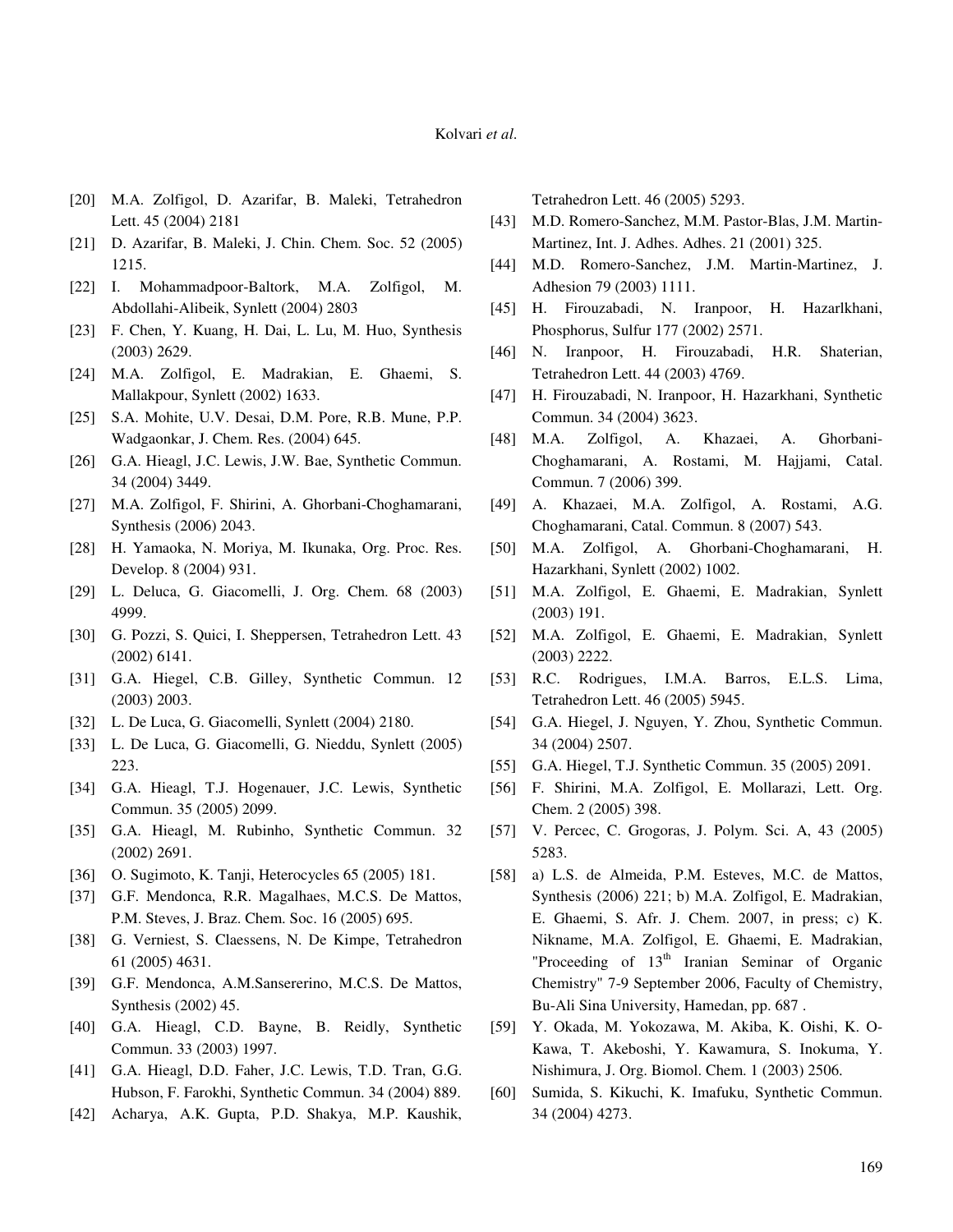- [61] F. Tiefenbruner, Schriftner, Ver Wasser Boden Lufthyg. Berlin Dahlem 13 (1975) 127.
- [62] R.T. Morrissey, Rubber Chem. Technol. 44 (1971) 1025.
- [63] N.P. Newman, Fr. Pats. 2, 262, 073 (Sept. 19, 1975).
- [64] B. Freedman, M.J. Diamond, J. Appl. Polym. Sci. 20 (1976) 463.
- [65] B. Freedman, M.J. Diamond, U.S. Pats. 3, 932, 352 (Jan. 13, 1976).
- [66] B. Freedman, M.J. Diamond, U.S. Pats. 3, 968, 095 (July 6, 1976).
- [67] B. Freedman, M.J. Diamond, U.S. Pats. 4, 009, 324 (Feb. 22. 1977).
- [68] B. Freedman, M.J. Diamond, U.S. Pats. 4, 017, 667 (Apr. 12, 1977).
- [69] R.C. Patterson, U. Grzeskowiak, J. Org. Chem. 24 (1959) 1414.
- [70] T.D. Waugh, R.C. Waugh, U.S. Pats. 2, 971, 959 (1961).
- [71] T.D. Waugh, R.C. Waugh, U.S. Pats. 2, 971, 960 (1961).
- [72] C.N. Wolf, W.B. Ligett, U.S. Pats. 2, 920, 997 (1960).
- [73] I. Markish, O. Arrad, Ind. Eng. Chem. Res. 34 (1995) 2125.
- [74] J. Auerbach, S.A. Weissman, T.J. Blacklock, M.R. Angeles, K. Hoogsteen, Tetrahedron Lett. 34 (1993) 931.
- [75] C. Chassaing, A. Hauderchy, Y. Langlois, Tetrahedron Lett. 38 (1997) 4415.
- [76] H. Eguchi, H. Kawaguchi, S. Yoshinnaga, A. Nishida, T. Nishiguchi, S. Fujisaki, Bull. Chem. Soc. Jpn. 67 (1994) 1918.
- [77] A. Alam, Y. Takaguchi, H. Ito, T. Yushida, S. Tsuboi, Tetrahedron 61 (2005) 1909.
- [78] A. Alam, Y. Takaguchi, S. Tsuboi, J. Fac. Environ. Sci. Technol. Okayam University 10 (2005) 105.
- [79] T. Yamato, S. Miyamoto, R. Okabae, Y. Tazaki, H. Anai, J. Chem. Res. S (2006) 493.
- [80] D. Azarifar, H. Ghasemnezhad-Bosra, Synthesis (2006) 1123.
- [81] M. Kuroboshi, K. Suzuki, T. Hiyama, Tetrahedron Lett. 33 (1992) 4173.
- [82] M. Kuroboshi, S. Furuta, T. Hiyama, Tetrahedron Lett.

36 (1995) 6121.

- [83] S. Furuta, M. Kuroboshi, T. Hiyama, Bll. Chem. Soc. Jpn. 71 (1998)1939.
- [84] S. Furuta, M. Kuroboshi, T. Hiyama, Tetrahedron Lett. 36 (1995) 8243.
- [85] S. Furuta, M. Kuroboshi, T. Hiyama, Bull. Chem. Soc. Jpn. 71 (1998) 2687.
- [86] M. Shimizu, T. Maeda, T. Fujisawa, J. Flourine Chem. 71 (1995) 9.
- [87] S. Furuta, M. Kuroboshi, T. Hiyama, Bull. Chem. Soc. Jpn. 72 (1999) 805.
- [88] K. Kanie, Y. Tanaka, K. Suzuki, M. Kuroboshi, T. Hiyama, Bull. Chem. Soc. Jpn. 73 (2000) 471.
- [89] T. Mukaiyama, Y. Murai, S. Shoda, Chem. Lett. (1981) 431.
- [90] M. Shimizu, Y. Nakahara, H. Yoshioka, J. Fluorine Chem. 97 (1999) 57.
- [91] M. Kuroboshi, T. Hiyama, Bull. Chem. Soc. Jpn. 68 (1995) 1799.
- [92] D. Azarifar, M.A. Zolfigol, B. Maleki, Bull. Korean Chem. Soc. 25 (2004) 23.
- [93] D. Azarifar, M.A. Zolfigol, B. Maleki, Synthesis (2004) 1744.
- [94] M.A. Zolfigol, H. Nasr-Isfahani, S. Mallakpour, M. Safaiee, Synlett (2005) 761.
- [95] A. Khazaei, M.A. Zolfigol, A. Rostami, Synthesis (2004) 2959.
- [96] A. Alam, Y. Takaguchi, S. Stuboi, Synthetic Commun. 35 (2005) 1329.
- [97] R. Liu, C. Dong, X. Liang, X. Wang, X. Hu, J. Org. Chem. 70 (2005) 729.
- [98] N.R. Rivera, J. Balsells, K.B. Hansen, Tetrahedron Lett. 47 (2006) 4889.
- [99] M.C. Caterina, M.A. Figueroa, I.A. Perillo, A. Salerno, Heterocycles 68 (2006) 701.
- [100] T.R. Walters, W.W. Zajac, J.M. Woods, J. Org. Chem. 56 (1991) 6748.
- [101] J. Jeko, T. Timar, J. Jaszberenyi, J. Org. Chem. 56 (1991) 6748.
- [102] N. Nishizono, Y. Sumita, Y. Ueno, A. Matsuda, Nucleic Acids Res. 26 (1998) 5067.
- [103] S.K. Madhusudan, A.K. Misra, Carbohydrate Res. 340 (2005) 497.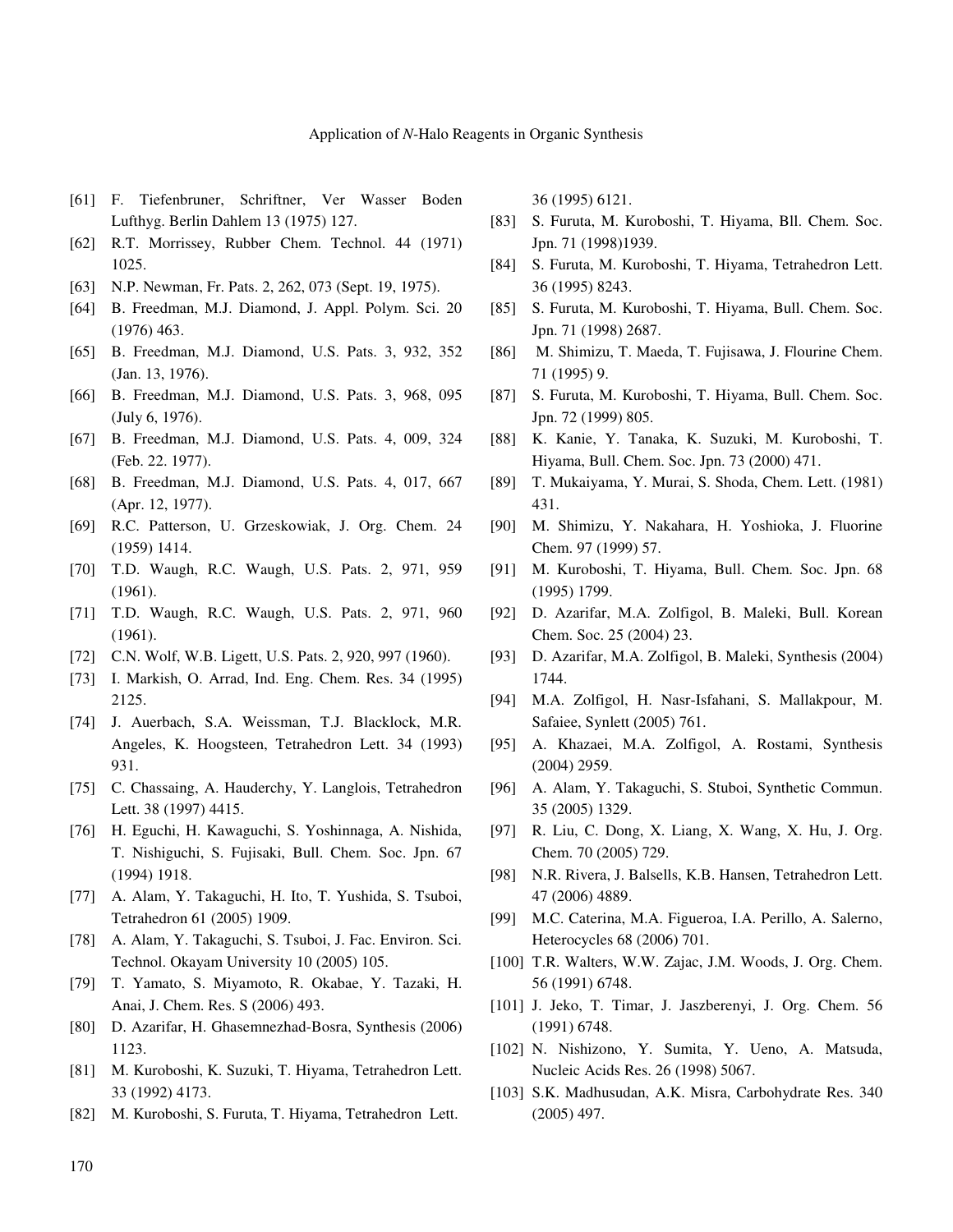- [104] D. Gryko, J. Chalko, J. Jurczak, Chirality 15 (2003) 514.
- [105] F.A. Davis, T. Ramachander, T. Chai, E. Skucase, Tetrahedron Lett. 47 (2006) 2743.
- [106] M.A. Zolfigol, E. Ghaemi, E. Madrakian, A. Ghorbani-Choghamarani, Mendeleev Commun. (2006) 41.
- [107] K. Niknam, M.A. Zolfigol, J. Iran. Chem. Soc. 3 (2006) 59.
- [108] M.A. Zolfigol, A. Khazaei, A. Ghorbani-Choghamarani, A. Rostami, M. Hajjami, Catal. Commun. 7 (2006) 399.
- [109] F. Shirini, M.A. Zolfigol, M. Paktinat, Synthesis (2006) 4252.
- [110] D. Azarifar, H. Ghasemnejad Bosra, M. Tajbaksh. J. Heterocyclic Chem. 44 (2007) 467.
- [111] Z.J. Xu, D.Y. Zhang, X.Z. Zou, Synthetic Commun. 36 (2006) 255.
- [112] A. Khazaei, A.A. Aminimanesh, J. Chin. Chem. Soc. 52 (2005) 1017.
- [113] A. Khazaei, A.A. Aminimanesh, Synthesis (2005) 1929.
- [114] M.A. Zolfigol, H. Nasr-Isfahani, S. Mallakpour, M. Safaiee, Synlett (2005) 761.
- [115] F. Belal, F.A. Ibrahim, M. Sharaf El-Din, M.F. El-Tarras, Microchem. J. 44 (1991) 296.
- [116] A. khazaei, M.A. Zolfigol, Z. Tanbakouchian, M. Shiri, A. Rostami, H. Iloukhani, J. Braz. Chem. Soc. 18 (2007) 239.
- [117] A. khazaei, M.A. Zolfigol, Z. Tanbakouchian, M. Shiri, K. Niknam J. Saien, Catal. Commun. 8 (2007) 917.
- [118] Y. Park, J. Kim, S. Cho, S. Lee, J.R. Falck, Y. Yoon, Synthesis (2005) 1136.
- [119] I.V. Koval, Russ. J. Org. Chem. 36 (2000) 1397.
- [120] I.V. Koval, Zh. Org. Khim. 35 (1999) 503.
- [121] A. Khazaei, R. Ghorabni-Vaghei, Asian. J. Chem. 12 (2000) 584
- [122] A. Khazaei, R. Ghorbani-Vaghei, M.A. Zolfigol, Asian J. Chem. 15 (2003) 591.
- [123] A. Khazaei, E. Mehdipour, B. Roodpeyma, Iran J. Chem. Chem. Eng. 14 (1995) 77.
- [124] A. Khazaei, M. Tajbakhsh, S. Habibzadeh Asian J. Chem. 12 (2000) 291.
- [125] A. Khazaei, A. Alizadeh, R. Ghorbani-Vaghei,

Molecules 6 (2001) 253.

- [126] A. Khazaei, A. Rostami, Z. Tanbakouchian, Z. Zinati, Catal. Commun. 7 (2006) 214.
- [127] A. Khazaei, A. Rostami, Z. Tanbakouchian, Z. Zinati, J. Braz. Chem. Soc. 17 (2006) 206.
- [128] A. Khazaei, A. Aminimanesh, V.R. Safi, R. Ghorbani-Vaghei, Asian J. Chem. 17 (2005) 2509.
- [129] R. Ghorbani-Vaghei, H. Jalili, Synthesis (2005) 1099.
- [130] M. Tajbakhsh, A. Khazaei, M. Shabani-Mahalli, R. Ghorbani-Vaghei, J. Chem. Res.-S (2004) 141.
- [131] R. Ghorbani-Vaghei, A. Khazaei, Phosphorus, Sulfur 179 (2004) 1169.
- [132] R. Ghobani-Vaghei, Tetrahedron Lett. 44 (2003) 7529.
- [133] A. Khazaei, A. Aminimanesh, A. Rostami, Phosphorus, Sulfur 179 (2004) 2483.
- [134] A. Khazaei, R. Ghorbani-Vaghei, E. Karkhanei, Synthetic Commun. 32 (2002) 2107.
- [135] A. Khazaei, A. Aminimanesh, A.H. Ghasemi, Synthesis (2004) 2784.
- [136] A. Khazaei, S. Mallakpour, R. Ghorbani- Vaghei, Iran Polym. J. 12 (2003) 115.
- [137] A. Khazaei, R. Ghorbani-Vaghei, Tetrahedron Lett. 43 (2002) 3073.
- [138] A. Khazaei, R. Ghorbani-Vaghei, M. Tajbakhsh, Tetrahedron Lett. 42 (2001) 5099.
- [139] A. Khazaei, A. Aminimanesh, Synthesis (2004) 1739.
- [140] A. Khazaei, A. Rostami, M. Mahboubifar, Catal. Commun. 8 (2007) 383.
- [141] R. Ghorbani-Vaghei, S.A. Akbari, M.A. Zolfigol, B.F. Mirjalili, A. Bamoniri, Mendeleev Commun. (2006) 55.
- [142] A. Khazaei, R. Ghorbani-Vagei, Molecules 7 (2002) 465.
- [143] R. Ghorabni-Vaghei, M.A. Zolfigol, J. Chin. Chem. Soc. 52 (2005) 327.
- [144] R. Ghorbani-Vaghei, A. Khazaei, Phosphorus, Sulfur 179 (2004) 1787.
- [145] R. Ghorbani-Vaghei, M.A. Zolfigol, M. Chegeny, H. Veisi, Tetrahedron Lett. 47 (2006) 4505.
- [146] M.A. Zolfigol, R. Ghorbani-Vaghei, S. Mallakpour, G. Chehardoli, A.G. Choghamarani, A. Hosein-Yazdi, Synthesis (2006) 1631.
- [147] A. Khazaei, A. Rostami, Phosphorus, Sulfur 180 (2005) 555.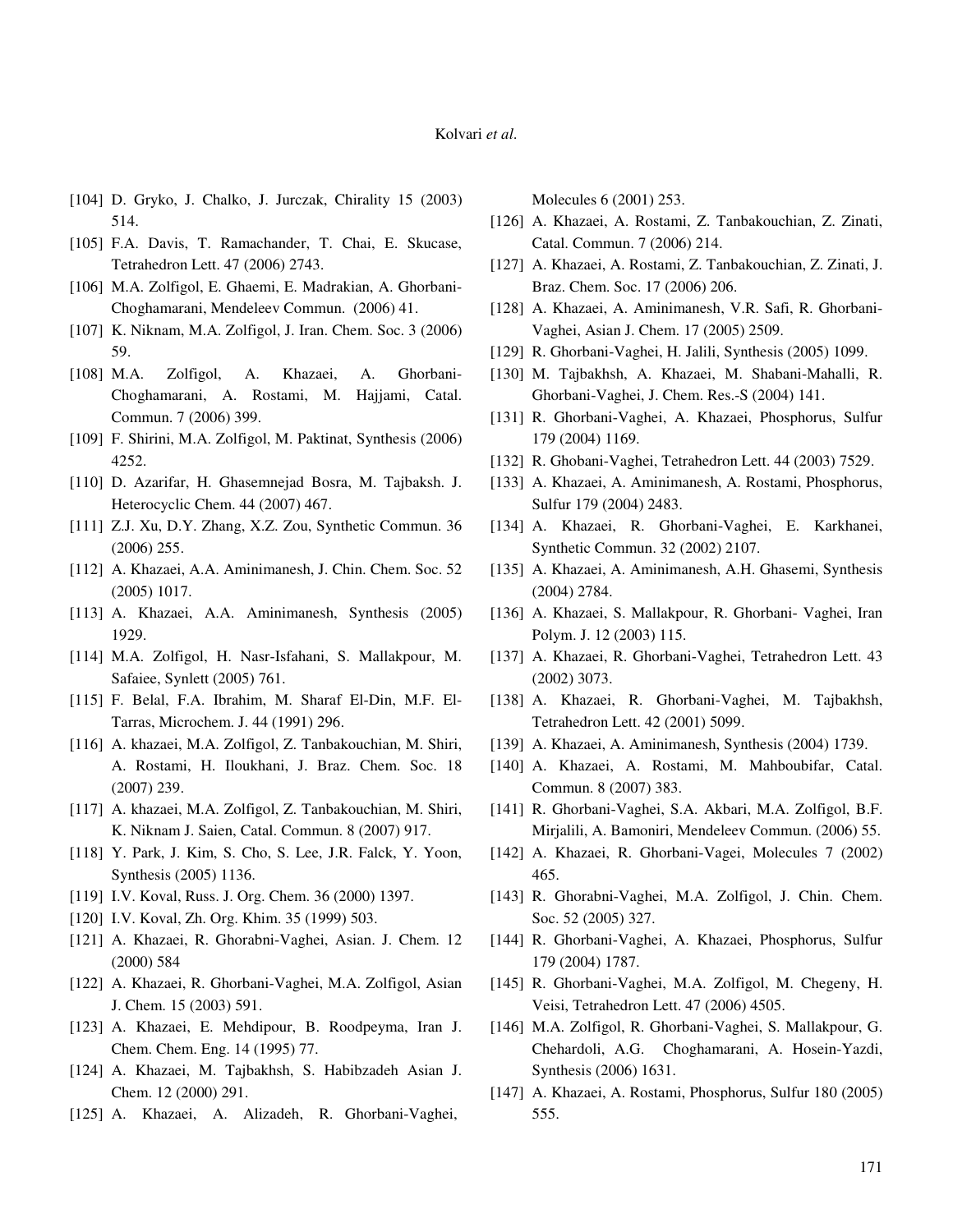- [148] R. Ghorbani-Vaghei, D. Azarifar, B. Maleki, J. Chin. Chem. Soc. 51 (2004) 1373.
- [149] R. Ghorbani-Vaghei, D. Azarifar, A. Khazaei, B. Maleki, Phosphorus, Sulfur 179 (2004) 1877.
- [150] R. Ghorbani-Vaghei, D. Azarifar, B. Maleki, Bull. Korean Chem. Soc. 25 (2004) 953.
- [151] D. Azarifar, E. Nademi, R. Ghorbani-Vaghei, B. Maleki, Mendeleev Commun. (2006) 330.
- [152] A. Khazaei, M. Sadri, E. Mehdipour, Iran. Polym. J. 5 (1996) 105.
- [153] A. Khazaei, A. Rostami, Z. Tanbakouchian, Z. Zinati, Catal. Commun. 7 (2006) 214.
- [154] A. Khazaei, A. Rostami, Z. Tanbakouchian, Z. Zinati, J. Braz. Chem. Soc. 17 (2006) 206.
- [155] A. Khazaei, S. Mallakpour, M.A. Zolfigol, R. Ghorbani-Vagheie, E. Kolvari, Phosphorus, Sulfur 179 (2004) 1715
- [156] R. Ghorbani-Vaghei, E. Shahbazi, H. Veisi, Mendeleev Commun. (2005) 207.
- [157] A. Khazaei, A. Alizadeh, R. Ghorbani-Vaghei, Molecules 6 (2001) 253.
- [158] G. Li, H. Wei, S.H. Kim, Tetrahedron 57 (2001) 8407.
- [159] G. Li, S.H. Kim, H. Wei, Tetrahedron Lett. 41 (2000) 8699.
- [160] G. Agnihotri, Synlett (2005) 2857.
- [161] S.J. Li, Y.G. Wang, Tetrahedron Lett. 46 (2005) 8013
- [162] K.N. Shivanada, R.V. Jagadeesh, Puttaswamy, K.N. Mahendra, J. Mol. Catal. A: Chem. 255 (2006) 159.
- [163] Puttaswamy, R.V. Jagadeesh, N. Vaz, A. Radhakrishna, J. Mol. Catal. A.-Chem. 229 (2005) 211.
- [164] B. Damin, A. Forestiere, J. Garapon, B. Silion, J. Org. Chem. 46 (1981) 3552.
- [165] D.W. Emerson, H. Wynberg, Tetrahedron Lett. 12 (1971) 3445.
- [166] G.D.K. Kumar, S. Baskaran, Chem. Commun. (2004) 1026.
- [167] S.L. Ali, M.D. Nikalje, A. Sudalai, Org. Lett. 1 (1999) 705.
- [168] D. Kano, S. Minakata, M. Komatsu, J. Chem. Soc. Perkin Trans. 1 (2001) 3186.
- [169] H. Wu, L.W. Xu, C.G. Xia, J. Ge, W. Zhou, L. Yang, Catal. Commun. 6 (2005) 221.
- [170] S.L. Jain, J.K. Joseph, B. Sain, J. Mol. Catal. A: Chem.

256 (2006) 16.

- [171] V.V. Thakur, A. Sudalai, Tetrahedron Lett. 44 (2003) 989.
- [172] P.S. Aujla, C.P. Baird, P.C. Taylor, Tetrahedron Lett. 38 (1997) 7453.
- [173] V. Padmavathi, R.P. Sumathi, N.C. Babu, D.B. Reddy, J. Chem. Res.-S (1999) 610.
- [174] V. Padmavathi, K.V. Reddy, A. Padmaja, P. Venugopalan, J. Org. Chem. 68 (2003) 1567.
- [175] S. Minakata, Y. Yoneda, Y. Oderaotoshi, M. Komatsu, Org. Lett. 8 (2006) 967.
- [176] A.M.M. Antunes, S.J.L. Marto, P.S. Branco, S. Prabhakar, A.M. Lobo, Chem. Commun. (2001) 405.
- [177] B.M. Chanda, R. Vyas, S.S. Landge, J. Mol. Catal. A: Chemical 223 (2004) 57.
- [178] R. Vyas, G. Gao, J.D. Harden, X.P. Zhang, Org. Lett. 6 (2004) 1907.
- [179] S.P.L. de Souza, J.F.M. da Silva, M.C.S. de Mattos, Quim. Nova 29 (2006) 1061.
- [180] I. Booker-Milburn, D.J. Guly, B. Cox, P.A. Procopiou, Org. Lett. 5 (2003) 3313.
- [181] N. Iranpoor, H. Firouzabadi, R. Azadi, F. Ebrahimzadeh, Can. J. Chem. 84 (2006) 69.
- [182] S.P.L. Souza, J.F.M. Silva, M.C.S. Mattos, J. Braz. Chem. Soc. 14 (2003) 832.
- [183] D. Dolenc, Synthetic Commun. 33 (2003) 291.
- [184] E.I. Sanchez, M.J. Furamola, J. Org. Chem. 47 (1982) 1588.
- [185] A. Khazaei, A. Rostami, A. Aminimanesh, J. Chin. Chem. Soc. 53 (2006) 437.
- [186] A. Khazaei, A. Aminimanesh, Synthesis (2004) 1739.
- [187] A. Khazaei, A. Aminimanesh, A. Rostami, Phosphorus, Sulfur 179 (2004) 2483.
- [188] S.P.L. de Souza, J.F.M. da Silva, M.C.S. de Mattos, J. Braz. Chem. Soc. 14 (2003) 832.
- [189] B. Zajc, J. Org. Chem. 64 (1999) 1902.
- [190] M. Aloui, A.J. Fairbanks, Chem. Commun. (2001) 1406.
- [191] D. Urankar, I. Rutar, B. Modec, D. Dolenc, Eur. J. Org. Chem. (2005) 2349.
- [192] A. Khazaei, A. Aminmanesh, A. Rostami, J. Chem. Res.-S (2004) 695.
- [193] A. Khazaei, A. Aminmanesh, J. Braz. Chem. Soc. 16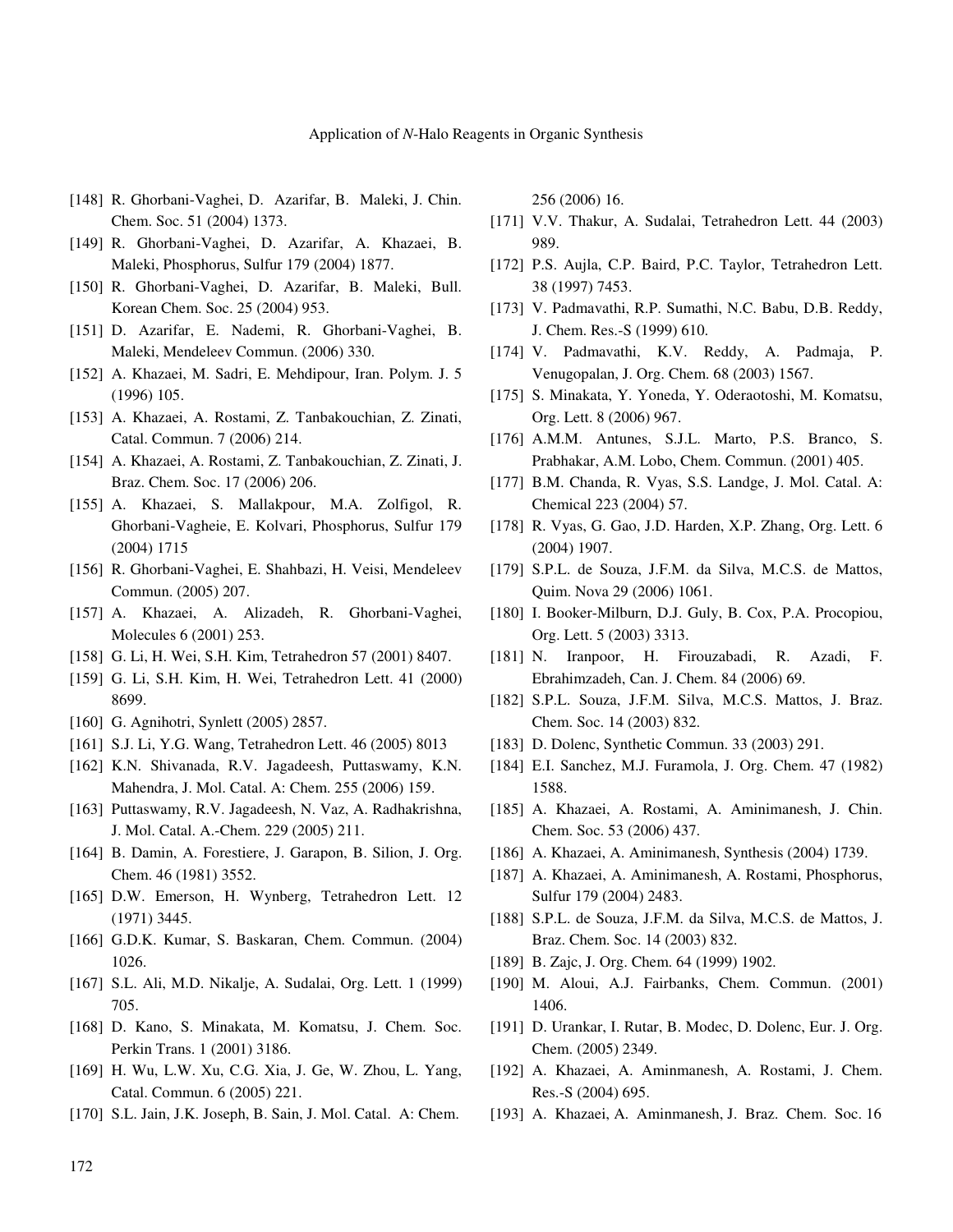(2004) 874.

- [194] A. Anjum, R. Srinivas, Asian J. Chem. 18 (2006) 679.
- [195] A. Anjum, R. Srinivas, Asian J. Chem. 18 (2006) 673.
- [196] A. Zachariah, Asian J. Chem. 15 (2003) 1567.
- [197] T.D.R. Nair, A. Zachariah, Asian J. Chem. 9 (1997) 297.
- [198] A. Anjum, R. Srinivas, Asian J. Chem. 17 (2005) 553.
- [199] S.F.A.Jabber, V.S. Rao, Indian J. Chem. Sect. A 33 (1994) 69.
- [200] V. Thiagarajan, S. Ramakrishnan, Indian J. Chem. Sect. B 37 (1998) 443.
- [201] R. Ramachandrappa, S.M. Mayana, N.M.M. Gowda, Int. J. Chem. Kinet. 30 (1998) 407.
- [202] A. Khazaei, A. Aminmanesh, A. Rostami, J. Chem. Res.-S (2006) 391.
- [203] A. Khazaei, A. Aminmanesh, V.R. Safi, J. Chin. Chem. Soc. 52 (2005) 559.
- [204] S. David, A. Malleron, B. Cavaye, Carbohydr. Res. 260 (1994) 233.
- [205] M.W. Mosher, G.W. Estes, J. Am. Chem. Soc. 99 (1977) 6928.
- [206] J.D. Copp. G.A. Thrap. Org. Proc. Res. Develop. 1 (1997) 92.
- [207] A.D. Frankline, W. Han, K.C. Murphy, J. Org. Chem. 60 (1996) 4730.
- [208] T. Umemoto, S. Fukami, G. Tomizaro, K. Harasava, K. Kawada, K. Tomital, J. Am. Chem. Soc. 112 (1990) 8563.
- [209] J-I. Yoshida, K. Itami, Chem. Rev. 102 (2002) 3693.
- [210] H. Nakamura, B. Linclau, D.P. Curran, J. Am. Chem. Soc. 123 (2001) 10119.
- [211] K. Kanie, M. Kuroboshi, T. Hiyama, Nippon Kagaku Kaishi 11 (2000) 749.
- [212] D. Cahard, C. Audouard, J.-C. Plaquevent, N. Roques Org. Lett. 2 (2000) 3699.
- [213] R.E. Banks, J. Fluorine Chem. 87 (1998) 1.
- [214] V. Sniekus, F. Beaulieu, K. Mohri, W. Han, C.K. Murphy, F.A. Davis, Tetrahedron Lett. 35 (1994) 3465.
- [215] H. Hiyakawa, M. Singh, N. Shibata, Y. Takeuchi, K.L. Kirk, J. Fluorine Chem. 97 (1999) 161.
- [216] T. Ueno, H. Toda, M. Yasunami, M. Yoshifuji, Bull. Chem. Soc. Jpn. 69 (1996) 1645.
- [217] Y.J. Ko, K.B. Park, S.B. Shim, J.H. Shin, J. Fluorine

Chem. 127 (2006) 755.

- [218] K.K. Laali, M. Tanaka, F. Forohar, M. Cheng, J.C. Fetzer, J. Fluorine Chem. 91 (1998) 185.
- [219] R.E. Banks, A. Khazaei, J. Fluorine Chem. 46 (1990) 297.
- [220] R.E. Banks, M.K. Besheesh, S.N. Mohialdin-Khaffaf, I. Sharif, J. Fluorine Chem. 81 (1997) 157.
- [221] R.E. Banks, M.K. Besheesh, W. Fraenk, T.M. Klapotke, J. Fluorine Chem. 124 (2003) 229.
- [222] M. Zupan, J. Iskra, S. Stavber, Tetrahedron 52 (1996) 11341.
- [223] M.E. Jung, A. Toyota, J. Org. Chem. 66 (2001) 2624.
- [224] A.S. Kiselyov, L. Streowski, Tetrahedron 49 (1993) 2151.
- [225] Y. Takeuchi, T. Suzuki, A. Satoh, T. Shiragami, N. Shibata, J. Org. Chem. 64 (1999) 5708.
- [226] A.F. Davis, P. Zhou, C.K. Murphy, G. Sundarababu, H. Qi, W. Han, R.M. Przeslawski, B. Chen, P.J. Carroll, J. Org. Chem. 63 (1998) 2273.
- [227] C. Baudequin, J. Loubassou, J. Plaquevent, D. Cahard, J. Fluorine Chem. 122 (2003) 189.
- [228] T.D. Beeson, D.W.C. MacMillan, J. Am. Chem. Soc. 127 (2005) 8826.
- [229] D.W. Konas, J.K. Coward, Org. Lett. 1 (1999) 2105.
- [230] B. Hill, Y. Liu, S.D. Taylor, Org. Lett. 6 (2004) 4285.
- [231] D.Y. Kim, E.J. Park, Org. Lett. 4 (2002) 545.
- [232] S.M. Kim, H.R. Kim, D.Y. Kim, Org. Lett. 7 (2005) 2309.
- [233] P. Vayron, P. Renard, A. Valleix, C. Mioskowski, Chem. Eur. J. 6 (2000) 1050.
- [234] B. Iorga, F. Eymery, P. Savignac, Tetrahedron Lett. 39 (1998) 3693.
- [235] R.G. Resnati, D.D. DesMartaau, J. Org. Chem. 57 (1992) 4282.
- [236] A.F. Davis, P. Zhou, C.K. Murphy, Tetrahedron Lett. 34 (1993) 3971.
- [237] G. Verniest, E.V. Hende, R. Surmount, N.D. Kimpe, Org. Lett. 8 (2006) 4767.
- [238] W.E. Barnette, J. Am. Chem. Soc. 106 (1984) 452.
- [239] G.S. Lal, J. Org. Chem. 58 (1993) 2791.
- [240] D.A. Konen, R. J. Maxwell, L. Silbert, J. Org. Chem. 44 (1979) 3594.
- [241] R.L. Neal, M.W. Mosher, Roc. W. Va. Acad. Sci. 45